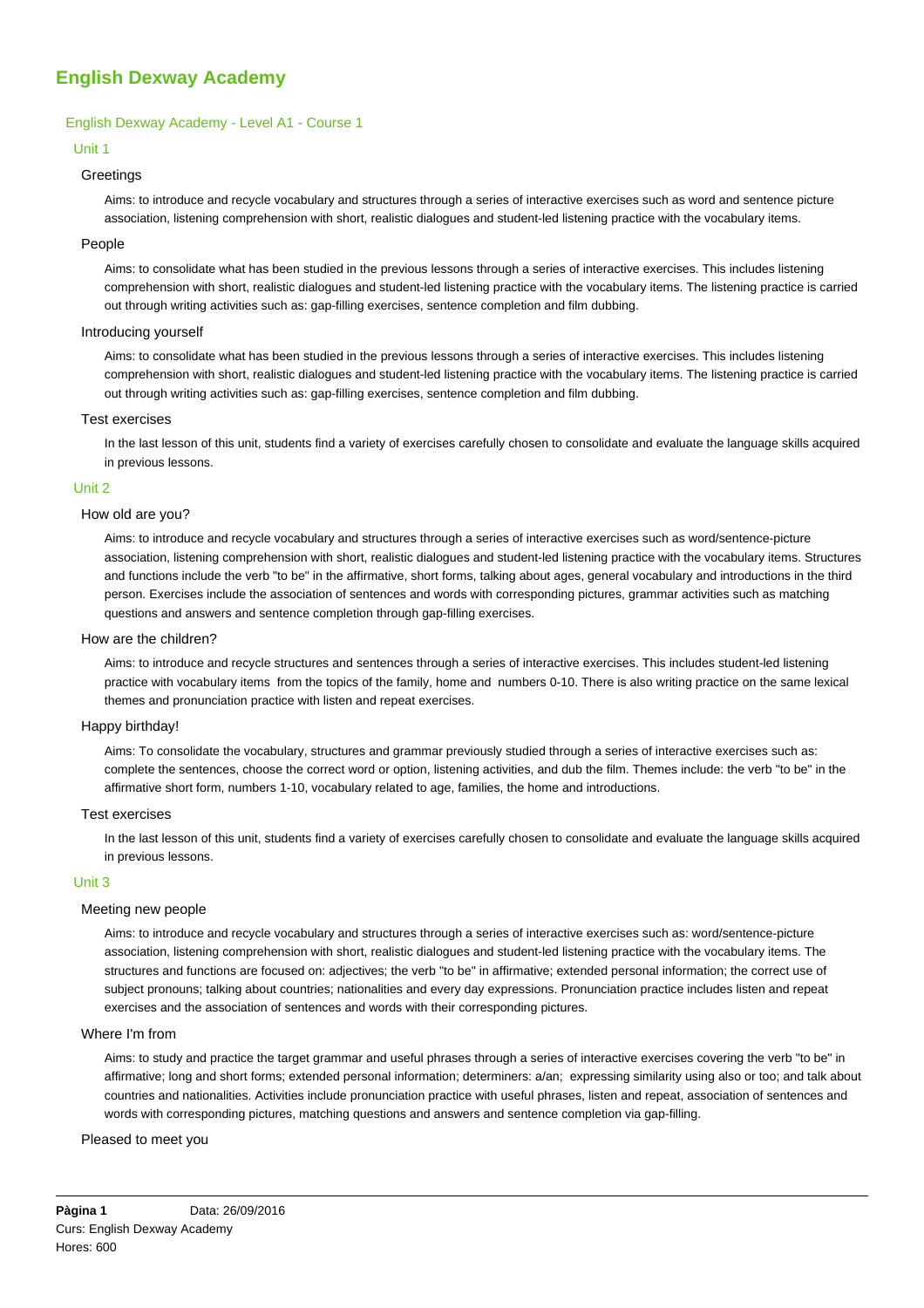Aims: to consolidate and review vocabulary and structures through a series of interactive exercises such as: listening and writing, pronunciation, listen and repeat, choose the correct word and complete the sentences, dub the film and choosing synonymous sentences. The verb "to be" in affirmative; long and short forms; talking about surnames extended personal information; determiners "a" or "an"; spelling surnames; expressing similarity using "also" or "too"; talking about countries and nationalities using "from".

## Test exercises

In the last lesson of this unit, students find a variety of exercises carefully chosen to consolidate and evaluate the language skills acquired in previous lessons.

## Unit 4

## At the party

Aims: to introduce and recycle vocabulary and structures through a series of interactive exercises such as word/sentence-picture association, listening comprehension with short, realistic dialogues and student-led listening practice with the vocabulary items. Structures and functions include: adiectives: the verb "to be" in interrogative and negative forms; talking about iobs; giving extended personal information; plurals and the demonstrative pronouns "this" and "these". The vocabulary section looks at nationalities and the pronunciation practice focuses on sentence practice with listen and repeat exercises.

## What is this?

Aims: to learn and practice grammar through a series of interactive exercises as gap-filling, choose the correct word and listen and repeat the interrogative and negative forms of verb "to be"; jobs; the determiners "this" and "these" and the interrogative pronoun "what".

#### Who's who

Aims: to consolidate and review vocabulary, grammar and structures previously studied through a series of interactive exercises such as listening and writing, pronunciation of useful phrases by listening and repeating, choosing an option and gap-filling. Areas covered include the interrogative and negative forms of the verb "to be"; jobs; extended personal information; determiners "this" "these" and regular plural nouns. Listening comprehension exercises include filling in a form, multiple choice, dub the film and choosing synonymous sentences.

## Test exercises

In the last lesson of this unit, students find a variety of exercises carefully chosen to consolidate and evaluate the language skills acquired in previous lessons.

## Unit 5

#### Making new friends

In this lesson, specific vocabulary expressions related to an activity or a specific area will be studied through a variety of situations in order for the student to be able to cope, without any problems, everyday situations related to this particular field.

### Numbers and colours

In this lesson, specific vocabulary expressions related to an activity or a specific area will be studied through a variety of situations in order for the student to be able to cope, without any problems, everyday situations related to this particular field.

#### As time goes by

In this lesson, specific vocabulary expressions related to an activity or a specific area will be studied through a variety of situations in order for the student to be able to cope, without any problems, everyday situations related to this particular field.

#### Test exercises

In the last lesson of this unit, students find a variety of exercises carefully chosen to consolidate and evaluate the language skills acquired in previous lessons.

#### Unit 6

## Shopping out of town

In this lesson, specific vocabulary expressions related to an activity or a specific area will be studied through a variety of situations in order for the student to be able to cope, without any problems, everyday situations related to this particular field.

## On the go

In this lesson, specific vocabulary expressions related to an activity or a specific area will be studied through a variety of situations in order for the student to be able to cope, without any problems, everyday situations related to this particular field.

## Test exercises

In the last lesson of this unit, students find a variety of exercises carefully chosen to consolidate and evaluate the language skills acquired in previous lessons.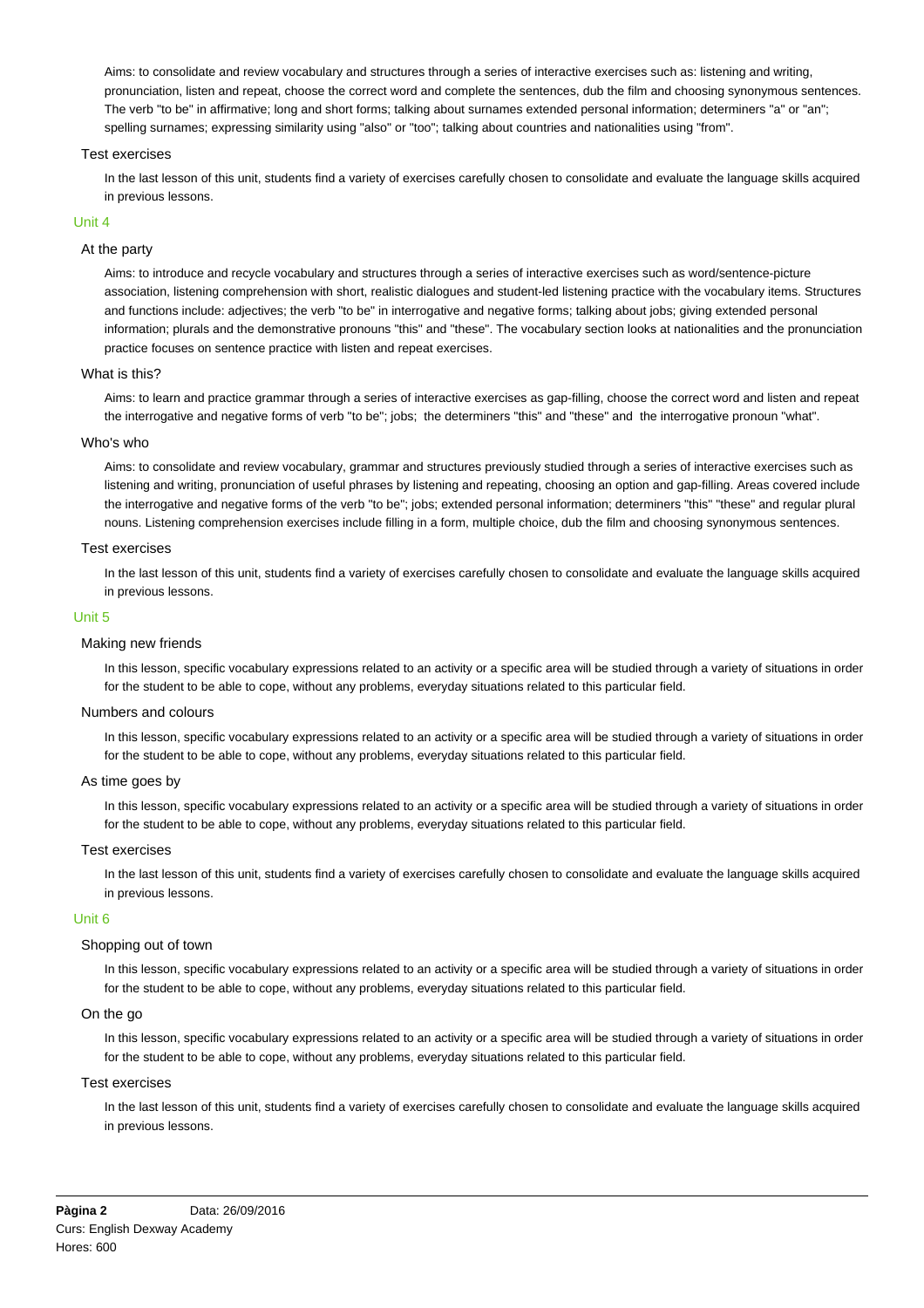# Unit 7

## Flying away - Typical situation

A practical immersion in the language, where by the student will live through a real life situation, similar to one they would confront in the language in which they are learning. In this lesson the student will be introduced to new vocabulary, then once the exercise has been completed, they will then have an opportunity to do some practice with this same new vocabulary.

## Nice to meet you - Dialogue

The student will listen to a series of questions which they can answer freely. In this lesson new vocabulary will be introduced. Once the lesson has finished, the student will then be able to have some practice with this same new vocabulary.

## Making new friends - Vocabulary practice

Revision of knowledge and vocabulary which has been acquired so far.

## Test exercises

In the last lesson of this unit, students find a variety of exercises carefully chosen to consolidate and evaluate the language skills acquired in previous lessons.

## Course revision

# Final test

In this last lesson of the course, the student will come across a variety of exercises which will help consolidate and evaluate the knowledge which has been acquired throughout the duration of the course.

## English Dexway Academy - Level A1 - Course 2

## Unit 1

## First day at work

Aims: to introduce and recycle vocabulary and structures through a series of interactive exercises such as word/sentence-picture association, listening comprehension with short, realistic dialogues and student-led listening practice with the vocabulary items. Structures and functions focus on an introduction to telling the time, the determiners: this, that, these and those, as well as, an introduction to days of the week.

#### Day and time

Aims: to study and practice the grammar through a series of interactive exercises. Structures and functions focus on telling the time using the numbers 0-12 and o'clock, the determiners: "this", "that", "these" and "those", "there is" and "there are". Students practice the possessive adjectives: "my", "its", "his", "her", "their" and the possessive "s" as well as expressing similarity using "also" and "too". The vocabulary section focuses on work; an extended presentation of the days of the week; cinema; and an introduction to ordinal numbers: first, second, third etc. Exercises include matching questions and answers, sentence completion and gap-filling.

#### When's the film?

Aims: to consolidate and review vocabulary, grammar and structures through a series of interactive exercises such as: pronunciation practice through listening and repeating, listening and taking notes, choosing the correct word or option, gap-filling, dubbing a film and recognising synonymous sentences. There is a focus on telling the time by using the numbers 0-12 and o'clock; determiners: this, that, these and those; the positive, negative and interrogative forms of "there is" and "there are"; possessive adjectives: my, its, his, her, their; the possessive "s" and ordinal numbers: first, second, third etc. There is also extended practice of the days of the week and times of the day: morning, afternoon, evening, night.

#### Test exercises

In the last lesson of this unit, students find a variety of exercises carefully chosen to consolidate and evaluate the language skills acquired in previous lessons.

## Unit 2

## Talking about themselves

Aims: to introduce and recycle vocabulary and structures through a series of interactive exercises such as word/sentence-picture association, listening comprehension with short, realistic dialogues and student-led listening practice with the vocabulary items, structures and functions. Students will also participate in pronunciation practice at sentence level through listening and repetition. This lessons deals with prepositions of place and time such as: at home or at the beach, in a meeting, at one o'clock. The vocabulary section introduces the theme of money meals: breakfast, lunch and dinner.

### What they do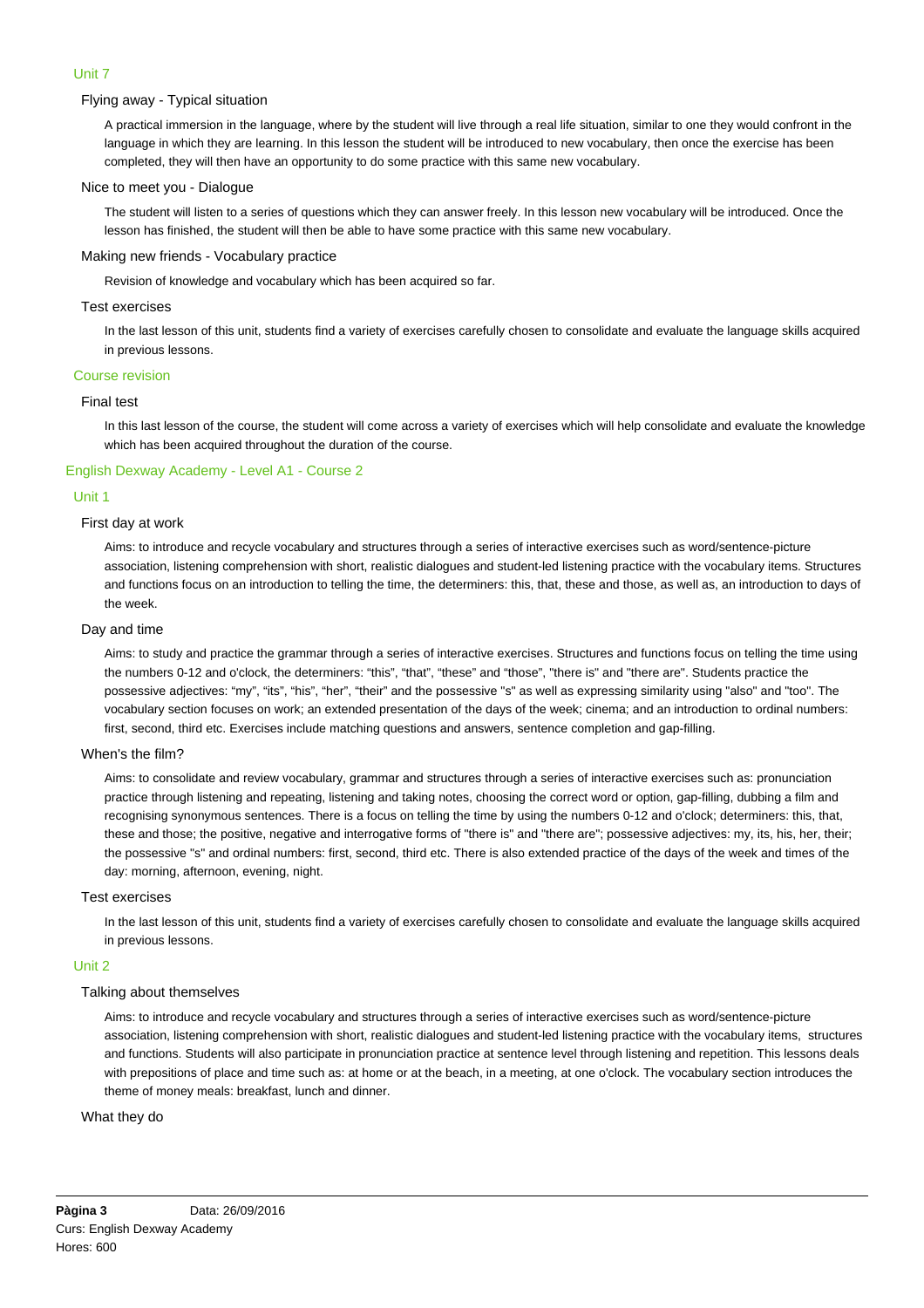Aims: to introduce and practice the target grammar through a series of interactive exercises using the present simple affirmative of common verbs needed to talk about daily activities, as well as, the numbers 13-30. There is also pronunciation practice through listening to and repeating after a native speaker.

## On Tuesdays

Aims: to consolidate and review vocabulary, grammar and structures such as the present simple affirmative of common verbs, the vocabulary used to talk about breakfast, lunch, dinner, money and also the numbers 13-30. The interactive exercises are based on listening and repeating useful sentences, listening and choosing the correct option, gap-filling, dubbing a film and recognising synonymous sentences.

### Test exercises

In the last lesson of this unit, students find a variety of exercises carefully chosen to consolidate and evaluate the language skills acquired in previous lessons.

## Unit 3

## An appointment with the mayor

Aims: to introduce and recycle vocabulary and structures through a series of interactive exercises such as, word/sentence-picture association, listening comprehension with short, realistic dialogues, and student-led listening practice with the vocabulary items. The structures and their functions that are given provide an introduction to the content of the next lesson. These include frequency expressions "every" and "usually" as well as the present simple affirmative of daily verbs, prepositions of time: "at", "until", "after"; daily activities and irregular plurals such as "person" and "people".

## Day-to-day of a mayor

Aims: to present and practice the target grammar and some useful phrases through a series of interactive exercises. There is a focus on frequency adverbs and expressions such as "every", "usually" and "sometimes", and the present simple affirmative of daily verbs. This section also looks at the prepositions of time: "at", "until" and "after"; the use of articles: "a", "an", "the", or - (zero article), let's + infinitive for suggestions; irregular plurals such as "person" and "people"; and time - fractions of an hour. Activities include pronunciation practice with listen and repeat exercises and sentence completion by filling the gaps.

## Tell us about your day

Aims: to consolidate and review vocabulary, grammar and structures through a series of interactive exercises such as: listening and writing; listening and repeating; arranging sentences; choosing the correct word or option, reading and writing: error correction, dubbing the film, recognising synonymous sentences, etc. The learner continues to practice the frequency expressions: "every", "usually" and "sometimes"; the present simple affirmative of common verbs; prepositions of time: "at", "until", "after"; the correct use of articles: "a", "an", "the" or - (zero article); let's + infinitive for suggestions; irregular plurals: person/people; and the time-fractions of an hour.

## Test exercises

In the last lesson of this unit, students find a variety of exercises carefully chosen to consolidate and evaluate the language skills acquired in previous lessons.

## Unit 4

### A table for two, please!

Aims: to introduce and recycle vocabulary and structures through a series of interactive exercises such as word/sentence-picture association, listening comprehension with short, realistic dialogues and student-led listening practice with the vocabulary items.

#### What's on the menu?

Aims: to introduce, present and practice the target grammar - the present simple in the interrogative and negative forms - through a series of interactive exercises which include selecting the right picture according to audio stimuli, choosing the right word or option in a set context, listening and repeating sentences, filling in the gaps and making interrogative or negative sentences from affirmative sentences or vice versa. Structures and functions include: vocabulary related to food and drinks, structures to ask about prices using 'How much?' and the negative and interrogative forms of daily verbs in the present simple.

#### Do you take sugar?

Aims: to introduce, present and practice the target grammar - the present simple in the interrogative and negative forms - through a series of interactive exercises which include selecting the right picture according to audio stimuli, choosing the right word or option in a set context, listening and repeating sentences, filling in the gaps and making interrogative or negative sentences from affirmative sentences or vice versa. Structures and functions include: ordering food in a restaurant, asking about prices using 'How much?', the negative and interrogative forms of daily verbs in the present simple and the correct use of 'a' and ' some'.

#### At the restaurant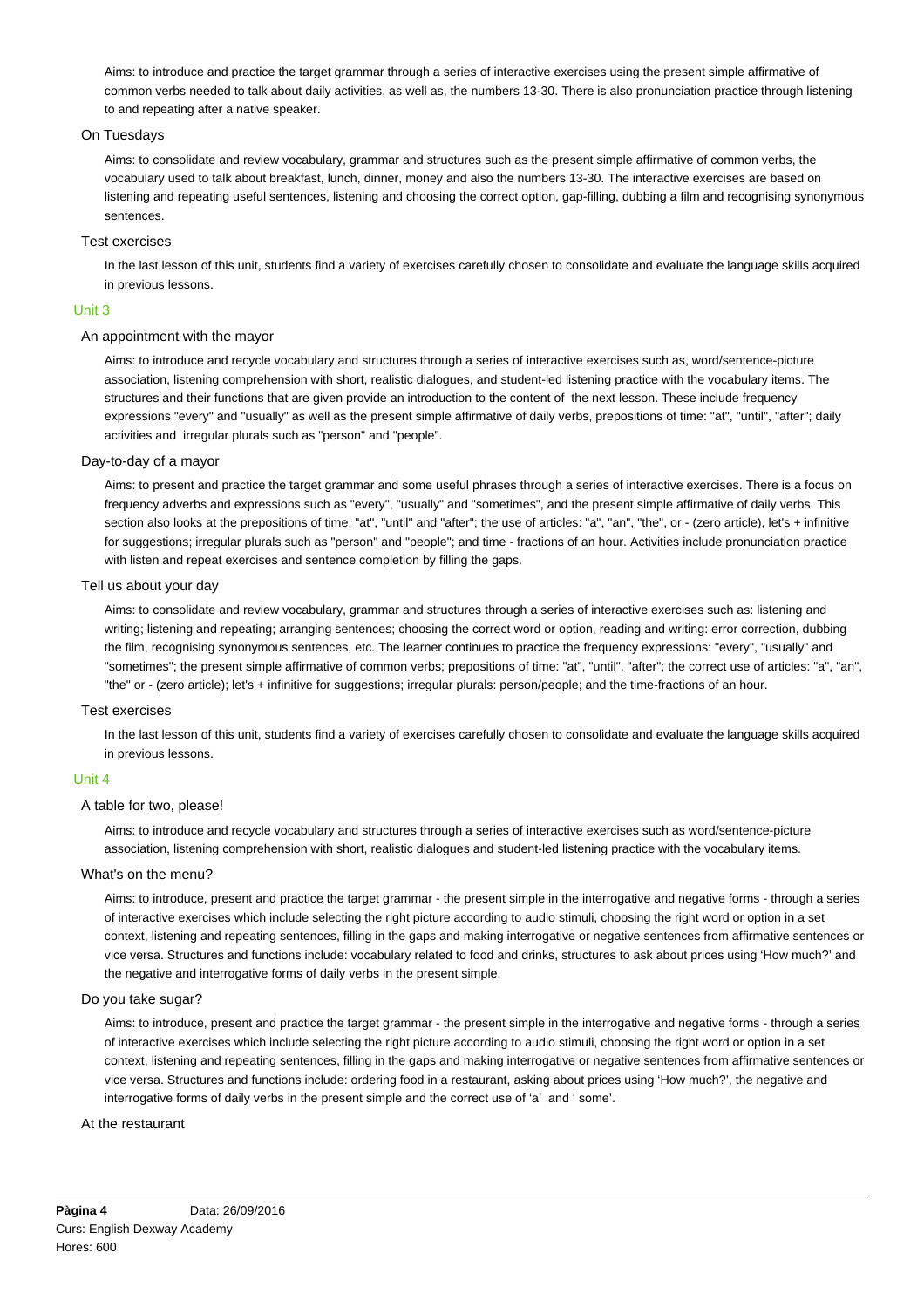Aims: to review and consolidate grammar, structures and vocabulary through a series of interactive exercises such as practicing pronunciation by listening to and repeating useful phrases, listening and filling in the gaps, selecting the correct word or option, dubbing a film or choosing synonymous sentences on topics such as: ordering food in a restaurant, asking about prices using 'How much?', the present simple negative and interrogative of daily verbs, the use of 'a' and 'some'. Vocabulary includes: food, numbers 30 to 100 and money.

## Test exercises

In the last lesson of this unit, students find a variety of exercises carefully chosen to consolidate and evaluate the language skills acquired in previous lessons.

#### Unit 5

## Work duties

Aims: to review the contents of the block through a series of video clips and listening exercises as well as interactive exercises such as fill in the gaps, select the correct option, etc. This is a comprehensive revision of all the topics covered. The student will review: the present simple of daily verbs, describing daily routine, adjectives, nationalities, jobs, telling the time and days of the week.

## Helping at home

Aims: to review the contents of the block through a series of interactive exercises such as reading practice, pronunciation of vocabulary covered, listening and filling in the gaps, choosing the right option, etc. During this comprehensive revision of the topics covered the student will review: the present simple of daily verbs, describing daily routine, 'a' and 'some', adjectives, the positive, negative and interrogative forms of 'there is' and 'there are', nationalities, jobs, telling the time, days of the week and the numbers 0 -100.

## Home sweet home - Reading comprehension

In this lesson students read and listen to a written passage of text about the different types of houses in the United Kingdom and then answer a series of questions. These questions follow a sequential order and elicit students' skills on active reading. Readers are asked to peruse the passage for the general meaning, particular details and logical inferences. The suggested activities comprise of 9 multiplechoice questions, and an example is provided. By practising active and effective reading, students acquire strong cognitive skills such as attention, auditory analysis, sound blending, sound segmenting, memory, processing speed and visualisation.

## Test exercises

In the last lesson of this unit, students find a variety of exercises carefully chosen to consolidate and evaluate the language skills acquired in previous lessons.

## Unit 6

## Using public transport

In this lesson specific vocabulary will be studied and expressions related to an activity or a specific area through a variety of situations in order for the student to be able to cope without any problems in everyday situations related to this particular field.

#### In a taxi or on a bus?

In this lesson specific vocabulary will be studied and expressions related to an activity or a specific area through a variety of situations in order for the student to be able to cope without any problems in everyday situations related to this particular field.

#### Traffic signs

In this lesson specific vocabulary will be studied and expressions related to an activity or a specific area through a variety of situations in order for the student to be able to cope without any problems in everyday situations related to this particular field.

#### Public transport - Vocabulary practice

In this lesson specific vocabulary will be studied and expressions related to an activity or a specific area through a variety of situations in order for the student to be able to cope without any problems in everyday situations related to this particular field.

#### Test exercises

In the last lesson of this unit, students find a variety of exercises carefully chosen to consolidate and evaluate the language skills acquired in previous lessons.

#### Unit 7

## At customs, during the flight - Typical situation

A practical immersion in the language, where by the student will live through a real life situation, similar to one they would confront in the language in which they are learning. In this lesson the student will be introduced to new vocabulary, then once the exercise has been completed, they will then have an opportunity to practise using this new vocabulary.

## What is your routine? - Dialogue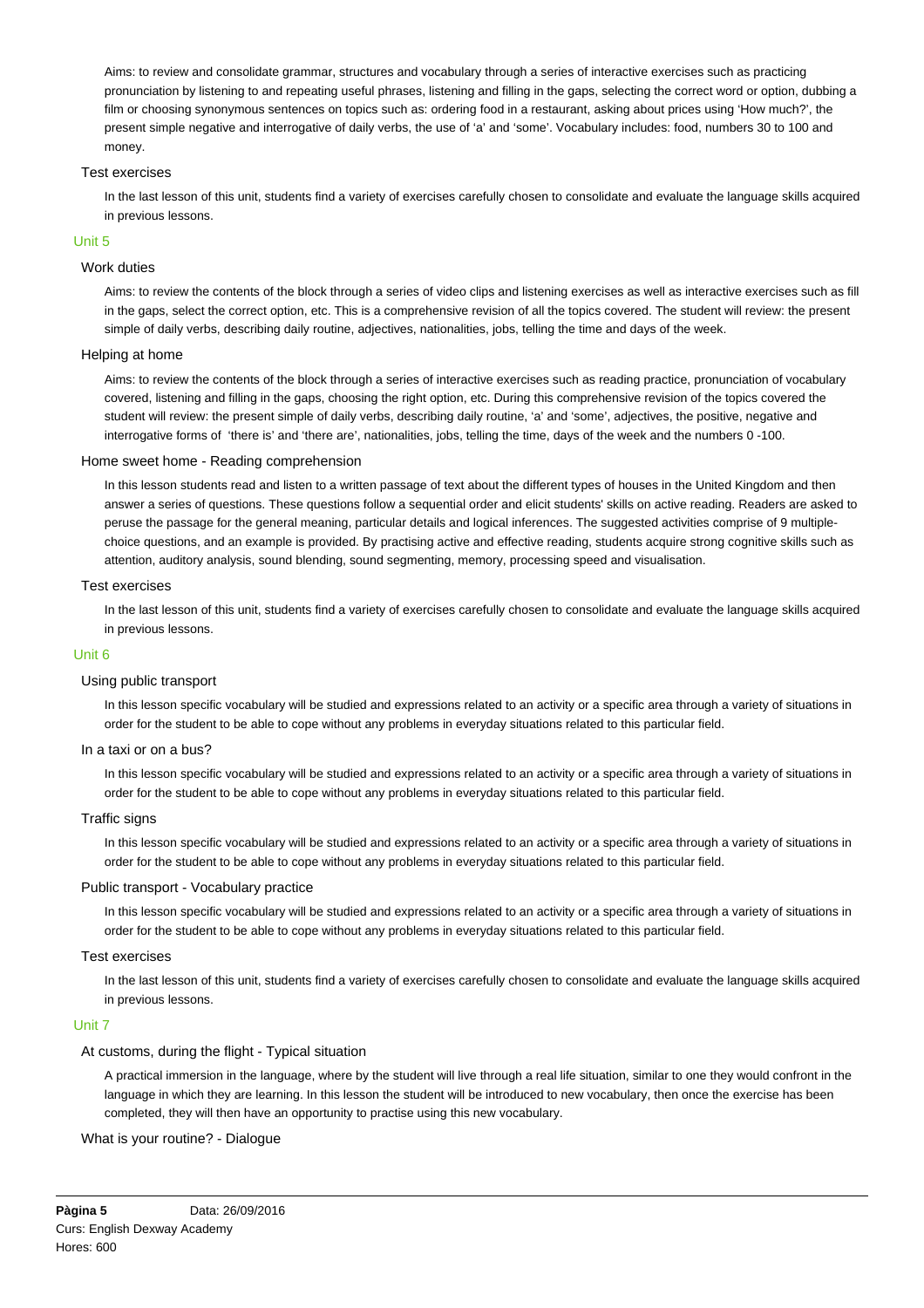The student will listen to a series of questions which they can answer freely. In this lesson new vocabulary will be introduced. Once the lesson has finished, the student will then be able to have some practice with this same new vocabulary.

## Daily life - Reading comprehension

In this lesson students read and listen to a written passage of text about daily life and routines around the world and then answer a series of questions. These questions follow a sequential order and elicit students' skills on active reading. Readers are asked to peruse the passage for the general meaning, particular details and logical inferences. The suggested activities comprise of 9 true/false questions, and an example is provided. By practising active and effective reading, students acquire strong cognitive skills such as attention, auditory analysis, sound blending, sound segmenting, memory, processing speed and visualisation.

### Daily life - Vocabulary practice

Revision of knowledge and vocabulary which has been acquired so far.

## Test exercises

In the last lesson of this unit, students find a variety of exercises carefully chosen to consolidate and evaluate the language skills acquired in previous lessons.

#### Course revision

## Final test

In this last lesson of the course, the student will come across a variety of exercises which will help consolidate and evaluate the knowledge which has been acquired throughout the duration of the course.

## English Dexway Academy - Level A2 - Course 1

## Unit 1

## Having an accident

Aims: to introduce and recycle vocabulary, functions and grammatical structures through a series of interactive exercises such as word/sentence-picture association, listening comprehension with short, realistic dialogues and student-led listening practice with the vocabulary items. The structures and functions introduced include the modal verbs 'can' and 'can't' for ability, exchanging telephone numbers and addresses and the prepositions of place: over, on, in. The vocabulary input focuses on clothes and colours through activities such as the association of sentences and words with corresponding pictures, gap-fill listening exercises, listening practice through spelling and pronunciation practice with listen and repeat exercises as well as practice at writing sentences.

#### A robbery

Aims: to introduce and recycle vocabulary and structures as well as practicing pronunciation through a series of interactive exercises such as listening and writing activities and listening and repeating words or expressions. This lesson introduces basic telephone expressions as well as practicing 'can' and 'can't' for ability, the present simple and prepositions of place. Activities include the association of sentences and words with corresponding pictures, gap-fill listening exercises, spelling practice and pronunciation practice through listening and repeating.

#### Can I help you?

Aims: to review and consolidate vocabulary, grammar and structures through a series of interactive exercises such as listening to complete the gaps, student-led listening with new vocabulary items, listening practice with exercises on spelling and pronunciation with listen and repeat exercises. Structures and functions include: the modal verbs 'can' and 'can't' used for ability, permission and possibility, exchanging personal information such as telephone numbers and addresses, the prepositions of place: over, on, in and all forms of the present simple. The vocabulary section focuses on clothes and basic telephone expressions. Activities in this lesson include the association of sentences and words with their corresponding pictures, listening practice with gap-fill exercises, student-led listening with click on the vocabulary, spelling practice, pronunciation practice though listening and repetition, dubbing the film and choosing synonymous sentences.

## Test exercises

In the last lesson of this unit, students find a variety of exercises carefully chosen to consolidate and evaluate the language skills acquired in previous lessons.

#### Unit 2

## At the police station

Aims: to introduce and recycle vocabulary and structures through a series of interactive exercises such as word/sentence-picture association, listening comprehension with short, realistic dialogues and student-led listening practice with the vocabulary items. The structures and functions are focused on physical descriptions and the vocabulary section continues to focus on clothes, months and years. Activities in this lesson include the association of sentences and words with their corresponding pictures and dialogue comprehension.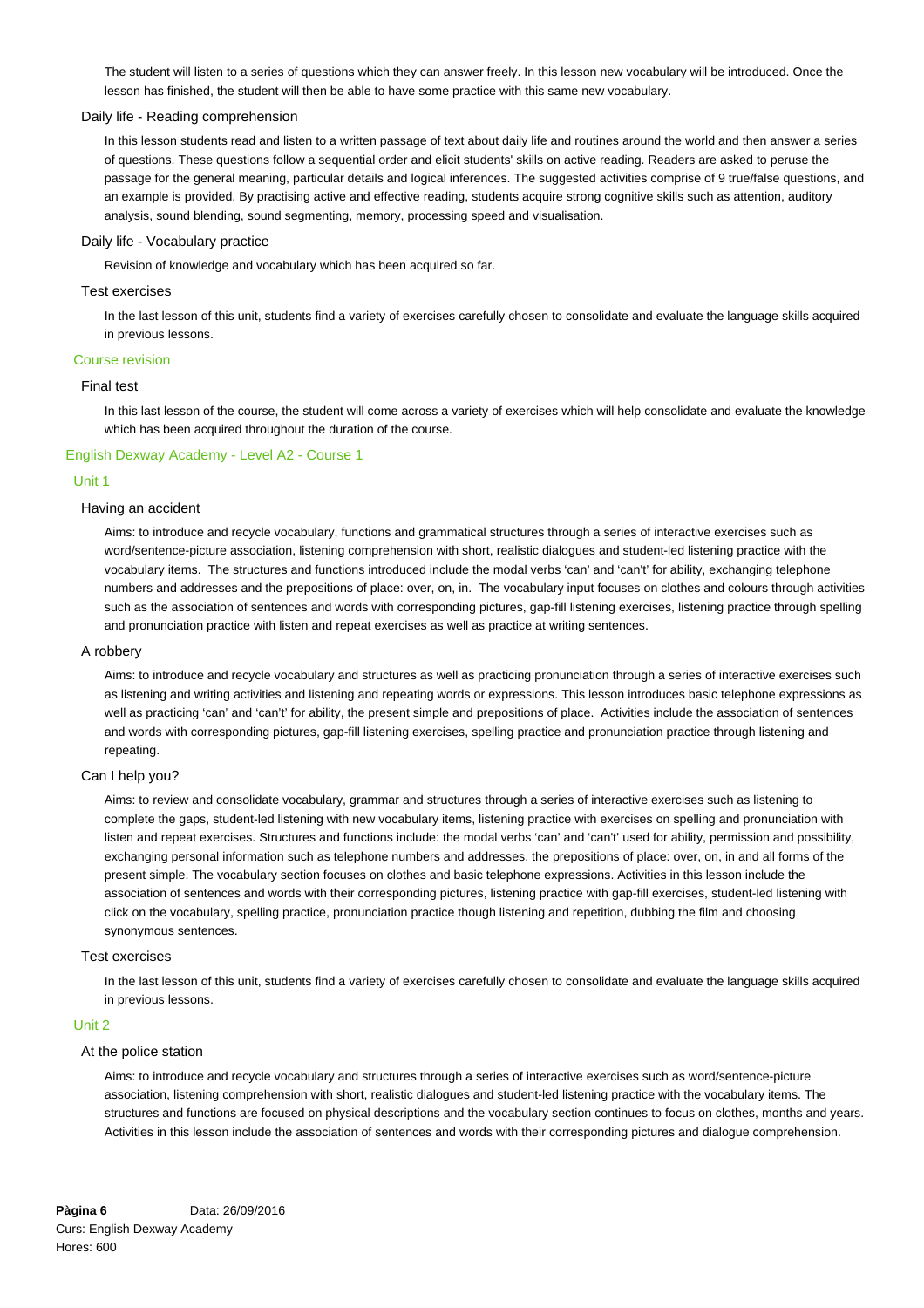## What does he look like?

Aims: to introduce and practice grammar and useful phrases through a series of interactive exercises such as word/sentence-picture association, choosing the correct word in a set context, listening and repeating, etc. Structures and functions include the order of adjectives and all forms of the present simple. The vocabulary input continues the theme of clothes and physical descriptions. Activities in this lesson are the association of sentences and words with corresponding pictures, gap-fill listening exercises, student-led listening through clicking on the vocabulary, listening practice with an exercise on spelling and pronunciation practice with the opportunity to listen to and repeat a native speaker as well as reading practice with an exercise to match questions and answers.

### Do you know him?

Aims: to consolidate and review the grammar, vocabulary and structures covered through a series of interactive exercises such as word/sentence-picture association, listening and writing activities, choosing the correct word or option, completing the sentences, etc. The structures and functions revised are the order of adjectives, all forms of the present simple as well as talking about ages. There is a review of the clothes vocabulary and physical descriptions and revision and extension of numbers. Activities in this section include the association of sentences and words with their corresponding pictures, gap-fill listening exercises, student-led listening by clicking on the vocabulary, practice with spelling, pronunciation practice with an exercise to listen and repeat, matching questions and answers, dubbing the film and choosing synonymous sentences.

## Test exercises

In the last lesson of this unit, students find a variety of exercises carefully chosen to consolidate and evaluate the language skills acquired in previous lessons.

#### Unit 3

### Tomorrow is my birthday

Aims: to introduce and recycle vocabulary and structures through a series of interactive exercises such as word/sentence-picture association, listening comprehension with short, realistic dialogues and student-led listening practice with the vocabulary items. The activities in this lesson are the association of sentences and words with their corresponding pictures, student-led listening and matching words from two columns.

## Introducing my family

Aims: to introduce and practice grammar and useful phrases through a series of interactive exercises such as word/sentence-picture association, listening and repeating, listening and writing, etc. Structures and functions covered are: adverbs of frequency, all forms of the present simple with the addition of new verbs, all forms of 'have got' and prepositions of place: on, under, next to, in front of. The vocabulary section revises the days of the week, physical descriptions as well as relationships and family. There are activities based on the association of sentences and words with their corresponding pictures and listening and repetition.

#### What's the matter?

Aims: to review and consolidate grammar, vocabulary and structures through a series of interactive exercises such as choosing the correct word or option, completing the sentences, dubbing the film, etc. Structures and functions covered include adverbs of frequency, all forms of the present simple including new verbs, all forms of have got and prepositions of place: on, under, next to and in front of. The vocabulary continues to concentrate on physical descriptions, relationships and family, revision of the days of the week. Activities in this lesson are the association of sentences and words with corresponding pictures, choosing the correct word or option in a given context, dubbing the film and choosing synonymous sentences.

#### Test exercises

In the last lesson of this unit, students find a variety of exercises carefully chosen to consolidate and evaluate the language skills acquired in previous lessons.

### Unit 4

### The fifth annual race

Aims: to introduce and recycle vocabulary and structures through a series of interactive exercises such as word/sentence-picture association, listening comprehension with short, realistic dialogues and student-led listening practice with the vocabulary items. The vocabulary focus is on places in the town and basic directions. Activities include the association of sentences and words with corresponding pictures and dialogue comprehension.

How do I get there?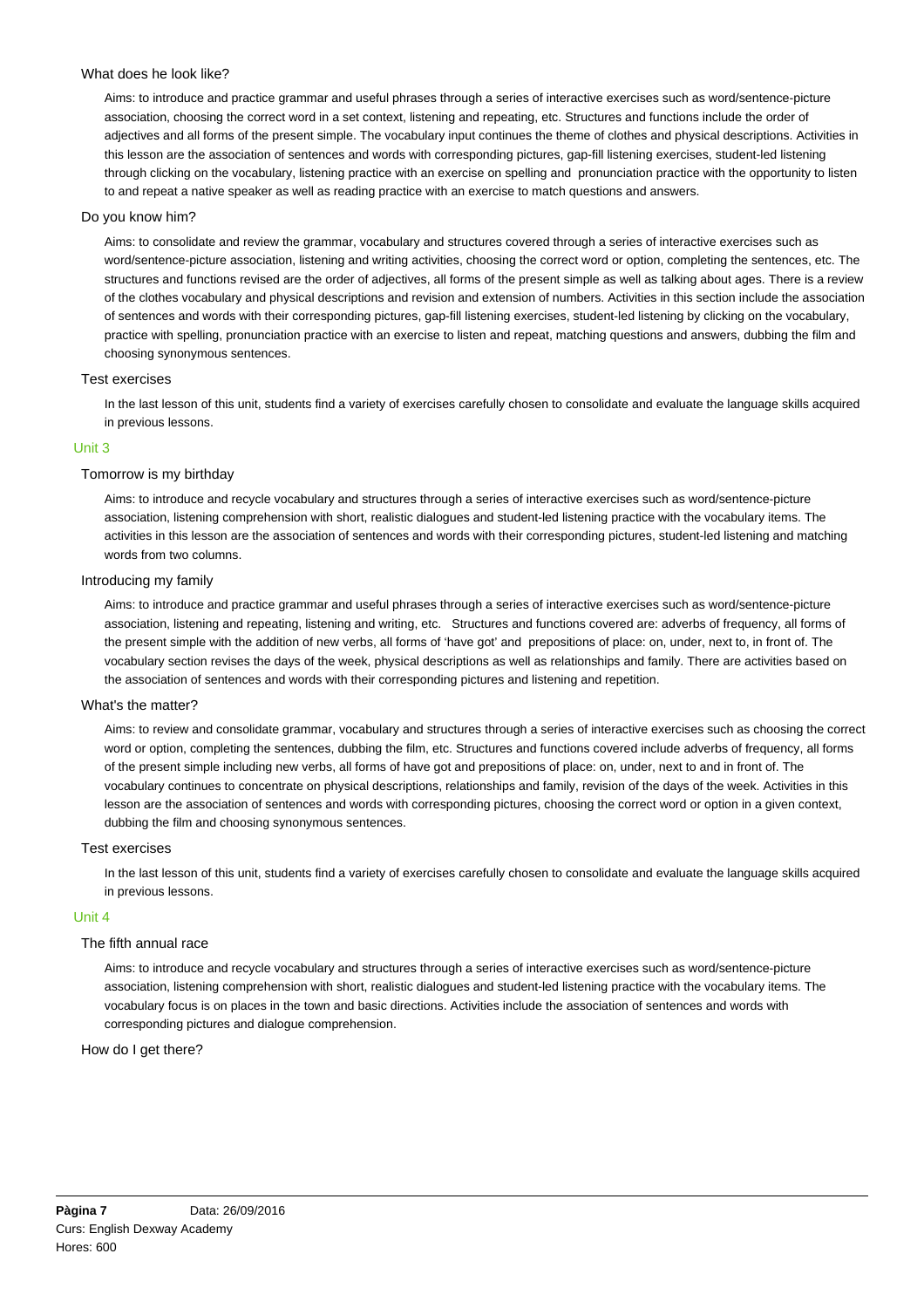Aims: to introduce and practice grammar, vocabulary and functional structures through a series of interactive exercises such as word/sentence-picture association, listening and repeating, listening and writing, etc. The structures and functions covered in this lesson are prepositions of movement and the positive form of the imperative. The vocabulary continues the theme of places in the town and basic directions as well as introducing expressions with go: go up, go down and go onto. The activities in this section are based on the association of sentences and words with corresponding pictures, gap-fill listening, student-led listening, spelling practice, pronunciation exercises using listening and repetition, matching questions and answers and multiple choice.

## Turn left!

Aims: to consolidate and review grammar, vocabulary and structures through a series of interactive exercises such as choosing the correct word, dubbing the film, etc. The structures and functions covered are: prepositions and the imperative. Vocabulary: places in the town, basic directions and expressions with go: go up, go down and go onto. Activities include: the association of sentences and words with corresponding pictures, listening to fill the gaps, student-led listening by selecting the vocabulary, spelling practice, pronunciation practice by listening and repeating, matching questions and answers, dubbing the film, choosing synonymous sentences and multiple choice.

#### Test exercises

In the last lesson of this unit, students find a variety of exercises carefully chosen to consolidate and evaluate the language skills acquired in previous lessons.

## Unit 5

# Looking after her dog

Aims: to introduce and recycle vocabulary and structures through a series of interactive exercises such as word/sentence-picture association, listening comprehension with short, realistic dialogues and student-led listening practice with the vocabulary items. The vocabulary section introduces some common expressions: 'I suppose so', 'poor thing', 'anyone' and 'someone' and the activities include the association of sentences and words with corresponding pictures, listening to a dialogue and dialogue comprehension.

#### Don't eat that!

Aims: to introduce, study and practice grammar and structures through a series of interactive exercises such as associating sentences and words with pictures, writing sentences, and pronunciation practice, etc. The structures and functions extend the learner's ability to give instructions as well as introduce the language needed to express prohibition through negative imperatives. Other input includes quantifiers: 'a few', 'a little', 'a lot of', 'plenty of', any', 'enough', negative agreement using 'either' and expressing frequency: once, twice, three times. The vocabulary introduced compliments these functions with the language used for giving instructions and talking about prohibitions. The activities in this lesson include the association of sentences and words with corresponding pictures, student-led listening, spelling practice and pronunciation drilling through listening and repetition.

#### That's enough

Aims: to consolidate and review grammar, vocabulary and structures covered in the previous lessons through a series of interactive exercises such as listening and writing, choosing the correct word or sentence and dubbing the film. The structures and functions reviewed are: giving instructions, expressing prohibition using negative imperatives, quantifiers: 'a few', 'a little', 'a lot of', 'plenty of', 'any', 'enough', negative agreement using 'either' and expressing frequency using: once, twice, three times. There is a review of the vocabulary needed to give instructions and to talk about prohibitions. Activities in this section include: the association of sentences and words with corresponding pictures, listening to choose the correct option, true or false listening comprehension, listening to fill in the gaps, choosing synonymous sentences and dubbing the film.

## A good 'cuppa' - Reading comprehension

In this lesson students read and listen to a written passage of text about how tea and coffee are prepared in the United Kingdom and their importance in the British culture. After reading, students answer a series of questions that follow a sequential order and elicit their skills on active reading. Readers are asked to peruse the passage for the general meaning, particular details and logical inferences. The suggested activity focuses on matching a statement with its corresponding section, an example is provided. By practicing active and effective reading students acquire strong cognitive skills such as attention, auditory analysis, sound blending, sound segmenting, memory, processing speed and visualisation.

#### Test exercises

In the last lesson of this unit, students find a variety of exercises carefully chosen to consolidate and evaluate the language skills acquired in previous lessons.

## Unit 6

What's her flight number?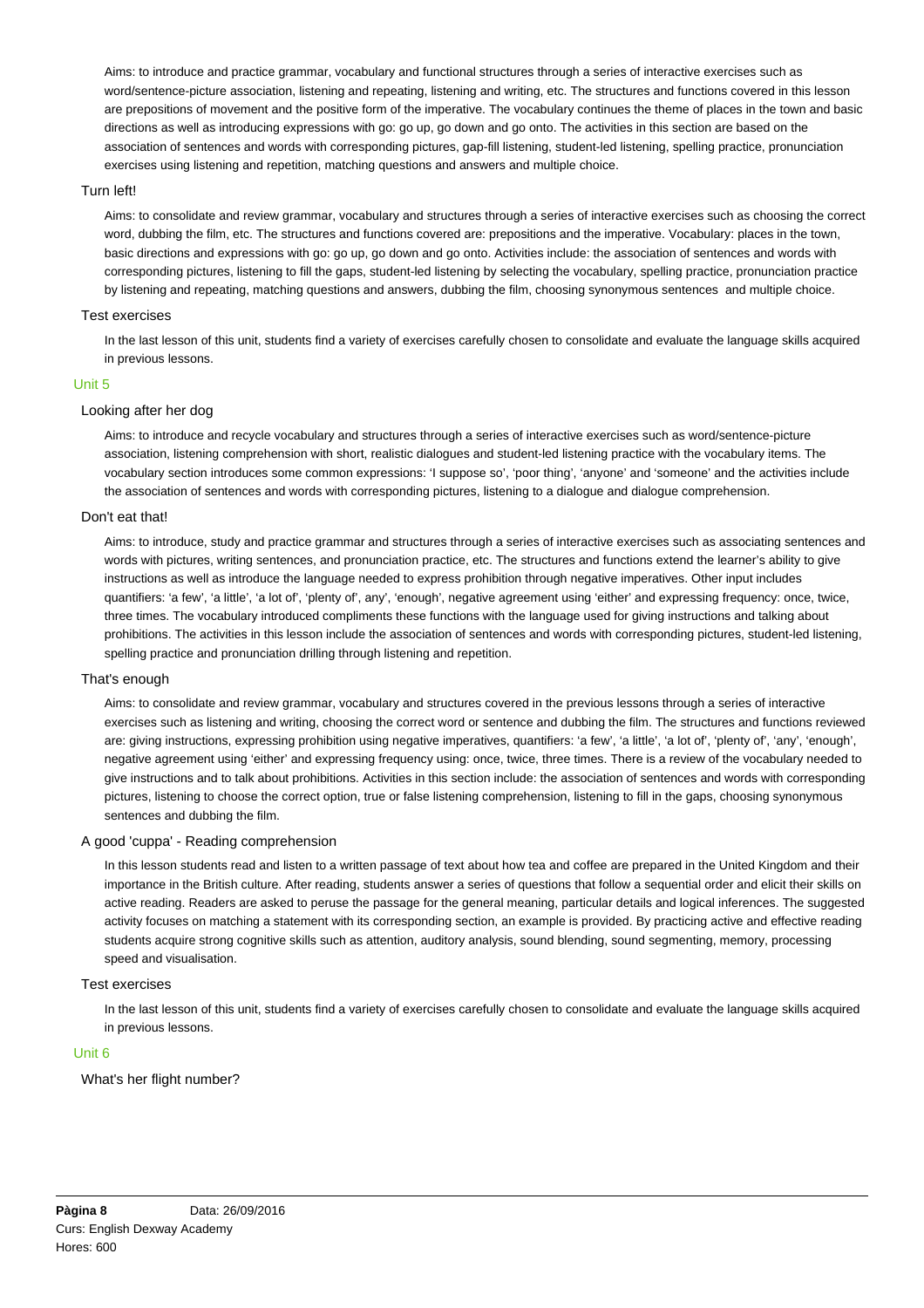Aims: to revise the contents of the block through a variety of exercises and activities. Interactive exercises include dubbing the film, dialogue comprehension, making sentences and filling in the gaps. This lesson provides a comprehensive revision of the topics, structures and functions covered in the past lessons such as:' have got', talking about the family, directions, places in a town and asking for more information. The vocabulary reviewed includes: physical descriptions, family and relations. The activities include: watching and dubbing a film, listening comprehension - choosing the correct option, forming sentences and filling in the gaps.

## There's plenty of work!

Aims: to revise the contents of the block through a variety of exercises and activities. Interactive exercises include: choosing the correct word, true or false listening comprehension, reading and ordering, listening to fill in the gaps, etc. The revision of structures and functions covers:' have got', talking about the family, directions, places in a town, asking for more information, possessive 's', imperatives and prepositions. The vocabulary reviewed follows the same themes of physical descriptions, family and relations.

## At the airport - Additional vocabulary

This lesson provides students with additional materials to expand their knowledge of vocabulary on the subject of travelling, specifically terms related to the airport context. Vocabulary is presented in context and there are follow-up exercises that provide extended practice.

## Test exercises

In the last lesson of this unit, students find a variety of exercises carefully chosen to consolidate and evaluate the language skills acquired in previous lessons.

#### Unit 7

## Checking in and out of a hotel - Typical situation

A practical immersion in the language, where by the student will live through a real life situation, similar to one they would confront in the language in which they are learning. In this lesson the student will be introduced to new vocabulary, then once the exercise has been completed, they will then have an opportunity to do some practice with this same new vocabulary.

## Being social - Dialogue

The student will listen to a series of questions which they can answer freely. In this lesson new vocabulary will be introduced. Once the lesson has finished, the student will then be able to have some practice with this same new vocabulary.

#### Las Vegas - Reading comprehension

In this lesson students read and listen to a written passage of text about Las Vegas, one of the most famous cities in the USA, and then answer a series of questions. These questions follow a sequential order and elicit students' skills on active reading. Readers are asked to peruse the passage for the general meaning, particular details and logical inferences. The suggested activities comprise 9 multiple-choice questions, an example is provided. By practicing active and effective reading students acquire strong cognitive skills such as attention, auditory analysis, sound blending, sound segmenting, memory, processing speed and visualisation.

#### Test exercises

In the last lesson of this unit, students find a variety of exercises carefully chosen to consolidate and evaluate the language skills acquired in previous lessons.

## Course revision

#### Final test

In this last lesson of the course and as a way to revise, the student will come across a variety of exercises which will help consolidate and evaluate any knowledge which has been acquired throughout the duration of the course.

## English Dexway Academy - Level A2 - Course 2

## Unit 1

#### What a mess! There was a party

Aims: to introduce structures and vocabulary through a series of interactive exercises such as word/sentence-picture association, listening comprehension with short, realistic dialogues and student-led listening practice with the vocabulary items. Activities include the association of sentences and words with corresponding pictures, listening to a film and answering comprehension questions. The new vocabulary focuses on parts of the house, furniture and months of the year.

## There was an armchair

Aims: to study and practice grammar and expressions. Structures and functions presented are: the past simple form of the verb 'To Be' and relevant time expressions: now, yesterday, last week, night etc. Other structures presented include: 'there was' and 'there were', an extension of adjectives, 'How much?' and 'How many?' The practical vocabulary extends and revises the themes of house, home and months. Activities include: the association of sentences and words with corresponding pictures, gap-fill activities, student-led listening, rewriting sentences and pronunciation practice with listen and repeat exercises.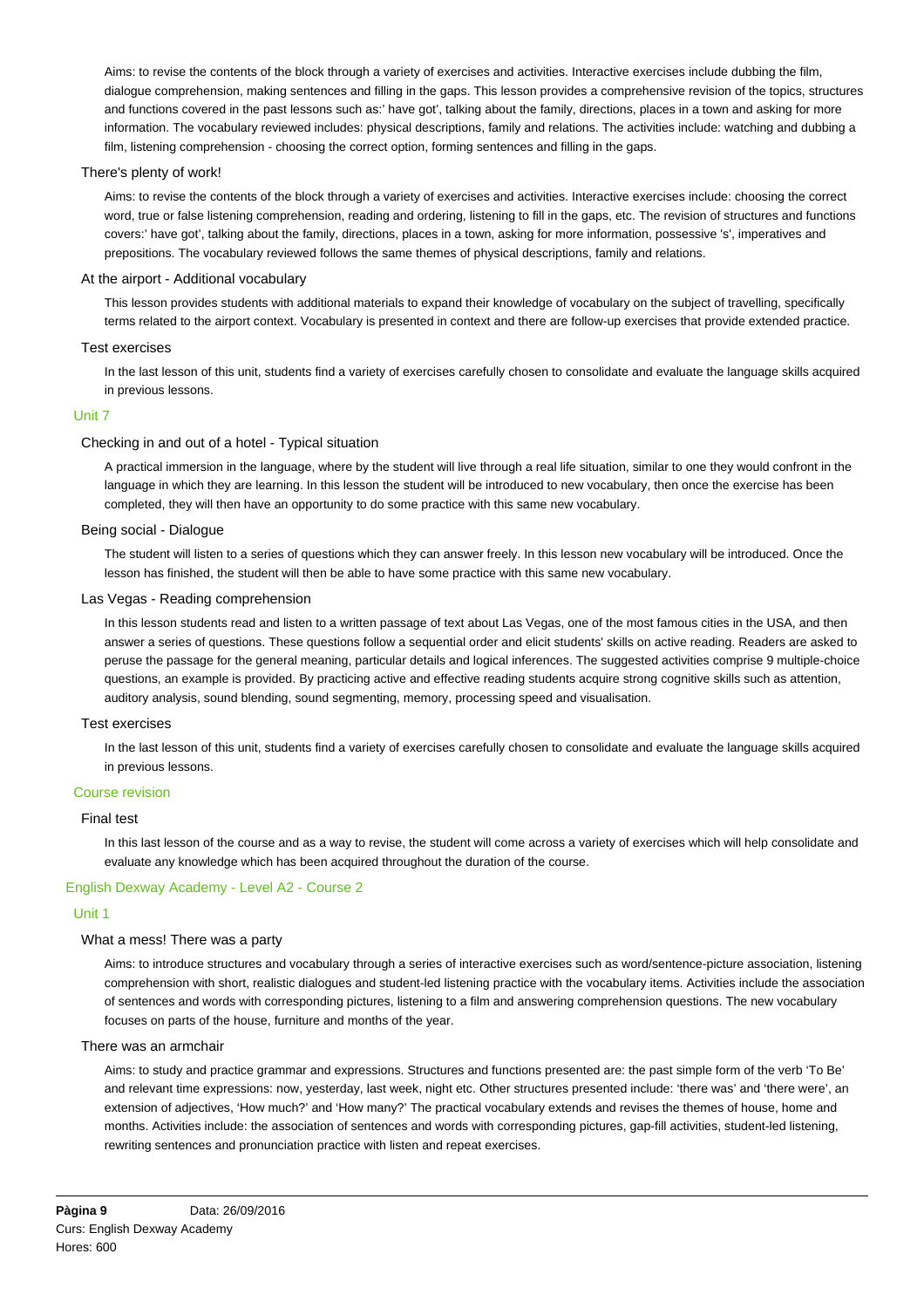## Were you at work this morning?

Aims: to study and practice grammar and expressions. Structures and functions presented are: the past simple form of the verb 'To Be' and relevant time expressions: now, yesterday, last week, night etc. Other structures presented include: 'there was' and 'there were', an extension of adjectives, 'How much?' and 'How many?' The practical vocabulary extends and revises the themes of house, home and months. Activities include: the association of sentences and words with corresponding pictures, gap-fill activities, student-led listening, rewriting sentences and pronunciation practice with listen and repeat exercises.

## A flat to rent

Aims: to consolidate the grammar, vocabulary and structures covered in the lessons through a series of interactive activities. The structures and functions reviewed are: the past simple of the verb 'To Be', time expressions: now, yesterday, last week, night etc, 'there was' and 'there were', adjectives, 'How much?', 'How many?' and interrogative pronouns. The vocabulary continues with the topic of house, home and months of the year. Activities in this lesson include: listening comprehension to choose the right option or word, listen and write, choose the sentence which means the same, listening to fill in the gaps and dubbing the film.

## Test exercises

In the last lesson of this unit, students find a variety of exercises carefully chosen to consolidate and evaluate the language skills acquired in previous lessons.

#### Unit 2

## Clothes shopping

Aims: to introduce structures and vocabulary through a series of interactive exercises such as word/sentence-picture association, listening comprehension with short, realistic dialogues and student-led listening practice with the vocabulary items. The lexical focus is on shopping vocabulary: sizes, prices, trying things on, clothes etc. Activities are based on watching a film and comprehension tasks such as matching columns.

#### Last night

Aims: to introduce, study and practice the grammar covered through a series of interactive exercises. The following structures and functions are covered: the affirmative form of the past simple of regular verbs, too + adjective and comparison of short adjectives. The vocabulary continues the shopping theme with: sizes, prices, trying things on and clothes. Activities in this lesson are: association of sentences and words with corresponding pictures, gap-fill activities and student-led listening.

#### The catalogue

Aims: to review and consolidate the grammar, structures and vocabulary covered through a series of interactive exercises. Structures and functions continue with the affirmative form of the past simple tense of regular verbs and the pronunciation of –ed endings: /t/ /d/ /id/. The review also includes the comparison of short adjectives and also too + adjective. The vocabulary continues to be associated with shopping: sizes, prices, trying things on, clothes etc. Activities in the review include: pronunciation - listen and repeat, association of sentences and words with corresponding pictures, listening to fill the gaps, student-led listening - click on the vocabulary, fill in the gaps with the correct word or option, dub the film and choosing synonymous sentences.

#### Test exercises

In the last lesson of this unit, students find a variety of exercises carefully chosen to consolidate and evaluate the language skills acquired in previous lessons.

# Unit 3

#### How was your day?

Aims: to introduce structures and vocabulary through a series of interactive exercises such as word/sentence-picture association, listening comprehension with short, realistic dialogues and student-led listening practice with the vocabulary items. The learner is presented with a number of activities such as: association of sentences and words with corresponding pictures, watching a film and a following comprehension task to match the columns.

#### Better or worse

Aims: to introduce, study and practice grammar, structures and vocabulary through a series of interactive exercises. Structures and functions covered are: interrogative and negative forms of the past simple, irregular verbs in the past simple, expressing obligations using 'have to' and the comparison of long and irregular adjectives. The vocabulary in this lesson extends the learners knowledge as: seasons, months and dates (ordinals) and means of transport. Activities are: student-led listening - click on the vocabulary, fill in the gaps, choose the correct word or option.

#### What did you do last Saturday?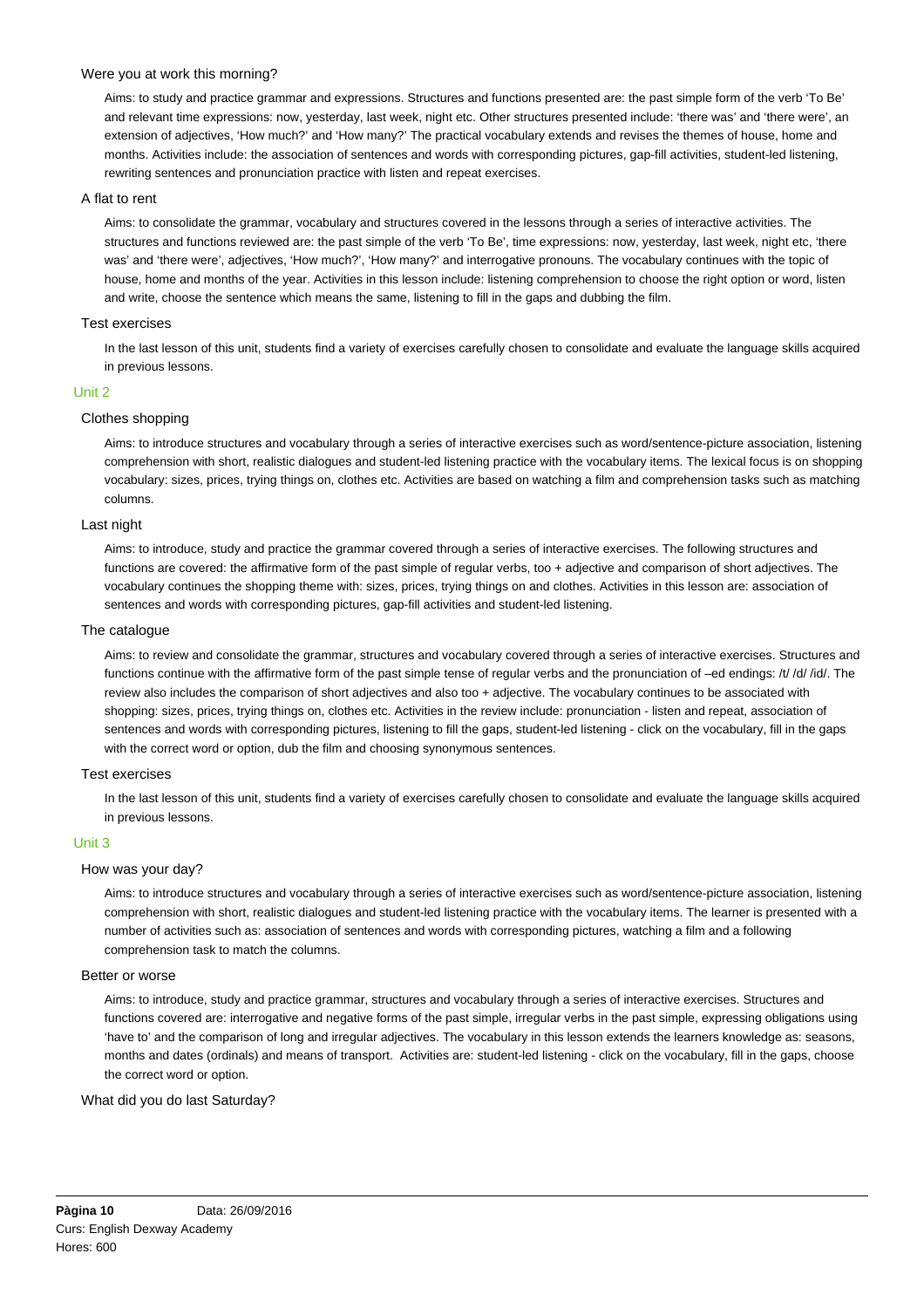Aims: to revise the grammar, structures and vocabulary covered in the lessons through a series of interactive exercises. The structures and functions from the previous lessons are reviewed such as: interrogative and negative forms of the past simple, past simple of irregular verbs, expressing obligations using 'have to', the comparison of long and irregular adjectives and travel - to go by + transport. Vocabulary includes: seasons, months and dates (ordinals) and transport. Activities focus on: pronunciation - 'th' (soft sounds) listen and repeat, association of words and sentences with their corresponding images, listening and writing - fill in the gaps, choosing synonymous sentences, choosing the correct word or option, fill in the gaps and dub the film.

#### Test exercises

In the last lesson of this unit, students find a variety of exercises carefully chosen to consolidate and evaluate the language skills acquired in previous lessons.

#### Unit 4

# Going back to England

Aims: to introduce structures and vocabulary through a series of interactive exercises such as word/sentence-picture association, listening comprehension with short, realistic dialogues and student-led listening practice with the vocabulary items.

#### What is he doing?

Aims: to introduce structures and vocabulary through a series of interactive exercises such as word/sentence-picture association, listening comprehension with short, realistic dialogues and student-led listening practice with the vocabulary items.

#### What's the matter?

Aims: to revise, practice and consolidate the grammar, structures and vocabulary covered in the lessons through a series of interactive exercises such as word/sentence-picture association, listening comprehension, gap-filling, choosing the correct word and answer, etc. Structures and functions extend the learner's ability to use all forms of the present continuous, present simple for habitual actions vs. present continuous for actions at the time of speaking as well as 'some' and 'any' . The vocabulary extension continues to focus on daily routines. Activities include: association of sentences and words with corresponding pictures listening to fill the gaps, student-led listening, write the correct word or sentence, dub the film and choosing synonymous sentences.

### Test exercises

In the last lesson of this unit, students find a variety of exercises carefully chosen to consolidate and evaluate the language skills acquired in previous lessons.

#### Unit 5

#### The fortune teller

Aims: to introduce structures and vocabulary through a series of interactive exercises such as word/sentence-picture association, listening comprehension with short, realistic dialogues and student-led listening practice with the vocabulary items.

#### He is going to work at home

Aims: to introduce and practice the grammar through a series of interactive exercises such as word/sentence-picture association, gapfilling activities, etc. Structures and functions include: 'going to' + infinitive for predictions, future plans or intentions and deductions from visual clues, present simple for habitual actions and present continuous for temporary states. Vocabulary extension: work and leisure, ordinal numbers to talk about special occasions, dates and 'get' + married, dressed, etc. Activities are: association of sentences and words with corresponding pictures, fill in the gaps and select the correct option.

#### What are you doing nowadays?

Aims: to review and consolidate the grammar, structures and vocabulary through a series of interactive exercises. Structures and functions: 'going to' + infinitive for predictions, future plans, intentions and deductions from visual clues, present simple for habitual actions and present continuous for temporary states. Vocabulary extension: work and leisure, ordinal numbers to talk about special occasions, time expressions: nowadays, at the moment, dates and expressions with 'get' 'get' + married, dressed, etc. Activities include pronunciation practice, listen and repeat, associating images with expressions, true or false listening comprehension, choosing synonymous sentences, fill in the gaps to complete the sentences and dub the film.

## At work - Additional vocabulary

This lesson provides students with additional materials to expand their knowledge of vocabulary on the subject of jobs and professions. Vocabulary is presented in context and there are follow-up exercises that provide extended practice.

#### Test exercises

In the last lesson of this unit, students find a variety of exercises carefully chosen to consolidate and evaluate the language skills acquired in previous lessons.

#### Unit 6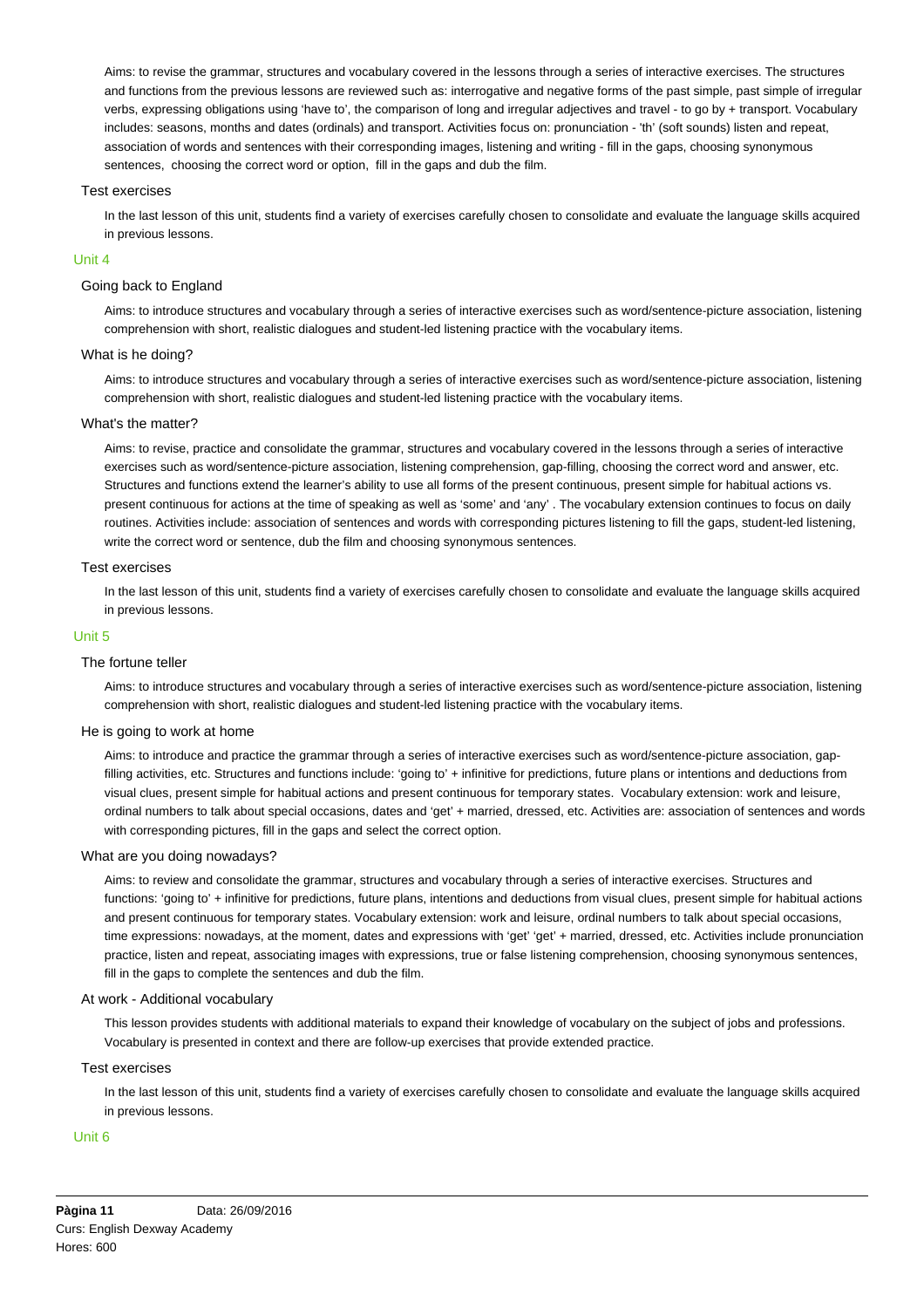## Returning to work

Aims: to revise and consolidate the contents of the block through a variety of exercises and activities. Interactive exercises include associating words with pictures, listening comprehension with short, realistic dialogues, dubbing the film, dialogue understanding by filling in the gaps, etc. A comprehensive revision of all the topics covered. The structures and functions reviewed are past simple to telling a simple story, 'some' and 'any' and describing a house .The vocabulary focus is on the theme of house and home. Activities include: the association of sentences and words with corresponding pictures, listening to fill the gaps, student-led listening, reading comprehension and dub the film.

## This outfit matches

Aims: to revise and consolidate the contents of the block through a variety of exercises and activities. Interactive exercises include: word/sentence-picture association, pronunciation practice with listen and repeat, listening comprehension to fill in the gaps, etc. A comprehensive revision of the topics, structures and functions covered. This lesson revises: the present continuous, 'going to' + infinitive, the comparative form of adjectives as well as the vocabulary associated with clothes. Activities include: association of sentences and words with corresponding pictures, listening comprehension and gap-fill, student-led listening and pronunciation as well as listen and repeat.

# High days and holidays - Reading comprehension

In this lesson students read and listen to a written passage of text about some of the most important holidays in the UK (e.g.: Christmas) and how they are usually celebrated. After reading, students answer a series of questions that follow a sequential order and elicit their skills on active reading. Readers are asked to peruse the passage for the general meaning, particular details and logical inferences. The suggested activities comprise both multiple-choice and true/false questions, an example for each is provided. By practicing active and effective reading students acquire strong cognitive skills such as attention, auditory analysis, sound blending, sound segmenting, memory, processing speed and visualisation.

## Holidays on-board - Additional vocabulary

This lesson provides students with additional materials to expand their knowledge of vocabulary on the subject of holidays, specifically when travelling on cruise. Vocabulary is presented in context and there are follow-up exercises that provide extended practice.

## Test exercises

In the last lesson of this unit, students find a variety of exercises carefully chosen to consolidate and evaluate the language skills acquired in previous lessons.

## Unit 7

## In a restaurant - Typical situation

A practical immersion in the language, where by the student will live through a real life situation, similar to one they would confront in the language in which they are learning. In this lesson the student will be introduced to new vocabulary, then once the exercise has been completed, they will then have an opportunity to do some practice with this same new vocabulary.

## Chores and emotions - Dialogue

The student will listen to a series of questions which they can answer freely. In this lesson new vocabulary will be introduced. Once the lesson has finished, the student will then be able to have some practice with this same new vocabulary.

## Fast food - Reading

In this lesson students read and listen to a written passage of text about fast food restaurants and other restaurants that offer international foods in the US. After that, students answer a series of questions that follow a sequential order and elicit their skills on active reading. Readers are asked to peruse the passage for the general meaning, particular details and logical inferences. The suggested activities comprise multiple-choice and true/false questions, an example for each is provided. By practicing active and effective reading students acquire strong cognitive skills such as attention, auditory analysis, sound blending, sound segmenting, memory, processing speed and visualisation.

## Fast food - Dictation

In this lesson students have to follow the dictation of a text about fast food restaurants and other restaurants that offer international foods in the US. Students practice first and foremost their listening and writing skills and within the latter a range of sub-skills from spelling to punctuation. Moreover, this dictation makes students practise and enhance their vocabulary, syntax, grammar and, when reviewing his/her work, proofreading. The written passage of text has been divided into different phrases or sentences and it is listened to by the student, who has to write it. Students can listen to the phrase or sentence as many times as they wish and even ask for help if needed. Once a paragraph has been completed, students re-read it while listening to the audio and move on to the next paragraph.

#### Test exercises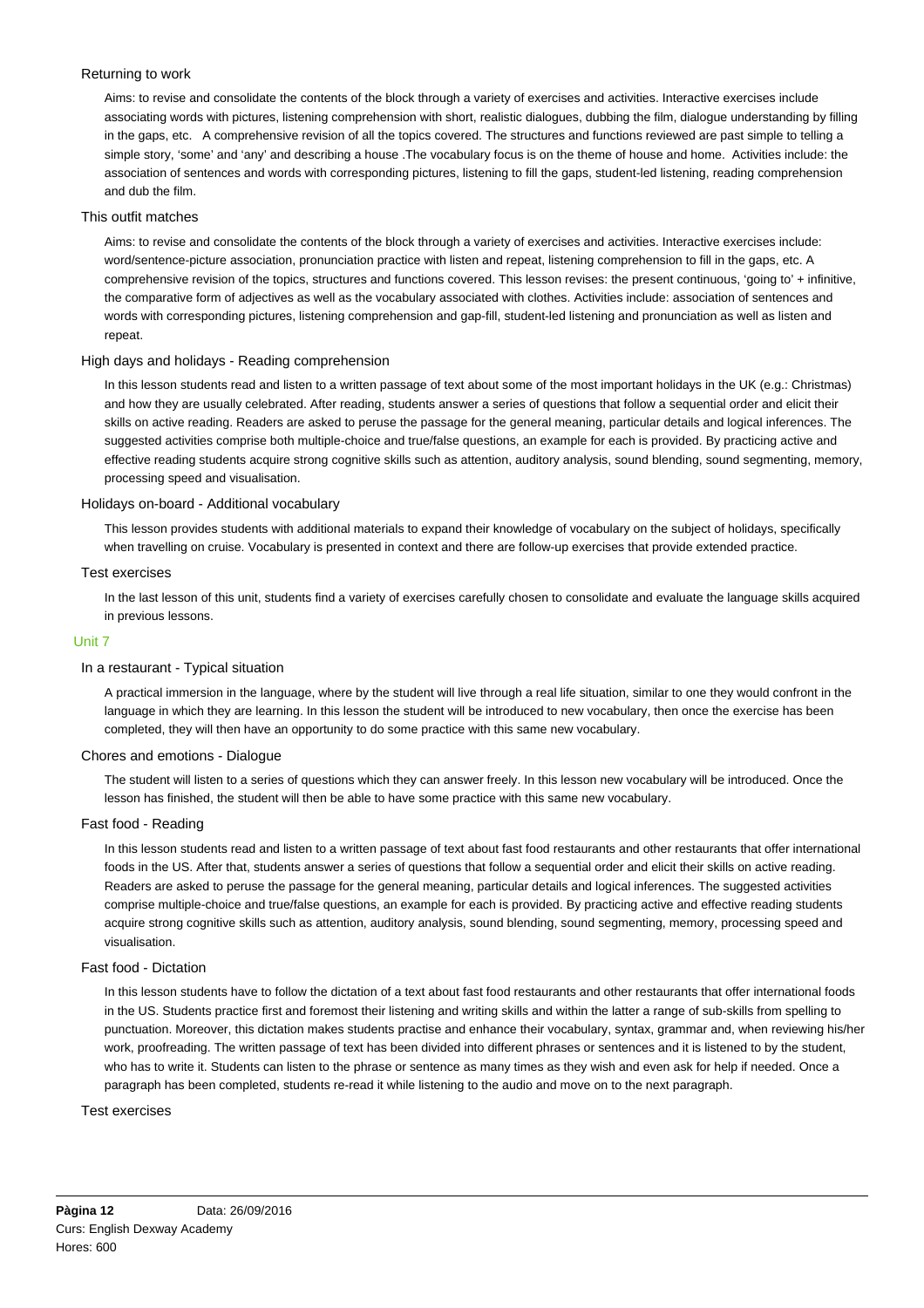In the last lesson of this unit, students find a variety of exercises carefully chosen to consolidate and evaluate the language skills acquired in previous lessons.

## Course revision

## Final test

In this last lesson of the course and as a way to revise, the student will come across a variety of exercises which will help consolidate and evaluate any knowledge which has been acquired throughout the duration of the course.

# English Dexway Academy - Level B1 - Course 1

## Unit 1

## Buying the perfect camper

Aims: to acquire and expand both structures and vocabulary through a series of interactive exercises such as word/sentence-picture association, listening comprehension with short, realistic dialogues and student-led listening practice with the vocabulary items on the theme of travel.

#### Vehicles

Aims: to introduce and practice the grammar included in this lesson, as well as to expand both structures and vocabulary through a series of interactive exercises. Structures and functions include a review of present simple, present continuous and past simple. The vocabulary topic is travel, means of transport and everyday activities. Activities include: association of sentences and words with corresponding pictures, student-led listening and completing the gaps.

#### The car doesn't work

Aims: to review and consolidate the grammar, structures and vocabulary covered through a series of interactive exercises. The structures and functions review includes: present simple, present continuous, past simple, a review of basic telephone conversations and personal information. The vocabulary section looks at: time expressions for the past and present, travel vocabulary, means of transport and everyday activities. There is listening practice to fill in the gaps, pronunciation of the 'ch' and 'sh' sounds, listening comprehension with an exercise to select the correct option, make sentences and choosing synonymous sentences.

## Test exercises

In the last lesson of this unit, students find a variety of exercises carefully chosen to consolidate and evaluate the language skills acquired in previous lessons.

#### Unit 2

#### On holidays

Aims: to learn, practice, acquire and expand both structures and vocabulary through a series of interactive exercises such as word/sentence-picture association, listening comprehension with short, realistic dialogues and student-led listening practice with the vocabulary items. The vocabulary focus is on talking about the weather and travel e.g. to pack a suitcase.

### We're off

Aims: to learn and practice grammar and useful sentences through a series of interactive exercises. The learner is presented with all forms of the present perfect for recent past actions, possessive pronouns, question words – 'whose?' Vocabulary topics are: talking about the weather and temperatures, travel vocabulary: to pack a suitcase etc. Activities in this lesson include: listening and writing to fill in the gaps, pronunciation practice with listening and repeating the long and short 'i' sounds, the association of sentences and words with corresponding pictures and fill in the gaps with the right word or option.

#### Living under extreme conditions

Aims: to review, practice and consolidate grammatical structures and vocabulary through a series of interactive exercises. Structures and functions covered are: present perfect for recent past actions, possessive pronouns, interrogative pronoun: 'Whose?' Vocabulary reviewed includes: talking about the weather and temperatures, travel vocabulary: to pack a suitcase etc. The revision activities include student-led click and answer exercises, gap-fills, true or false reading comprehension, choose the synonymous sentence and real life dialogue practice with a film dubbing exercise.

#### Test exercises

In the last lesson of this unit, students find a variety of exercises carefully chosen to consolidate and evaluate the language skills acquired in previous lessons.

# Unit 3

Let's go to the Isle of Wight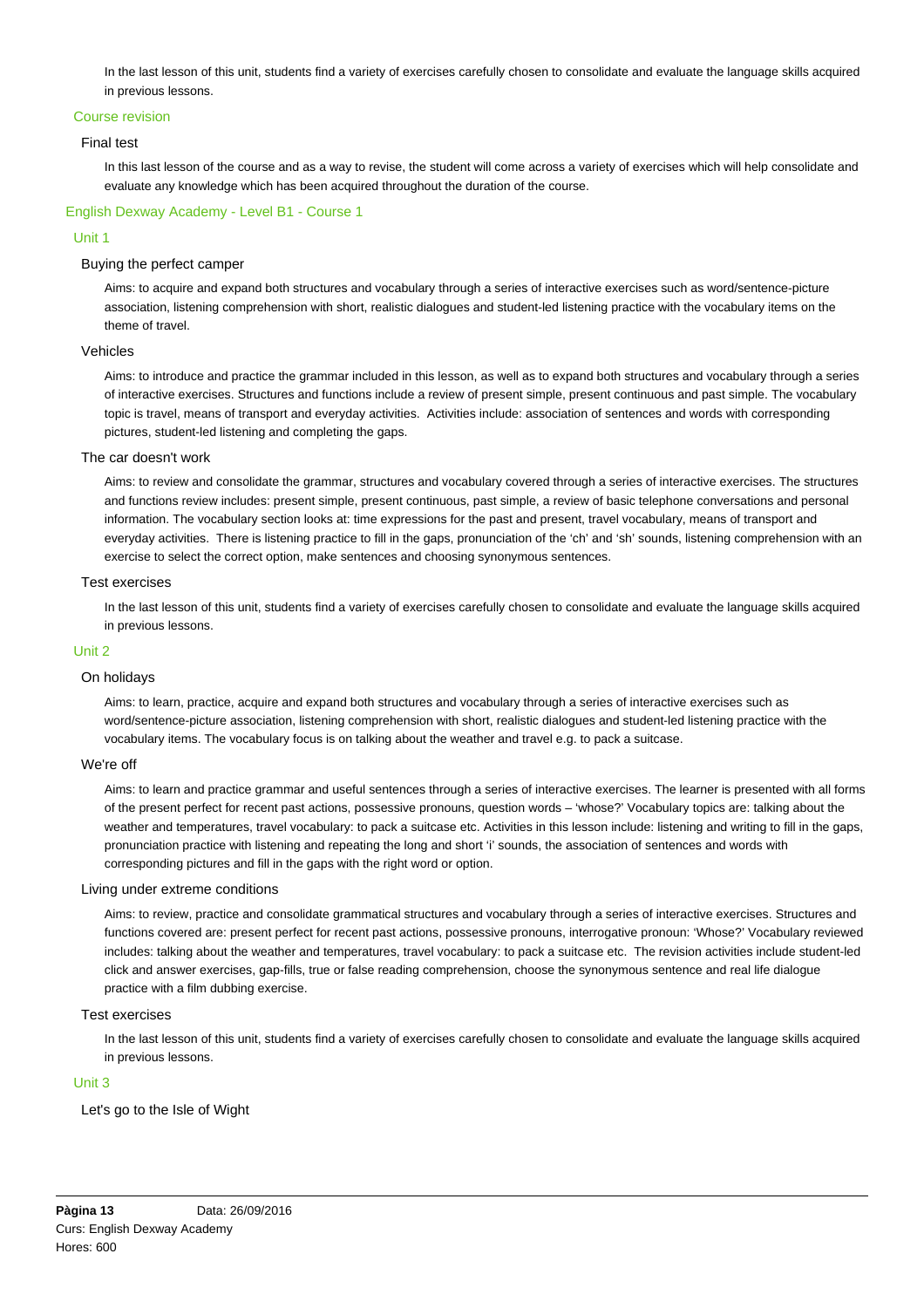Aims: to acquire, learn and expand both structures and vocabulary through a series of interactive exercises such as word/sentence-picture association, listening comprehension with short, realistic dialogues and student-led listening practice with the vocabulary items. The vocabulary input focuses on talking about the weather.

#### How long has she lived in London?

Aims: to acquire and practice both the grammar and structures and vocabulary through a series of interactive exercises. Structures and functions covered are the present perfect with 'for' and 'since', present continuous, present simple, past simple, 'going to' + infinitive, adverbs, agreements and prepositions of movement. Vocabulary focus is on expressing feelings and emotions, travel plans, the difference between "gone" and "been" and public places. Activities: the association of sentences and words with corresponding pictures, fill in the gaps with correct word or option and student-led listening.

#### International human rights

Aims: to review and consolidate the grammar, structures and vocabulary covered in the lessons through a series of interactive exercises. Structures and functions: present perfect with 'for' and 'since', present continuous, present simple, past simple, 'going to' + infinitive, adverbs, expressing similarities, agreements and prepositions of movement. The vocabulary review is on: expressing feelings and emotions, travel plans, the difference between "been" and "gone" and also a focus on public places. Activities: pronunciation practice with listen and repeat, listen and choose the correct sound, true or false listening comprehension , fill in the gaps by choosing the correct word or option, click on the vocabulary, listen and complete the sentences, listening comprehension to choose the correct option and real life dialogue practice with a film dubbing exercise.

#### Test exercises

In the last lesson of this unit, students find a variety of exercises carefully chosen to consolidate and evaluate the language skills acquired in previous lessons.

#### Unit 4

## Having a breakdown

Aims: to acquire and learn new structures and vocabulary through a series of interactive exercises such as word/sentence-picture association, listening comprehension with short, realistic dialogues and student-led listening practice with the vocabulary items. Presentation of new vocabulary: fabrics and textiles.

## Fabrics

Aims: to acquire and practice the target grammar and some more structures through a series of interactive exercises. Structures and functions: present perfect with 'yet' and 'already', Have you ever..? to ask about past experiences and quantifiers: too much, too many, not enough. The vocabulary input is on clothes: cloth, materials etc, as well as farewells. Activities include the association of sentences and words with corresponding pictures; filling in the gaps with the corresponding word or option, listen and repeat, gap-fill-choose the correct word.

#### Dry cleaner

Aims: to review and consolidate both grammatical structures and vocabulary through a series of interactive exercises. Structures covered include: present perfect with 'yet' and 'already', 'Have you ever..?' to enquire about past experiences, quantifiers: 'too much', 'too many', 'not enough' and imperatives. Vocabulary focuses on some useful common expressions and ways to describe clothing. The activities provide vocabulary practice with the association of sentences and words with corresponding pictures, listening practice with fill in the gaps and comprehension questions and a pronunciation exercise to choose the correct sound. There is practice in writing sentences and filling in the gaps with the correct word or option, reading comprehension to choose synonymous sentences and the film dubbing exercise to give more, contextual practice.

## Test exercises

In the last lesson of this unit, students find a variety of exercises carefully chosen to consolidate and evaluate the language skills acquired in previous lessons.

## Unit 5

## See you at home

Aims: to acquire and learn both structures and vocabulary through a series of interactive exercises such as word/sentence-picture association, listening comprehension with short, realistic dialogues and student-led listening practice with the vocabulary items. Vocabulary input is focused on: shapes, materials and more useful expressions.

#### What is it made of?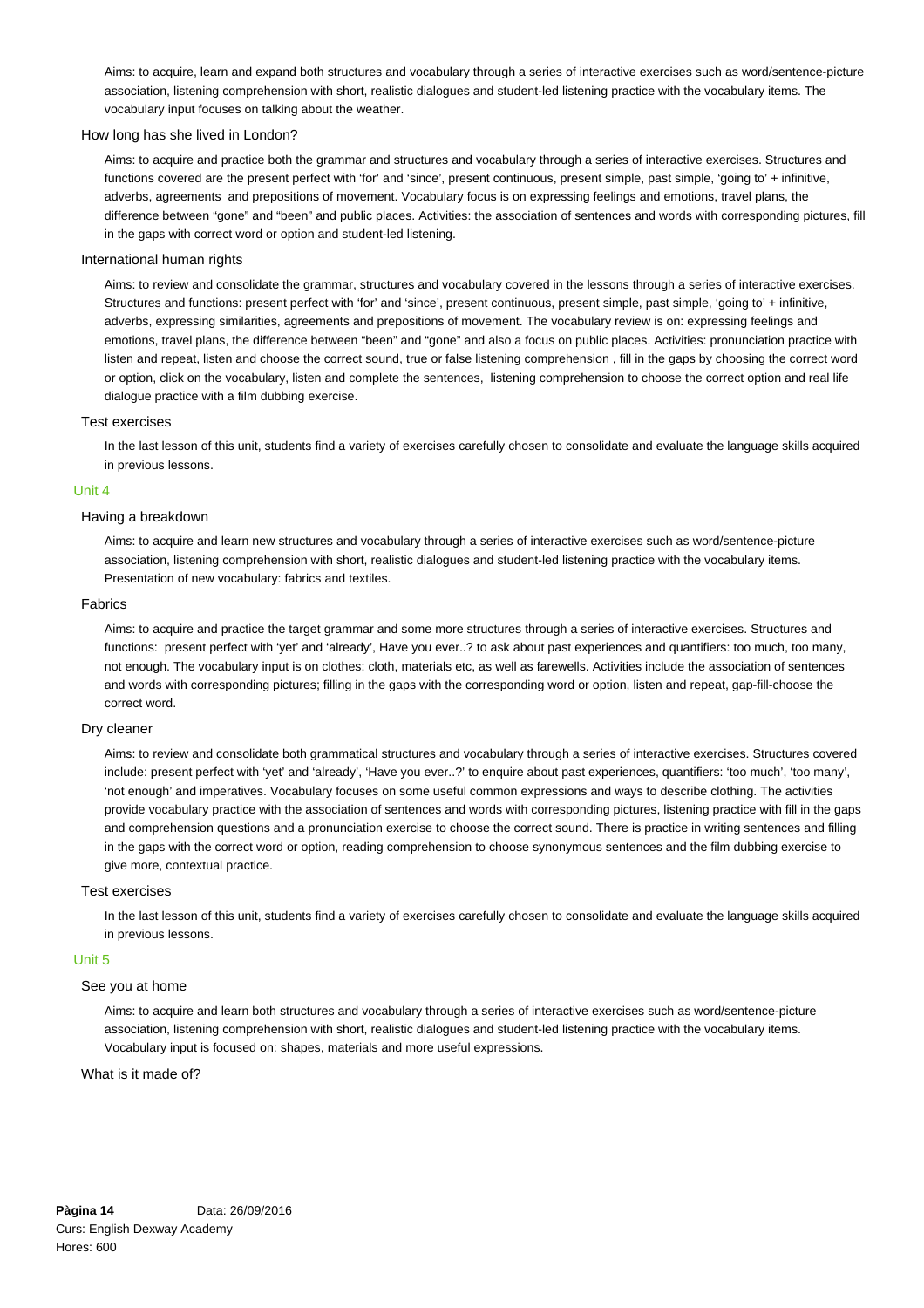Aims: to learn and practice grammar as well as some more expressions. Structures and functions look a little more at some narrative tenses: present perfect vs. past simple and the use of time markers, present perfect with recent actions – 'just', as well as practice with: 'something', 'anything' and 'nothing'. The vocabulary continues the previous themes of: shapes, materials and common expressions. Activities in this lesson are: association of sentences and words with corresponding pictures, choosing the correct word or option, listen and repeat, fill in the gaps and match the questions and answers.

## I don't remember the word in English

Aims: to revise and consolidate structures and vocabulary as well as grammar through a series of interactive exercises. Structures and functions reviewed include: describing objects when you don't know the name, present perfect vs. past simple: use of time markers, present perfect for recent actions using 'just' and 'something', 'anything', and 'nothing'. The vocabulary review gives more practice when talking about: shapes and materials. There is revision of the common expressions such as: 'to look like', 'to make a decision' and 'to be made of'. Activities include: listening practice with a gap-fill exercise, pronunciation practice with repetition and identifying sounds, association of sentences and words with corresponding pictures, complete the sentences, choose the best word or option, listening comprehension: choosing synonymous sentences , and contextual practice with the real life dialogue - dub the film and choosing synonymous sentences.

## Test exercises

In the last lesson of this unit, students find a variety of exercises carefully chosen to consolidate and evaluate the language skills acquired in previous lessons.

## Unit 6

## She's left me!

Aims: to review and consolidate grammatical structures and vocabulary through a series of interactive exercises. The extended use of error detection exercises helps students to become aware of the typical errors made at this stage. Structures and functions seen in this lesson include: present perfect, past simple, 'going to' + infinitive, 'something', 'anything' and 'nothing'. Vocabulary topics focus on shapes and materials with the addition of a review of common expressions .Activities in this lesson are the exercises based around the real life dialogue: listen and choose the best option, dub the film as well as focused reading and grammatical work with the error detection exercise.

## Going to England

Aims: to review and consolidate structures and vocabulary as well as grammar through a series of interactive exercises. Structures and functions reviewed are: present perfect, past simple, 'going to' + infinitive, present continuous ', 'something' 'anything' and 'nothing'. Vocabulary revision exercises focus on: clothes, materials and common expressions. There is a multiple choice listening comprehension as well as writing practice with gapped sentences and a letter to complete.

#### **Glastonbury**

Aims: to review and consolidate structures, vocabulary and grammar through a series of interactive exercises. Structures and functions include: present perfect, past simple, 'going to' + infinitive, present continuous, 'something', 'anything' and 'nothing'. There is more vocabulary revision on the themes of: clothes, materials and the common expressions from past units. Activities are based on true or false reading comprehension, gap-fills and choosing the correct option.

## Entertainment industry - Additional vocabulary

Revision of knowledge and vocabulary which has been acquired so far.

#### Test exercises

In the last lesson of this unit, students find a variety of exercises carefully chosen to consolidate and evaluate the language skills acquired in previous lessons.

#### Unit 7

## Clothes shopping - Typical situation

A practical immersion in the language, where by the student will live through a real life situation, similar to one they would confront in the language in which they are learning. In this lesson the student will be introduced to new vocabulary, then once the exercise has been completed, they will then have an opportunity to do some practice with this same new vocabulary.

#### Weather - Dialogue

The student will listen to a series of questions which they can answer freely. In this lesson new vocabulary will be introduced. Once the lesson has finished, the student will then be able to have some practice with this same new vocabulary.

## Outdoor atmosphere - Additional vocabulary

This lesson provides students with additional materials to expand their knowledge of vocabulary to talk and describe different weather conditions. Vocabulary is presented in context and there are follow-up exercises that provide extended practice.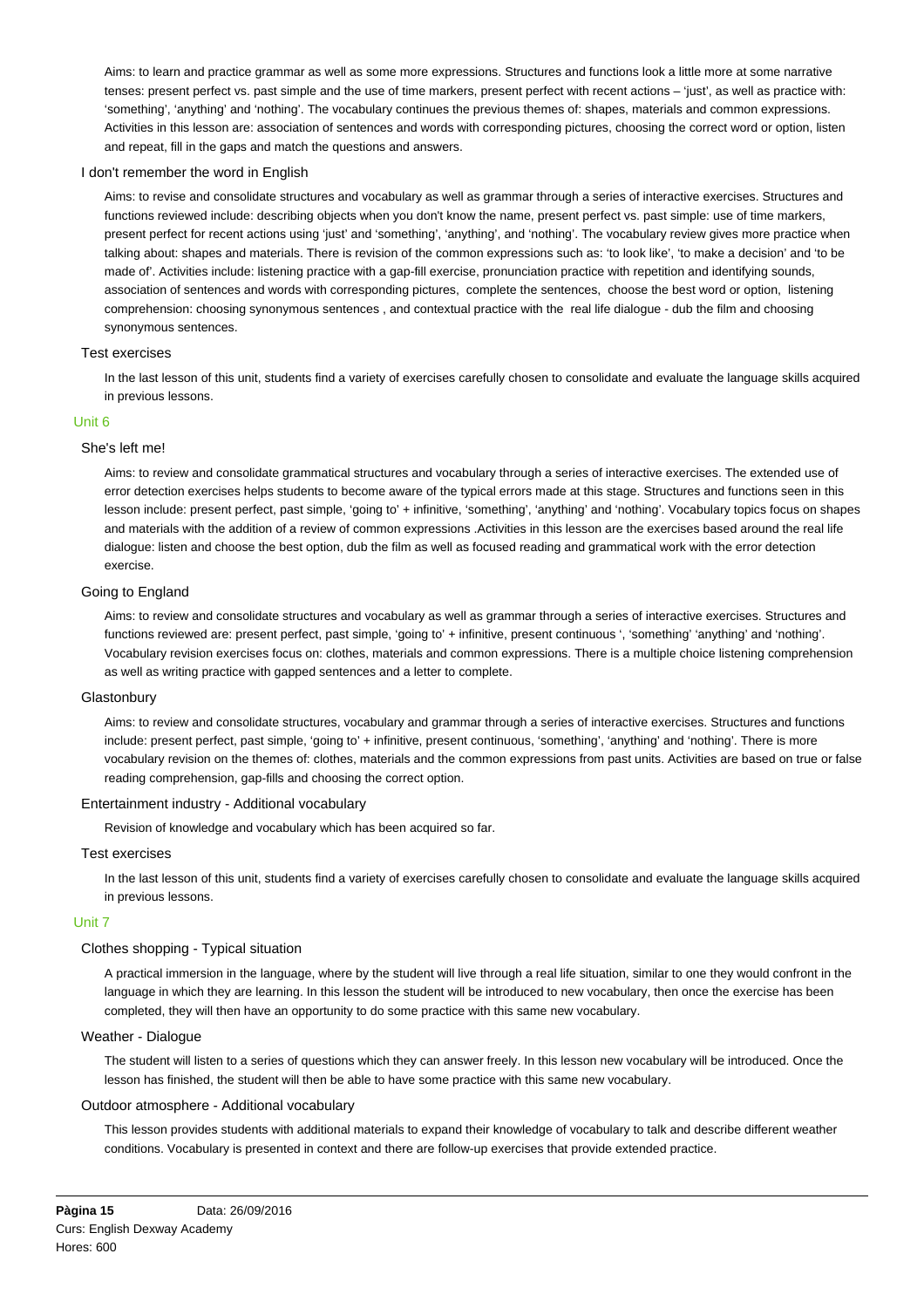## Frozen fun - Reading comprehension

In this lesson students read and listen to a written passage of text about winter sports and then answer a series of questions. These questions follow a sequential order and elicit students' skills on active reading. Readers are asked to peruse the passage for the general meaning, particular details and logical inferences. The suggested activities comprise multiple-choice and true/false questions as well as an exercise on finding the statement that best summarises the text as a whole. By practicing active and effective reading students acquire strong cognitive skills such as attention, auditory analysis, sound blending, sound segmenting, memory, processing speed and visualisation.

#### Test exercises

In the last lesson of this unit, students find a variety of exercises carefully chosen to consolidate and evaluate the language skills acquired in previous lessons.

## Course revision

### Final test

In this last lesson of the course and as a way to revise, the student will come across a variety of exercises which will help consolidate and evaluate any knowledge which has been acquired throughout the duration of the course.

## English Dexway Academy - Level B1 - Course 2

## Unit 1

## Rock band

Aims: to acquire and learn structures and vocabulary related to the topic through a series of interactive exercises such as word/sentencepicture association, listening comprehension with short, realistic dialogues and student-led listening practice with the vocabulary items. The vocabulary focus is on types of music and common expressions.

## We're going to perform at Glastonbury

Aims: to learn and practice the grammar as well as introduce some more useful phrases through a series of interactive exercises. The structures and functions covered are: past continuous for describing actions in the past, common expressions such as 'get on well', travel scenarios: check-in at the airport, 'have you ever?' to ask about past experiences and 'how long does it take?' to ask about duration. The vocabulary input continues on the themes of types of music, travelling and country settings. The activities seen in this lesson are: studentled listening, complete the sentences by filling in the gaps, listening to and repeating sentences and expressions, listening comprehension and multiple choice, listening practice with a fill in the gaps exercise as well as the association of sentences and words with corresponding pictures.

#### "Dark Night"

Aims: to revise and consolidate all grammatical structures and functions covered by the topics covered in the lessons through a series of interactive exercises. The structures and functions reviewed are: the past continuous for actions in the past and talking about the duration of journeys using 'how long does it take?' The vocabulary review deals with the themes from the previous lessons such as: types of music, common expressions like 'get on well', travelling and country settings. The range of activities include: pronunciation practice by listening and repeating as well as choosing the correct sound, completing the sentences, filling in the gaps, choosing the correct word or option and answering questions. There are also comprehension exercises such as choosing synonymous sentences and the real life dialogue film dubbing exercise.

#### Test exercises

In the last lesson of this unit, students find a variety of exercises carefully chosen to consolidate and evaluate the language skills acquired in previous lessons.

#### Unit 2

## Camping in the countryside

Aims: to learn and acquire structures and vocabulary through a series of interactive exercises such as word/sentence-picture association, listening comprehension with short, realistic dialogues and student-led listening practice with the vocabulary items on the theme of the countryside.

#### Cut that wire

Aims: To acquire, learn and practice the target grammar through a series of interactive exercises. Structures and functions seen in this lesson include: past continuous vs. past simple to talk about actions in the past, adverbs, expressing obligation and prohibition: modal verbs 'must' and 'mustn't', adverbs of manner and the pronoun 'one'. The vocabulary covered in this lesson is a review of colours and prepositions of place, as well as adding to the previous topic of parks and campsites. Activities: listen and repeat sentences and structures, student-led listening: click on the vocabulary, gap-fill: supply the correct word or verb tense, listening: follow the instructions and the association of sentences and words with their corresponding pictures.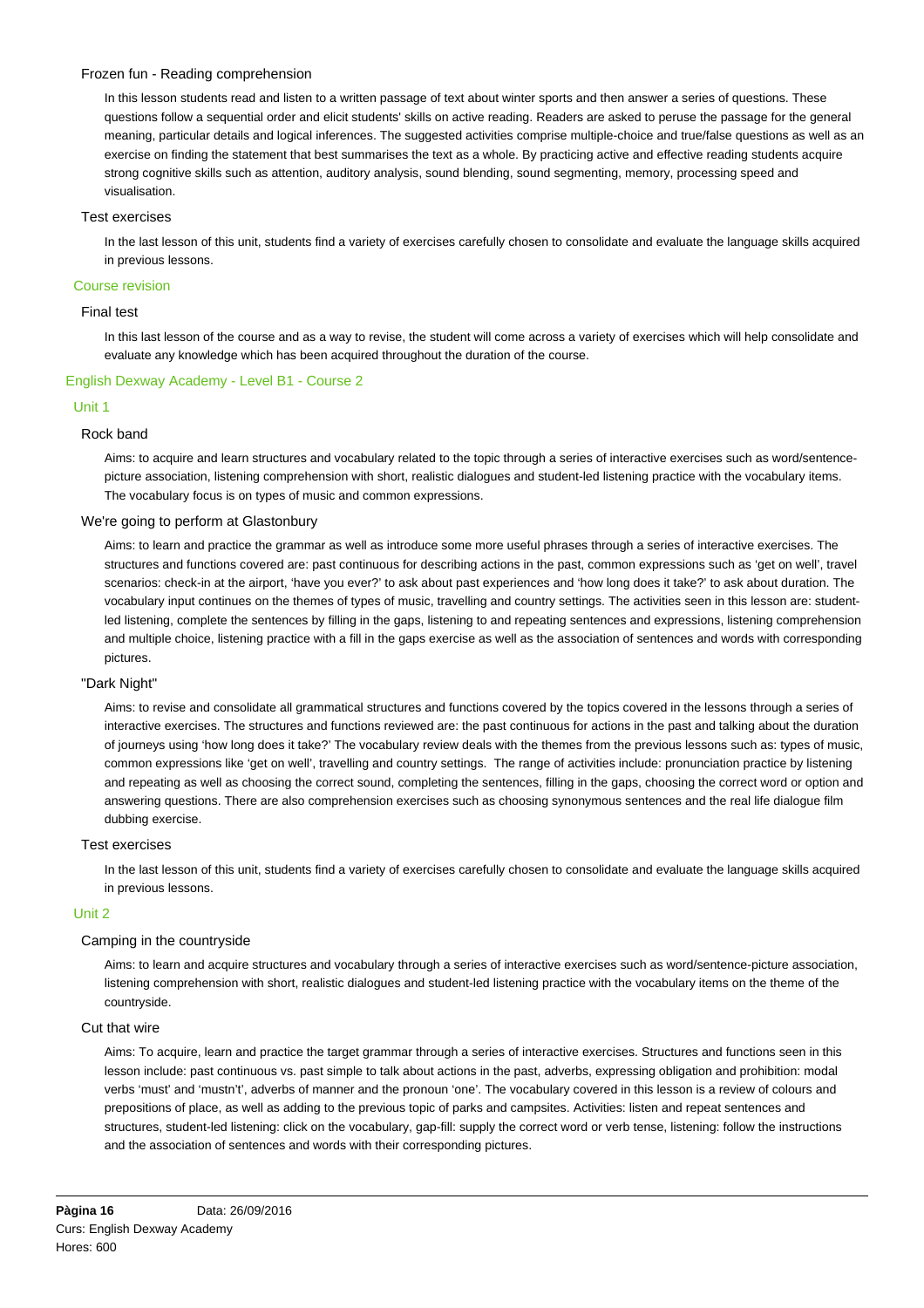## Camping rules

Aims: to review and consolidate all the structures and vocabulary as well as the grammar covered in the previous lessons through a series of interactive exercises. Structures and functions: past continuous vs. past simple when narrating a simple story, adverbs, expressing obligation and prohibition using the modal verbs 'must' 'mustn't' and the pronoun 'one'. Vocabulary: common expressions, parks and campsites. Activities: listen and repeat the sentences, listen and choose the correct option, pronunciation: listen and repeat, choose the correct sound, fill in the gaps with the correct word or option, complete the gaps with the correct verb tense, a comprehension exercise to choose the synonymous sentences and a real life dialogue film dubbing exercise.

## Life outside - Additional vocabulary

This lesson provides students with additional materials to expand their knowledge of vocabulary to talk and describe different outdoor activities. Vocabulary is presented in context and there are follow-up exercises that provide extended practice.

## Test exercises

In the last lesson of this unit, students find a variety of exercises carefully chosen to consolidate and evaluate the language skills acquired in previous lessons.

## Unit 3

## You are not invited to the party

Aims: to introduce and learn structures and vocabulary related to the topic through a series of interactive exercises such as word/sentence-picture association, listening comprehension with short, realistic dialogues and student-led listening practice with the vocabulary items. The vocabulary presentation introduces some of the key words for this lesson.

## Why don't you come in?

Aims: to acquire, learn and practice the target grammar through a series of interactive exercises. Structures and functions: relative pronouns, conjunctions 'so' and 'because' and an introduction to phrasal verbs. Vocabulary: common phrasal verbs, the face and jobs. Activities: student-led listening - click on the vocabulary, fill in the gaps, finish the sentences, listen and repeat, association of sentences and words with corresponding pictures and choose the best word or option.

## I liked your new song

Aims: to review and consolidate structures and vocabulary as well as the grammar covered in the previous lessons through a series of interactive exercises. Structures and functions found in this lesson are: relative pronouns, conjunctions 'so' and 'because', synonyms and travel: checking in to a hotel. The vocabulary review is on: parts of the body, common phrasal verbs, jobs and the face. Activities include: listening to and repeating useful phrases, listening and reading then supplying the correct word or expression, pronunciation practice: listen, repeat, then choose the correct sound, choose the correct word or option, complete the sentences, listening to fill in the gaps, click on the vocabulary, a comprehension exercise to choose the synonymous sentences and real life dialogue to give extra practice by dubbing the film.

#### Test exercises

In the last lesson of this unit, students find a variety of exercises carefully chosen to consolidate and evaluate the language skills acquired in previous lessons.

## Unit 4

## Let me treat you to a drink

Aims: to learn and acquire structures and vocabulary related to the topic through a series of interactive exercises such as word/sentencepicture association, listening comprehension with short, realistic dialogues and student-led listening practice with the vocabulary items. This lesson looks at food and restaurant vocabulary.

#### Shouldn't I?

Aims: to learn and practice the grammar through a series of interactive exercises. Structures and functions: making suggestions using 'should' and 'shouldn't' and comment tags. Vocabulary: food and restaurant vocabulary. Activities: student-led listening, click on the vocabulary and fill in the gaps.

#### I feel ill

Aims: to review and consolidate all structures, vocabulary and grammar covered in the previous lessons through a series of interactive exercises. Structures and functions: making suggestions using 'should' and 'shouldn't and comment tags. Vocabulary: food and restaurant vocabulary and complaining. Activities: listen and repeat useful sentences, listening choosing the correct option, pronunciation: listen and repeat and then select the correct sound, fill in the gaps with the correct word or option, student-led listening, complete the sentences, comprehension exercise to choose a synonymous sentence and real life dialogue practice with the film dubbing exercise.

#### Test exercises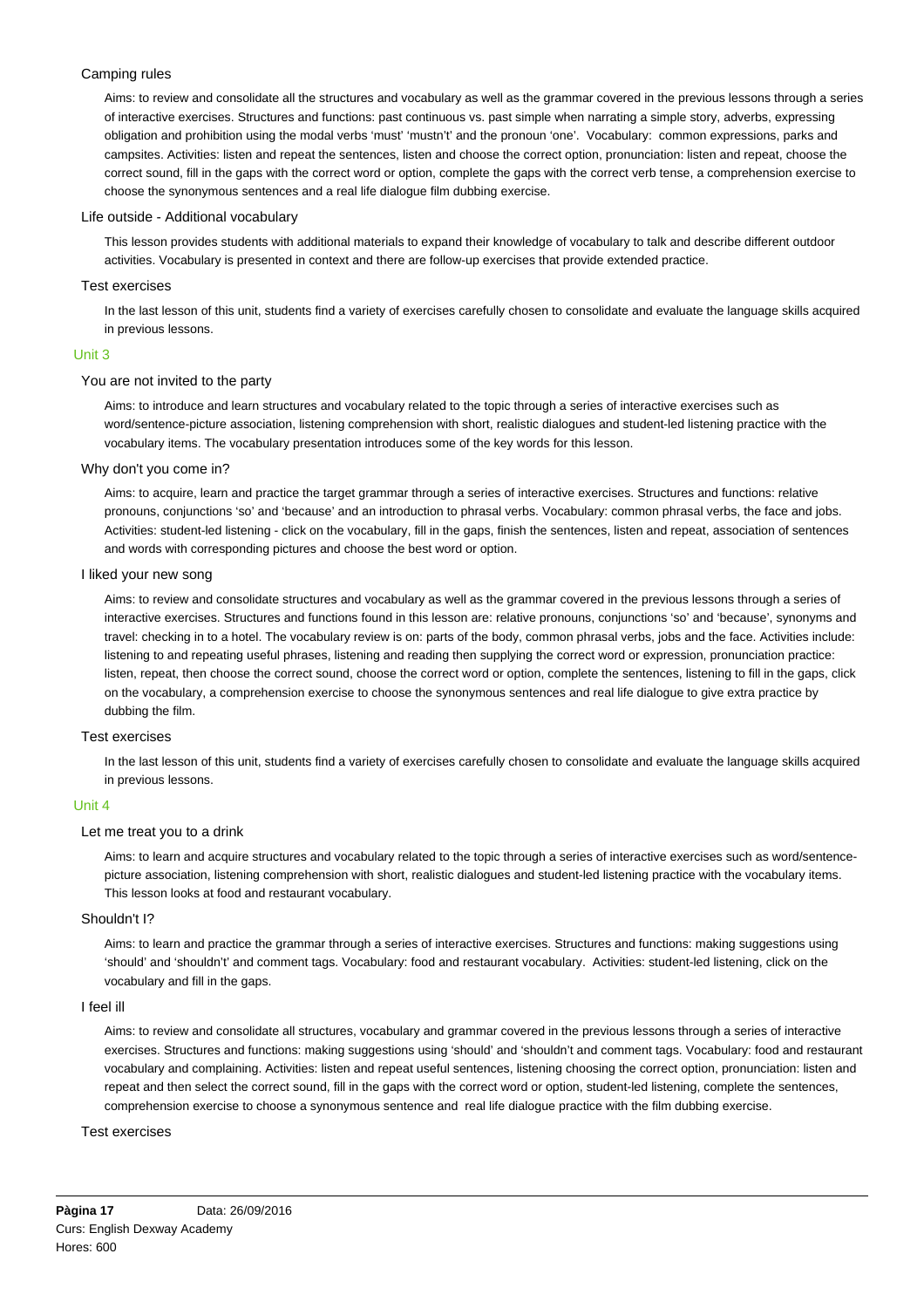In the last lesson of this unit, students find a variety of exercises carefully chosen to consolidate and evaluate the language skills acquired in previous lessons.

## Unit 5

## I fancy going to the United States

Aims: to learn and acquire structures and vocabulary related to the topic through a series of interactive exercises such as word/sentencepicture association, listening comprehension with short, realistic dialogues and student-led listening practice with the vocabulary items. The vocabulary theme is shopping.

### What has happened here?

Aims: to study and practice the grammar as well as some more phrases. Structures and functions: question tags, verbs followed by gerunds and infinitives and common expressions. Vocabulary: shopping, additional verbs, containers and contents. Activities: student-led listening, complete the sentences, association of sentences and words with corresponding pictures, listen and repeat as well as f ill in the gaps.

## Your plans in life

Aims: to review and consolidate the structures and vocabulary as well as the grammar covered in the lessons through a series of interactive exercises. Structures and functions: question tags and verbs followed by gerunds and infinitives. Vocabulary: common expressions, shopping vocabulary, additional verbs, containers and contents. Activities: listen and choose the correct option , listen, repeat and then choose the correct sound, fill in the gaps with the right word or option, association of sentences and words with corresponding pictures, finish the sentences, listen and fill in the gaps, choose the synonymous sentence, real life dialogue: dub the film.

#### Let's get a takeaway - Additional vocabulary

This lesson provides students with additional materials to expand their knowledge of vocabulary on the subject of holidays. Vocabulary is presented in context and there are follow-up exercises that provide extended practice.

#### Test exercises

In the last lesson of this unit, students find a variety of exercises carefully chosen to consolidate and evaluate the language skills acquired in previous lessons.

## Unit 6

#### Falling in love

Aims: to revise and consolidate the structures, vocabulary as well as the grammar covered in the block through a series of interactive exercises. Structures and functions: expressing obligation and prohibition using the modal verbs 'must' and 'mustn't', gerunds and infinitives, question tags and common expressions. Vocabulary: shopping vocabulary: try on, fit etc. Activities: listen to and watch a film, student-led listening, fill in the gaps and real life dialogue practice through dubbing the film.

#### The bill is wrong

Aims: to revise and consolidate the structures vocabulary as well as the grammar covered in the bock through a series of interactive exercises. Structures and functions: a review of past tenses - past simple and past continuous. Vocabulary: food and restaurants, complaining. Activities: listen and fill in the gaps, reading comprehension to complete a postcard by filling in the gaps.

#### African-American writers

Aims: to revise and consolidate the structures vocabulary as well as the grammar covered in the block through a series of interactive exercises. Structures and functions: phrasal verbs, expressing obligation and prohibition using the modal verbs 'must' and 'mustn't' and making suggestions with 'should' and 'shouldn't'. Vocabulary: food and eating out. Activities: true or false reading comprehension, and a listening gap-fill.

# Test exercises

In the last lesson of this unit, students find a variety of exercises carefully chosen to consolidate and evaluate the language skills acquired in previous lessons.

## Unit 7

## Food shopping - Typical situation

A practical immersion in the language, where by the student will live through a real life situation, similar to one they would confront in the language in which they are learning. In this lesson the student will be introduced to new vocabulary, then once the exercise has been completed, they will then have an opportunity to do some practice with this same new vocabulary.

#### Going out - Dialogue

The student will listen to a series of questions which they can answer freely. In this lesson new vocabulary will be introduced. Once the lesson has finished, the student will then be able to have some practice with this same new vocabulary.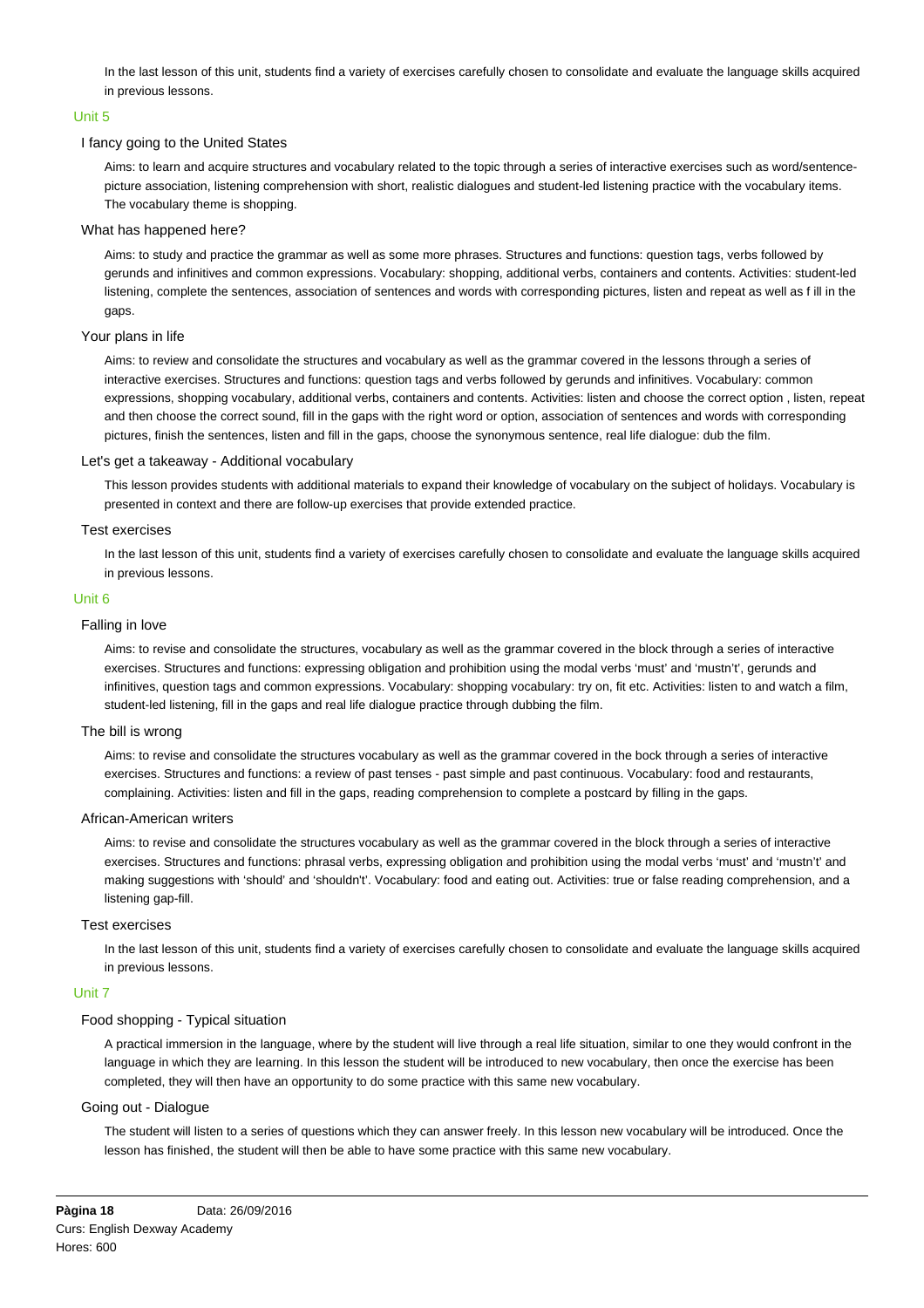## Potato salad - Reading comprehension

In this lesson students read and listen to a written passage of text that explains them how to prepare a potato salad and why it is a popular dish in the USA. After reading, students have to answer a series of questions that follow a sequential order and elicit students' skills on active reading. Readers are asked to peruse the passage for the general meaning, particular details and logical inferences. The suggested activities comprise multiple-choice and true/false questions as well as an exercise on finding the statement that best summarises the text as a whole. By practicing active and effective reading students acquire strong cognitive skills such as attention, auditory analysis, sound blending, sound segmenting, memory, processing speed and visualisation.

## Test exercises

In the last lesson of this unit, students find a variety of exercises carefully chosen to consolidate and evaluate the language skills acquired in previous lessons.

## Course revision

## Final test

In this last lesson of the course and as a way to revise, the student will come across a variety of exercises which will help consolidate and evaluate any knowledge which has been acquired throughout the duration of the course.

## English Dexway Academy - Level B1 - Course 3

#### Unit 1

## Saying goodbye to the band

Aims: to learn and acquire the structures and vocabulary related to the topic through a series of interactive exercises such as word/sentence-picture association, listening comprehension with short, realistic dialogues and student-led listening practice with the vocabulary items. The vocabulary is based on wild animals, colloquial language such as 'mates' and other, everyday expressions.

## We'll keep in touch

Aims: to acquire and practice the target grammar as well as other structures and vocabulary through a series of interactive exercises. Structures and functions: future simple 'will' and 'won't' + infinitive, comparisons using 'as + adj + as'. Vocabulary: animals, colloquial language, telephone expressions and more verbs. Activities: student-led practice, fill in the gaps, complete the sentences as well as the association of sentences and words with corresponding pictures.

#### I'll call you

Aims: to review and consolidate the grammar, structures and vocabulary covered in the lessons through a series of interactive exercises. The review of structures and functions include: future simple' will' and 'won't' + infinitive and comparisons using 'as + adj + as'. Vocabulary: animals, colloquial language, telephone expressions and more verbs. Activities: listen and choose the best option, listen and repeat and then select the right sound, fill in the gaps with the correct word or option, student-led practice: click on the images, answer the questions, selecting synonymous sentences and real life dialogue practice with the film dubbing exercise.

#### Virtual world - Additional vocabulary

This lesson provides students with additional materials to expand their knowledge of vocabulary on the subject of technology and computing. Vocabulary is presented in context and there are follow-up exercises that provide extended practice.

#### Test exercises

In the last lesson of this unit, students find a variety of exercises carefully chosen to consolidate and evaluate the language skills acquired in previous lessons.

#### Unit 2

#### Getting married

Aims: to acquire the structures and vocabulary related to the topic through a series of interactive exercises such as word/sentence-picture association, listening comprehension with short, realistic dialogues and student-led listening practice with the vocabulary items. Vocabulary presentation: weddings and honeymoon trips.

#### Who shall we invite?

Aims: to learn and practice the grammar as well as some more structures and vocabulary through a series of interactive exercises Structures and functions: comparisons using 'more' or 'less' than, 'will' vs. present continuous for future meaning and shall for offers and suggestions. Vocabulary: common expressions, weddings and more adjectives. Activities: click on the vocabulary, complete the sentences, listen and pay attention and the association of sentences and words with corresponding pictures.

### Go ahead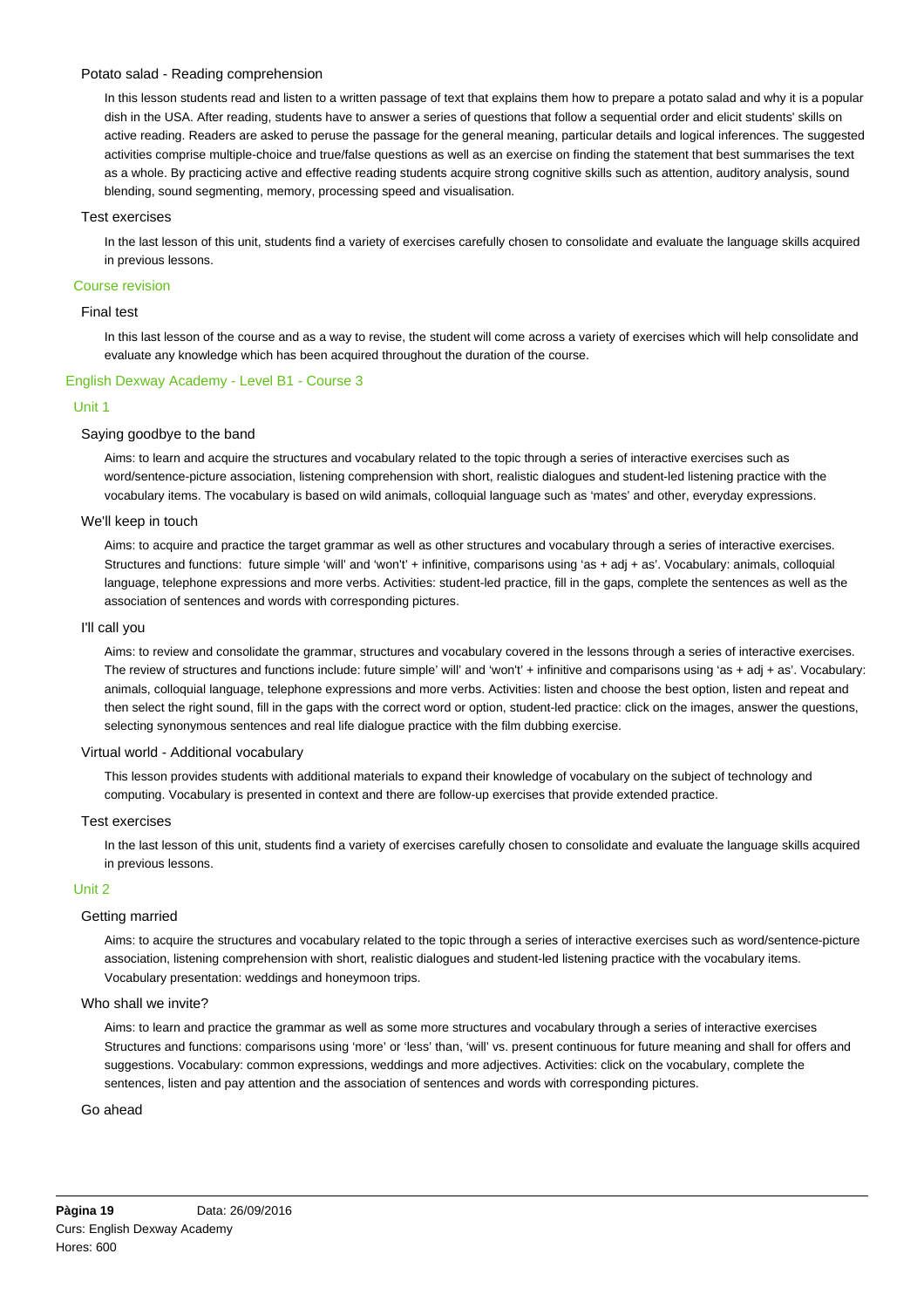Aims: to revise and consolidate the grammar, structures and vocabulary covered in the lessons through a series of interactive exercises. Structures and functions: comparisons using 'more' or 'less' than, 'will' vs. present continuous for future, 'shall' for offers and suggestions and travel: changing money. Vocabulary: weddings, common expressions and more adjectives. Activities: listen and choose the correct option, pronunciation: listen and repeat and then choose the corresponding sound, multiple choice exercises, listen and fill in the gaps, comprehension exercise to choose synonymous sentences and real life dialogue practice with dub the film.

## Test exercises

In the last lesson of this unit, students find a variety of exercises carefully chosen to consolidate and evaluate the language skills acquired in previous lessons.

## Unit 3

#### What a marvellous surprise!

Aims: to learn and acquire structures and vocabulary related to the topic through a series of interactive exercises such as word/sentencepicture association, listening comprehension with short, realistic dialogues and student-led listening practice with the vocabulary items. The vocabulary focus is on house and home.

## What if...?

Aims: to learn and practice the target grammar as well as some more structures and vocabulary through a series of interactive exercises. Structures and functions: first conditional for facts and general truths and the superlative form of short and irregular adjectives. Vocabulary: house and home, common expressions, irregular superlatives. Activities: student-led practice, gap-fill, association of sentences and words with corresponding pictures, choose the correct option and complete the sentences.

## Let's be reasonable

Aims: to review and consolidate the grammar, structures and vocabulary covered in the lessons through a series of interactive exercises. Structures and functions: first conditional for facts and general truths, short and irregular superlatives and adjectives .Vocabulary: house and home and common expressions. Activities: listen and answer, listen and repeat and then choose the corresponding sound, fill in the gaps with the correct word or option, complete the sentences, reading - select the correct option, student-led practice, listen and fill in the gaps, multiple choice, choose synonymous sentences and real-life dialogue practice with a film dubbing exercise.

## Agatha Christie - Reading comprehension

In this lesson students read and listen to a written passage of text about the famous writer Agatha Christie and then answer a series of questions. These questions follow a sequential order and elicit students' skills on active reading. Readers are asked to peruse the passage for the general meaning, particular details and logical inferences. The suggested activities comprise multiple-choice and true/false questions as well as an exercise on matching definitions with words that appear in the text. By practicing active and effective reading students acquire strong cognitive skills such as attention, auditory analysis, sound blending, sound segmenting, memory, processing speed and visualisation.

## Test exercises

In the last lesson of this unit, students find a variety of exercises carefully chosen to consolidate and evaluate the language skills acquired in previous lessons.

#### Unit 4

## I can offer you a job

Aims: to learn and acquire structures and vocabulary related to the topic through a series of interactive exercises such as word/sentencepicture association, listening comprehension with short, realistic dialogues and student-led listening practice with the vocabulary items. The vocabulary focus is on the home.

### I owe you one

Aims: to learn and practice the target grammar as well as some more structures and vocabulary through a series of interactive exercises. Structures and functions: active vs. passive e.g. 'John is cleaning' vs. 'the room is cleaned ', talking about the agent in the passive e.g. the telephone was invented by Alexander Bell, the superlative form of long adjectives e.g. 'the most interesting book' and prepositions of place: in, at, on. Vocabulary: tasks around the home: cooking and cleaning verbs. Activities: listen and repeat the association of sentences and words with corresponding pictures, gap-fills and student-led listening practice.

#### I made biscuits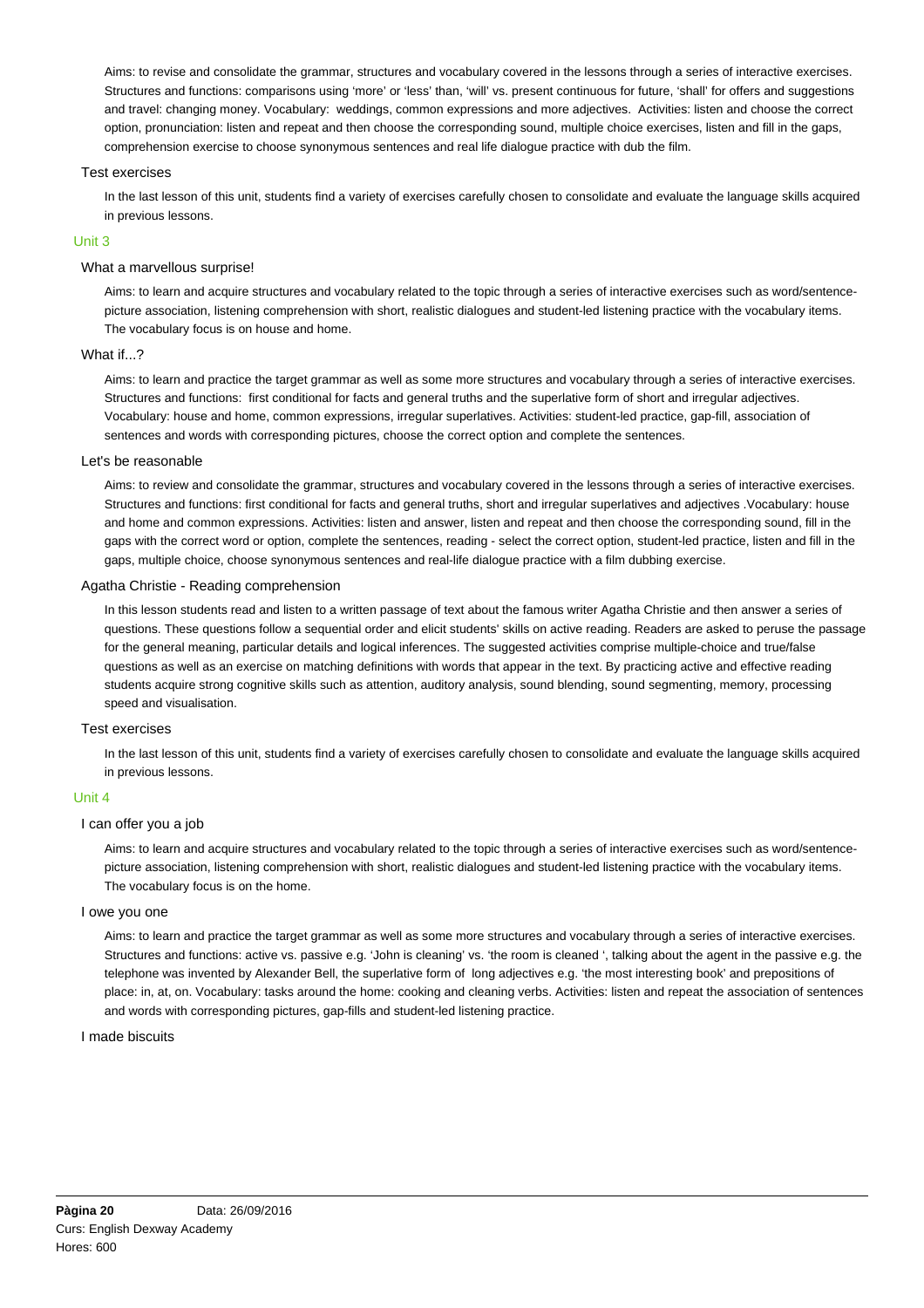Aims: to review and consolidate the grammar, structures and vocabulary covered in the lessons through a series of interactive exercises. Structures and functions: active vs. passive, talking about the agent in the passive, the superlative form of long adjectives and prepositions of place: in, at, on. Vocabulary: tasks around the home: cooking and cleaning verbs. Activities: listening comprehension with a multiple choice exercise, pronunciation practice with listen, repeat and choose the right sound, multiple choice, student-led practice with a gap-fill exercise, complete the sentences, comprehension exercise to choose synonymous sentences and a real life dialogue exercise to dub the film.

## Test exercises

In the last lesson of this unit, students find a variety of exercises carefully chosen to consolidate and evaluate the language skills acquired in previous lessons.

## Unit 5

## A new barman

Aims: to learn and acquire new structures and vocabulary related to the topic through a series of interactive exercises such as word/sentence-picture association, listening comprehension with short, realistic dialogues and student-led listening practice with the vocabulary items.

## Take it easy

Aims: to learn and practice the target grammar as well as some more structures and vocabulary through a series of interactive exercises. Structures and functions: talking about illness e.g. headache, stomach ache etc., confusing verbs: win/earn, lend/borrow, look at/watch, carry/wear, infinitive of purpose – 'to' and 'for'. Vocabulary: medication and expressing emotions. Activities: student-led practice with an exercise to click on the images, a multiple choice gap-fill exercise, association of pictures with structures, sentences and phrases as well as the opportunity to listen and repeat, fill in the gaps and listen and choose the correct option.

## You will play again, won't you?

Aims: to review and consolidate the grammar, structures and vocabulary covered in the lessons through a series of interactive exercises. Structures and functions: confusing verbs: win/earn, lend/borrow, look at/watch, carry/wear, meet/know, infinitive of purpose 'to' and 'for'. Vocabulary: emotions and illness. Activities: listen, repeat and choose the corresponding sound, fill in the gaps from a multiple choice, a comprehension exercise to choose synonymous sentences and contextual practice with real life dialogue and a film dubbing exercise.

## Being an artist - Additional vocabulary

This lesson provides students with additional materials to expand their knowledge of vocabulary on the subject of arts and culture. Vocabulary is presented in context and there are follow-up exercises that provide extended practice.

### Test exercises

In the last lesson of this unit, students find a variety of exercises carefully chosen to consolidate and evaluate the language skills acquired in previous lessons.

#### Unit 6

## Dreaming of becoming famous

Aims: to expand, review and consolidate the grammar, structures and vocabulary covered in the block through a series of interactive exercises. Structures and functions: first conditional, confusing verbs: win/earn, lend/borrow, look at/watch, carry/wear, meet/know. Vocabulary: synonyms and expressing emotions. Activities: real life dialogue to listen to and dub the film, listening comprehension with a fill the gaps exercise, gap-fill, multiple choice and making sentences.

### Weddings

Aims: to expand, review and consolidate the grammar, structures and vocabulary covered in the block through a series of interactive exercises. Structures and functions: first conditional and the passive voice. Vocabulary: synonyms and expressing emotions. Activities: true or false reading comprehension and complete the sentences.

#### I can't get home

Aims: to expand, review and consolidate the grammar, structures and vocabulary covered in the block through a series of interactive exercises. Structures and functions: comparative and superlative forms. Vocabulary: telephone conversations and vocabulary review from the previous units. Activities: listen and fill in the gaps, sentence construction, and multiple choice gap-fills.

### Sports, customs and etiquette - Reading comprehension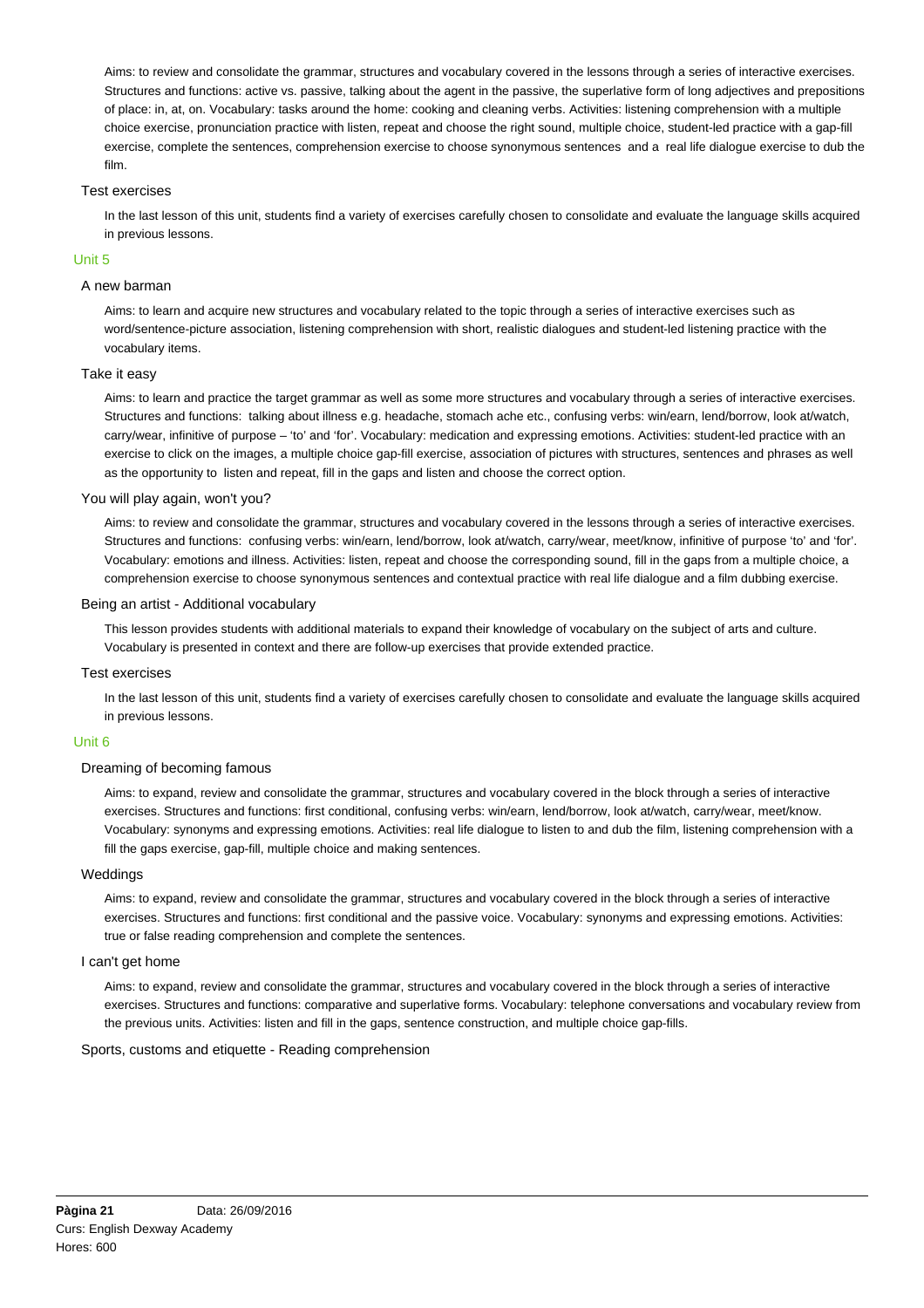In this lesson students read and listen to two written passages of text about social standards and likes; the first one is about customs and etiquette in the UK and the second one about mass sports in the UK. After reading and listening to each text students have to answer a series of questions that, presented in a sequential order, elicit their skills on active reading. Readers are asked to peruse the passage for the general meaning, particular details and logical inferences. The suggested activities comprise multiple-choice and true/false questions as well as an exercise on matching definitions with words that appear in the text. By practicing active and effective reading students acquire strong cognitive skills such as attention, auditory analysis, sound blending, sound segmenting, memory, processing speed and visualisation.

## Test exercises

In the last lesson of this unit, students find a variety of exercises carefully chosen to consolidate and evaluate the language skills acquired in previous lessons.

#### Unit 7

## Returning your shoes - Typical situation

A practical immersion in the language, where by the student will live through a real life situation, similar to one they would confront in the language in which they are learning. In this lesson the student will be introduced to new vocabulary, then once the exercise has been completed, they will then have an opportunity to do some practice with this same new vocabulary.

## Relationships - Dialogue

The student will listen to a series of questions which they can answer freely. In this lesson new vocabulary will be introduced. Once the lesson has finished, the student will then be able to have some practice with this same new vocabulary.

## The pros and cons of regularly watching television - Reading

In this lesson students read and listen to a written passage of text that explains the pros and cons of regularly watching television. These questions follow a sequential order and elicit students' skills on active reading. Readers are asked to peruse the passage for the general meaning, particular details and logical inferences. The suggested activities comprise multiple-choice and true/false questions as well as matching statements with their corresponding sections, an example for each is provided. By practicing active and effective reading students acquire strong cognitive skills such as attention, auditory analysis, sound blending, sound segmenting, memory, processing speed and visualisation.

## The pros and cons of regularly watching television - Dictation

In this lesson students have to follow the dictation of a text about the pros and cons of regularly watching television. Students practice first and foremost their listening and writing skills and within the latter a range of sub-skills from spelling to punctuation. Moreover, this dictation makes students practise and enhance their vocabulary, syntax, grammar and, when reviewing his/her work, proofreading. The written passage of text has been divided into different phrases or sentences and it is listened to by the student, who has to write it. Students can listen to the phrase or sentence as many times as they wish and even ask for help if needed. Once a paragraph has been completed, students re-read it while listening to the audio and move on to the next paragraph.

#### Test exercises

In the last lesson of this unit, students find a variety of exercises carefully chosen to consolidate and evaluate the language skills acquired in previous lessons.

#### Course revision

#### Final test

In this last lesson of the course and as a way to revise, the student will come across a variety of exercises which will help consolidate and evaluate any knowledge which has been acquired throughout the duration of the course.

## English Dexway Academy - Level B2 - Course 1

#### Unit 1

# Doing market research

Aims: to introduce and acquire the structures and vocabulary related to the topic through a series of interactive exercises such as word/sentence-picture association, listening comprehension with short, realistic dialogues and student-led listening practice with the vocabulary items. Vocabulary: free time, games, everyday expressions: to have a rest, to get ready.

## At the sports centre

Aims: to learn and practice the grammar as well as some more structures and vocabulary through a series of interactive exercises. Structures and functions: do, go and play, talking about frequency: adverbs and expressions, present simple vs. present continuous, 'to be keen on' + noun. Vocabulary: free time, games and everyday expressions: 'to catch up on', 'to give someone a ring', 'to get together'. Activities: student-led practice with click on the images, fill in the gaps, associating images with words and expressions, listen and repeat, write sentences, true or false reading comprehension, listen and fill in the gaps.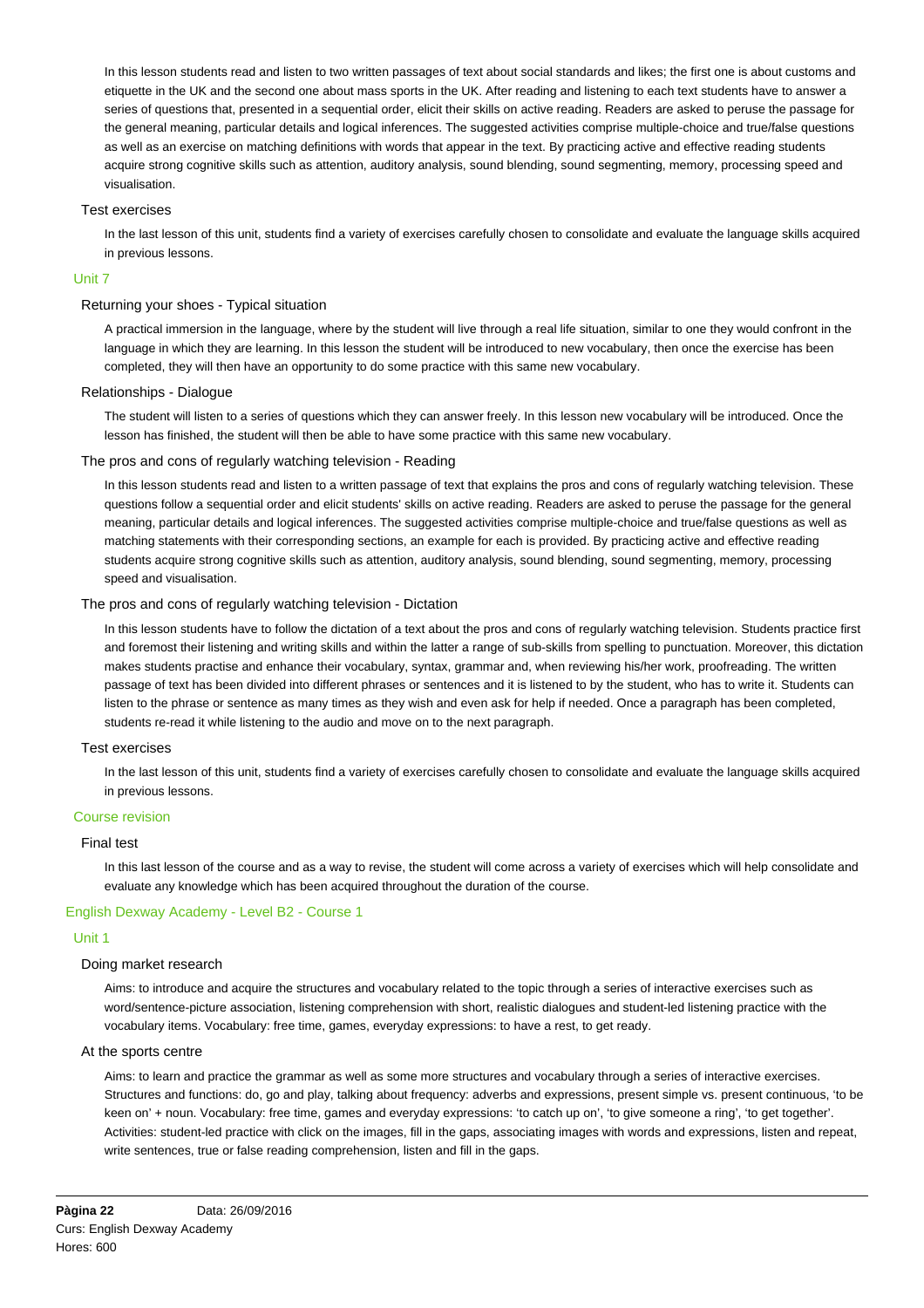## The bus route

Aims: to review and consolidate the grammar, structures and vocabulary covered in the lessons through a series of interactive exercises. Structures and functions: do, go and play, talking about frequency: adverbs and expressions, present simple vs. present continuous. Vocabulary: free time and games. Activities: pronunciation drill for the third person present simple, listen and repeat then choose the corresponding sound, reading comprehension - completing a form, gap-fill, real life dialogue: dub the film and choosing synonymous sentences.

## Test exercises

In the last lesson of this unit, students find a variety of exercises carefully chosen to consolidate and evaluate the language skills acquired in previous lessons.

## Unit 2

## Remembering old times

Aims: to learn and acquire the structures and vocabulary related to the topic through a series of interactive exercises such as word/sentence-picture association, listening comprehension with short, realistic dialogues and student-led listening practice with the vocabulary items. Vocabulary focus: talking about family and describing living spaces.

## Future parents-in-law

Aims: to learn and practice the grammar as well as some more structures and vocabulary through a series of interactive exercises. Structures and functions: past simple and past continuous used for interrupted actions in the past, 'while' and 'when', 'used to' to talk about past habits and tendencies, comparative forms and all forms of 'there was' and 'there were'. Vocabulary: talking about family - 'in-laws', common expressions: 'to look forward to something', 'for ages', 'why on earth?' and the description of a house. Activities: student-led practice by clicking on the vocabulary or image, association of sentences and words with corresponding pictures, listen and repeat, gapfill, multiple choice, listen and fill in the gaps and listen and choose the correct option.

## Country house for sale

Aims: to review and consolidate the grammar, structures and vocabulary covered in the lessons through a series of interactive exercises. Structures and functions: past simple and past continuous for interrupted actions in the past, 'while' and 'when', 'used to', 'use to' and 'usually' for past and present habits and tendencies. Vocabulary: talking about family, common expressions: 'to look forward to something', 'for ages', 'why on earth?' and talking about living spaces. Activities: read and choose the best option, the pronunciation of past simple regular verbs /t/, /d/, /id/, listen and repeat and select the corresponding sound, association of sentences and words with corresponding pictures: listen and repeat, fill in the gaps, multiple choice, real life dialogue practice with a film dubbing exercise and choosing synonymous sentences.

### Time to exercise - Additional vocabulary

This lesson provides students with additional materials to expand their knowledge of vocabulary on the subject of health, specifically sports and exercising. Vocabulary is presented in context and there are follow-up exercises that provide extended practice.

#### Test exercises

In the last lesson of this unit, students find a variety of exercises carefully chosen to consolidate and evaluate the language skills acquired in previous lessons.

## Unit 3

#### Making plans for holidays

Aims: to learn and acquire the structures and vocabulary related to the topic through a series of interactive exercises such as word/sentence-picture association, listening comprehension with short, realistic dialogues and student-led listening practice with the vocabulary items. Vocabulary: holidays, tourism and experiences.

#### A ticket to Edinburgh

Aims: to learn and practice the new grammar as well as some more structures and vocabulary through a series of interactive exercises. Structures and functions: talking about holiday plans, present perfect with 'already', 'yet', 'still' and 'just' and past simple with 'ago'. Vocabulary: holidays, common expressions e.g. 'Lucky you!', 'You're telling me!', 'What I mean to say is?', 'to have a look at something' and 'by any chance'. There is also an extended introduction to British and American English as well as more travel vocabulary with the theme of buying a ticket. Activities: student-led practice, multiple choice gap-fill, correction of wrong sentences, association of sentences and words with corresponding pictures, listen and repeat, reading comprehension questions with travel brochures and listening to fill in the gaps.

## The list of things to do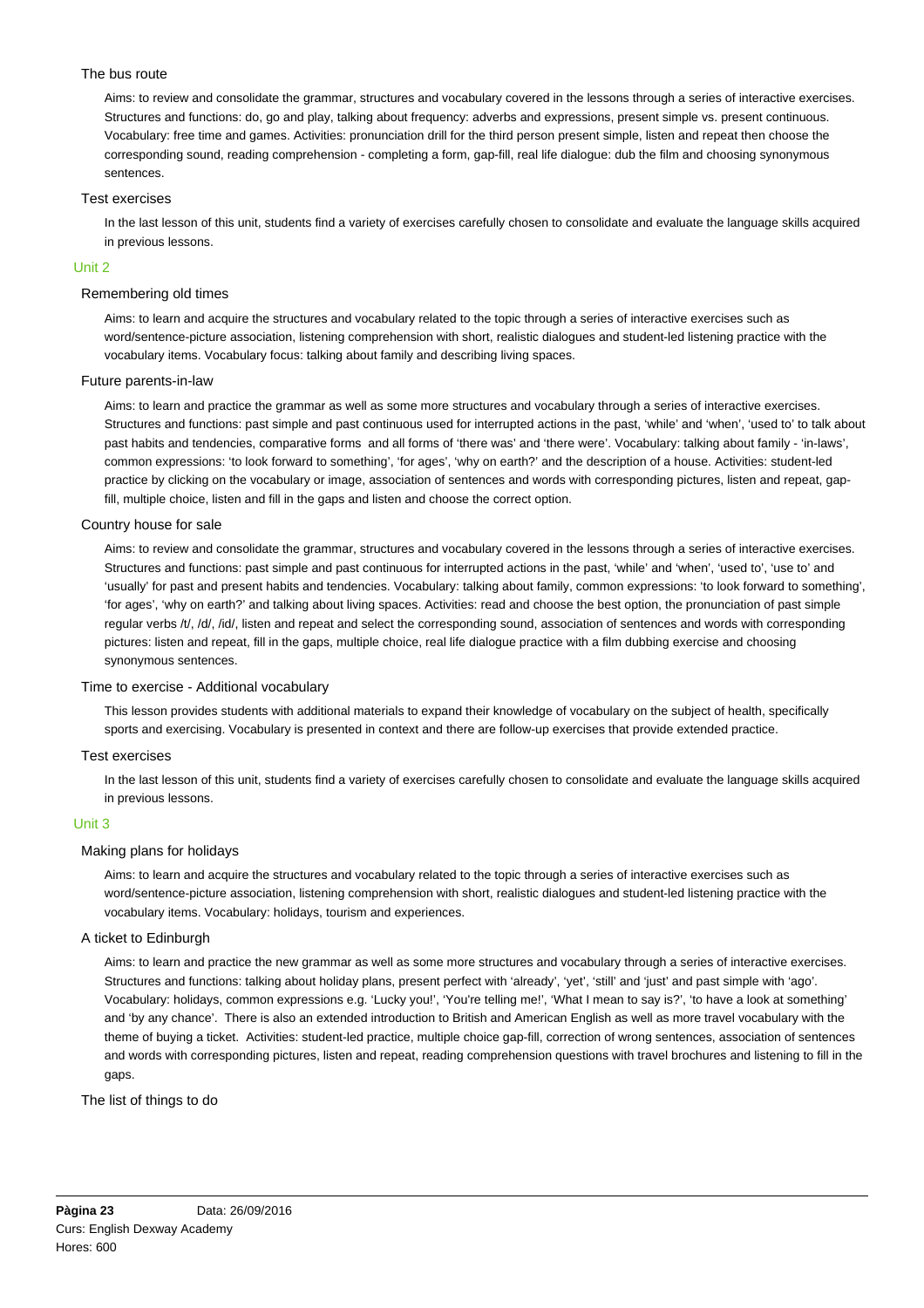Aims: to review and consolidate the grammar as well as the structures and vocabulary covered in the lessons through a series of interactive exercises. Structures and functions: talking about holiday plans, present perfect with 'already', 'yet', 'still' and 'just', past simple with 'ago', present perfect vs. past simple. Vocabulary: holidays and talking about past experiences. Activities: practice with the pronunciation of stressed syllables, listen, repeat and select the stressed syllable, reading and writing to fill the gaps with the correct tense and a real life dialogue and film dubbing exercise as well as extended comprehension practice with choosing synonymous sentences.

## Test exercises

In the last lesson of this unit, students find a variety of exercises carefully chosen to consolidate and evaluate the language skills acquired in previous lessons.

## Unit 4

## One fortnight in Austria

Aims: to acquire the structures and vocabulary related to the topic through a series of interactive exercises such as word/sentence-picture association, listening comprehension with short, realistic dialogues and student-led listening practice with the vocabulary items. Vocabulary: holidays, pastimes and common expressions such as: 'hand made' and 'I'd rather'.

## It's a beautiful day

Aims: to learn and practice the target grammar as well as some more structures and vocabulary. Structures and functions: talking about holiday plans, 'will' or 'shall', 'will' vs. 'going to' and prepositions. Vocabulary: holidays, pastimes, common expressions e.g. 'I'm afraid so or not', 'on hand', 'help yourself', 'to fill in a form' and 'a night on the town', days of the week, excursions, films and competitions. Activities: student-led practice with images selection, fill in the gaps, association of sentences and words with corresponding pictures, listen and repeat , true or false reading and listening comprehension, multiple choice listening comprehension, and a multiple choice gap-filling exercise.

## Plans for the new year

Aims: to expand, revise and consolidate the structures, vocabulary and grammar covered in the previous lessons through a series of interactive exercises. Structures and functions: talking about holiday plans 'will' or 'shall', will, going to, present continuous, prepositions and pronunciation practice with detecting tone. Vocabulary: holidays, pastimes, common expressions e.g. 'I'm afraid so or not', 'on hand', 'help yourself', 'to fill in a form' and 'a night on the town', days of the week, excursions, films and competitions. Activities: intonation practice with listen and repeat then decide if the intonation is friendly or unfriendly, fill in the gaps from the multiple choice options, fill in the gaps with the correct tense, real life dialogue film dubbing and choosing synonymous sentences.

#### Test exercises

In the last lesson of this unit, students find a variety of exercises carefully chosen to consolidate and evaluate the language skills acquired in previous lessons.

#### Unit 5

#### Housework

Aims: to learn and acquire the structures and vocabulary related to the topic through a series of interactive exercises such as word/sentence-picture association, listening comprehension with short, realistic dialogues and student-led listening practice with the vocabulary items. Vocabulary: common expressions e.g. 'do the shopping', 'lay the table', 'water the plants', 'feed the animals' and 'sort out papers' and expressions with make e.g. 'make a fuss', 'make a mess' and 'make an effort'.

#### Before travelling

Aims: to learn and practice the grammar as well as some more structures and vocabulary through a series of interactive exercises. Structures and functions: changing money and being polite, 'must', 'have to' and 'can't' used to express obligations, duties and prohibition, 'needn't' to talk about a lack of obligation, asking for and giving permission using 'can' and 'may', giving advice or recommendations with 'do', 'don't', 'ought to', 'should' and 'need'. Vocabulary: common expressions e.g. 'do the shopping', 'lay the table', 'water the plants', 'feed the animals' and 'sort out papers', collocations with 'make' and 'do' e.g. 'make a mistake', 'do the shopping', 'do homework' etc. There are also more common expressions such as: 'to make up for', 'to get someone in', 'it's no use', 'take turns' and 'on the other hand'. Activities: student-led practice activity to select images, fill in the gaps, association of sentences and words with corresponding pictures, listen and repeat, reading to fill in the gaps, listen and fill in the gaps and multiple choice listening comprehension.

#### May I go out now?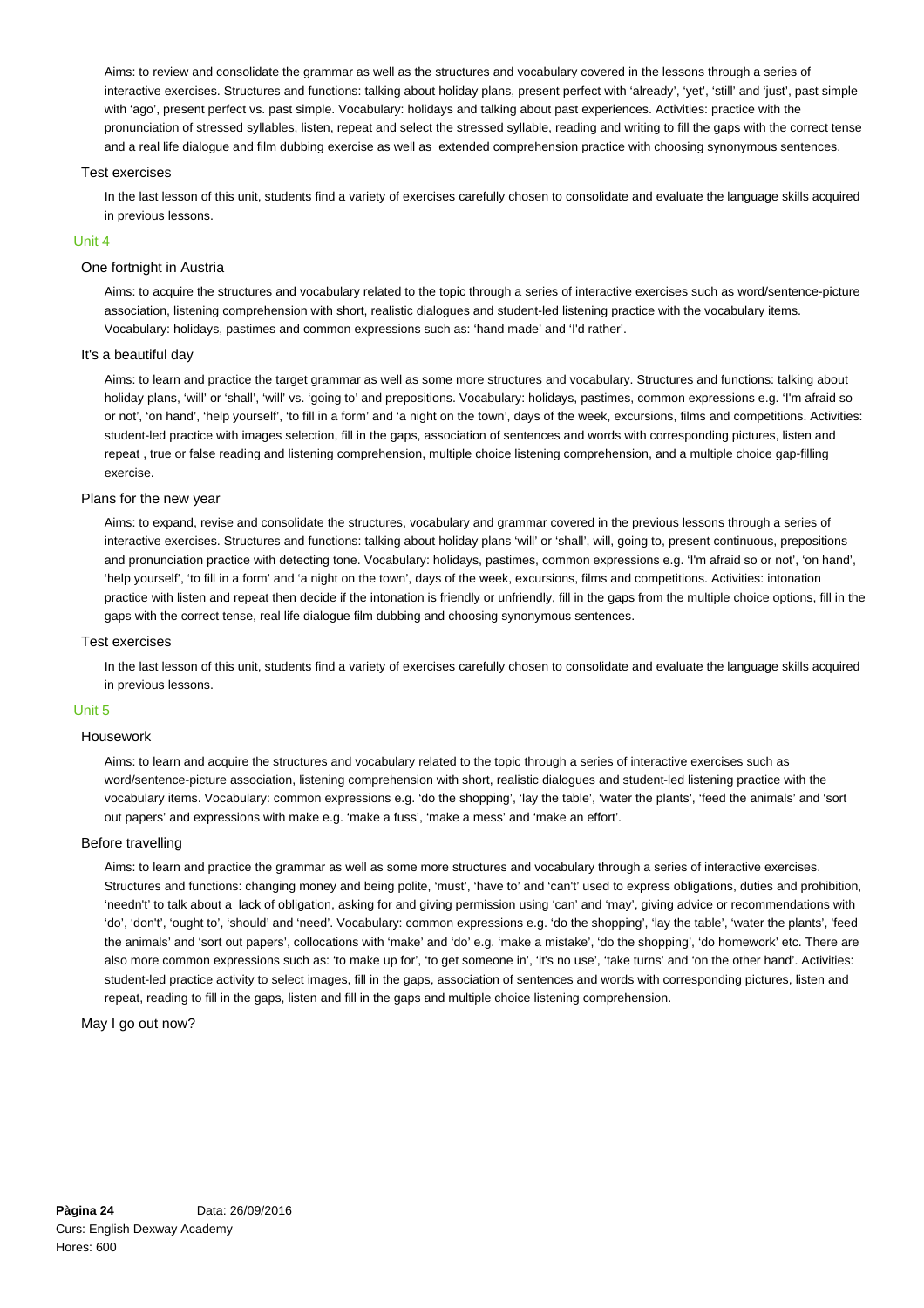Aims: to review and consolidate the grammar, structures and vocabulary covered in the lessons through a series of interactive exercises. Structures and functions: 'must', 'have to' and 'can't' to express obligations, duties, prohibition, 'needn't' for a lack of obligation, asking for and giving permission using 'can' and 'may', giving advice and recommendations using 'do' , 'don't', 'ought to', 'should' and 'need'. Vocabulary: common expressions e.g. 'do the shopping', 'lay the table', 'water the plants', 'feed the animals' and 'sort out papers' as well as collocations with make and do e.g. 'make a mistake', 'do the shopping', 'do homework' etc. The common expressions revised include: 'to make up for', 'to get someone in' and 'it's no use'. Activities: pronunciation practice with the modal verb 'can', listen and repeat and select an option, gap-fill with multiple choice options, error detection and correction, complete the sentences by matching the halves , real life dialogue film dubbing and choosing synonymous sentences.

## Test exercises

In the last lesson of this unit, students find a variety of exercises carefully chosen to consolidate and evaluate the language skills acquired in previous lessons.

## Unit 6

#### Who's on?

Aims: to extend, revise and consolidate the grammar, structures and vocabulary covered in the whole block through a series of interactive exercises. Structures and functions: a general, contextual review of all structures covered up until now. Vocabulary: housework, common expressions e.g. 'do the shopping', 'lay the table', 'water the plants', 'feed the animals' and 'sort out papers', collocations with 'make 'and 'do' e.g. 'make a mistake', 'do the shopping' and 'do homework', common expressions e.g. 'to make up for', 'to get someone in' and 'it's no use'. Activities: real-life dialogue listening comprehension with a multiple choice exercise, pronunciation practice with listen and repeat, and a film dubbing exercise.

## Village of the future

Aims: to expand, revise and consolidate the grammar, structures and vocabulary covered in the block through a series of interactive exercises. Structures and functions: a general, contextual review of all structures covered up until now. Vocabulary: a general review of the topics covered up until now. Activities: listen and fill in the gaps, true or false reading comprehension and a gap-fill listening comprehension exercise.

#### Shall we spend the day in the countryside?

Aims: to expand, revise and consolidate the grammar, structures and vocabulary covered in the block through a series of interactive exercises. Structures and functions: a general, contextual review of all structures covered up until now. Vocabulary: a general review of the topics covered up until now. Activities: multiple choice, gap-fill and definitions - provide the correct word.

## Housing - Additional vocabulary

This lesson provides students with additional materials to expand their knowledge of vocabulary to talk and describe the parts of the house, furniture and home appliances. Vocabulary is presented in context and there are follow-up exercises that provide extended practice.

## Test exercises

In the last lesson of this unit, students find a variety of exercises carefully chosen to consolidate and evaluate the language skills acquired in previous lessons.

#### Unit 7

## Booking a business trip - Typical situation

A practical immersion in the language, where by the student will live through a real life situation, similar to one they would confront in the language in which they are learning. In this lesson the student will be introduced to new vocabulary, then once the exercise has been completed, they will then have an opportunity to do some practice with this same new vocabulary.

#### Free time - Dialogue

The student will listen to a series of questions which they can answer freely. In this lesson new vocabulary will be introduced. Once the lesson has finished, the student will then be able to have some practice with this same new vocabulary.

## Opening a hotel chain - Reading comprehension

In this lesson students read and listen to a written passage of text that narrates the story of a young British entrepreneur who opened a successful hotel chain. After reading, students answer a series of questions that follow a sequential order and elicit their skills on active reading. Readers are asked to peruse the passage for the general meaning, particular details and logical inferences. The suggested activities comprise multiple-choice and true/false questions as well as matching statements with their corresponding sections. By practicing active and effective reading students acquire strong cognitive skills such as attention, auditory analysis, sound blending, sound segmenting, memory, processing speed and visualisation.

#### Test exercises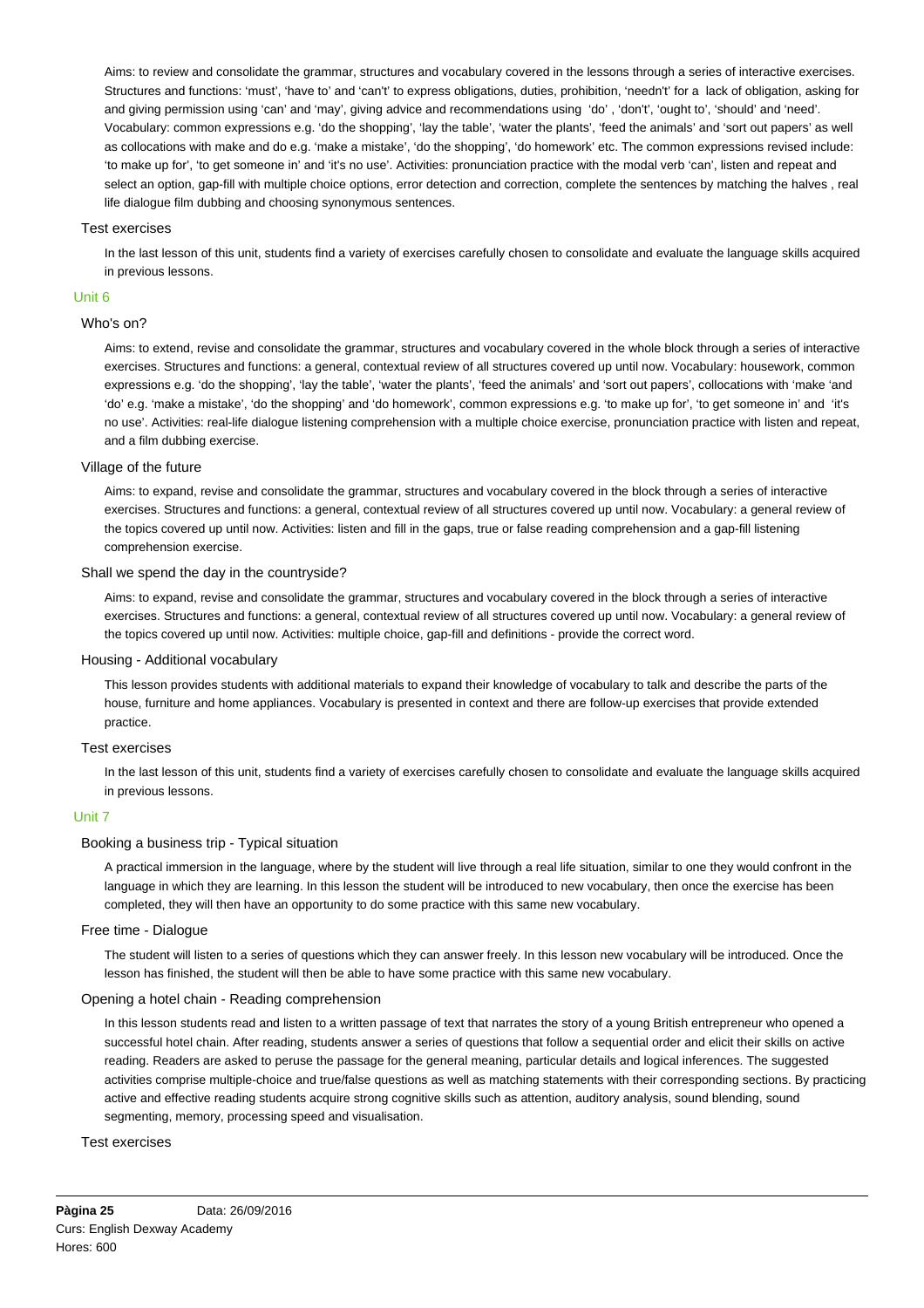In the last lesson of this unit, students find a variety of exercises carefully chosen to consolidate and evaluate the language skills acquired in previous lessons.

#### Course revision

## Final test

In this last lesson of the course and as a way to revise, the student will come across a variety of exercises which will help consolidate and evaluate any knowledge which has been acquired throughout the duration of the course.

# English Dexway Academy - Level B2 - Course 2

## Unit 1

## Plans for a year out

Aims: to introduce and learn the structures and vocabulary related to the topic through a series of interactive exercises such as word/sentence-picture association, listening comprehension with short, realistic dialogues and student-led listening practice with the vocabulary items. Vocabulary: talking about the weather, everyday expressions such as: 'according to', 'to waste time', 'I expect' and 'nowadays' as well as a focus on women's jobs.

## A long way to equality

Aims: to introduce, present and practice the target grammar – modal verbs to express possibility, probability, deduction and supposition – through a series of interactive exercises which include selecting the right picture according to audio stimuli, choosing the right word or option in a set context or listening and repeating sentences. Vocabulary: differences between the verbs 'think', 'expect', 'hope' and 'wait' and vocabulary used in the context of equality of rights.

# A radio panel game

Aims: to introduce, present and practice the target grammar – quantifiers – through a series of interactive exercises which include selecting the right picture according to audio stimuli, choosing the right word or option in a set context or listening and repeating sentences. Vocabulary: use of 'too' and 'enough' and terms used in the context of a radio panel game.

## We have to send the invitations

Aims: to expand, review and consolidate the grammar, structures and vocabulary covered in the lessons through a series of interactive exercises. Structures and functions: talking about possibility and probability using the modal verbs: 'may', 'might', 'can', 'could' and 'would', modal verbs for deduction and supposition: 'can't', 'may', 'might' and 'must', the quantifiers: 'plenty of', 'a few', 'a lot of', 'hardly any' and 'enough' and 'will' for predictions. Vocabulary: talking about the weather, describing graphics, everyday expressions such e.g. 'in practice', 'a long way to go', 'or else' and women's jobs. Activities: pronunciation practice at distinguishing sounds, true or false reading comprehension, gap-fill listening comprehension with a real life dialogue and film dubbing exercise and choosing synonymous sentences.

## Weather conditions - Additional vocabulary

This lesson provides students with additional materials to expand their knowledge of vocabulary to talk and describe different weather conditions. Vocabulary is presented in context and there are follow-up exercises that provide extended practice.

#### Test exercises

In the last lesson of this unit, students find a variety of exercises carefully chosen to consolidate and evaluate the language skills acquired in previous lessons.

### Unit 2

#### Looking for a temporary job

Aims: to learn and assimilate the structures and vocabulary related to the topic through a series of interactive exercises such as word/sentence-picture association, listening comprehension with short, realistic dialogues and student-led listening practice with the vocabulary items. Vocabulary: talking about work, personal qualities and qualifications. Some of the everyday expressions included in this lesson are: 'don't panic', 'tend to' and 'to spoil oneself'.

## Spoil yourself!

Aims: to learn and practice the grammar as well as structures and vocabulary covered in the lesson through a series of interactive exercises. Structures and functions: first conditional and the use of 'if' and 'unless', the presentation of the second conditional for hypothetical or unlikely situations, first and second conditional contrasted, 'either', 'or', 'neither', 'nor' and reflexive pronouns. Vocabulary: talking about work, personal qualities and qualifications. Useful phrases in this lesson include: 'I'm ringing about', 'an animal lover', 'holiday job', 'against the rules', 'and so on' etc. Activities: listen and repeat pronunciation practice, listen and click on the corresponding pictures, choose the correct ending according to the image, complete the sentences with the correct verb tense reading comprehension, fill in the gaps listening comprehension, student-led listening and finish the sentences.

#### If I were you...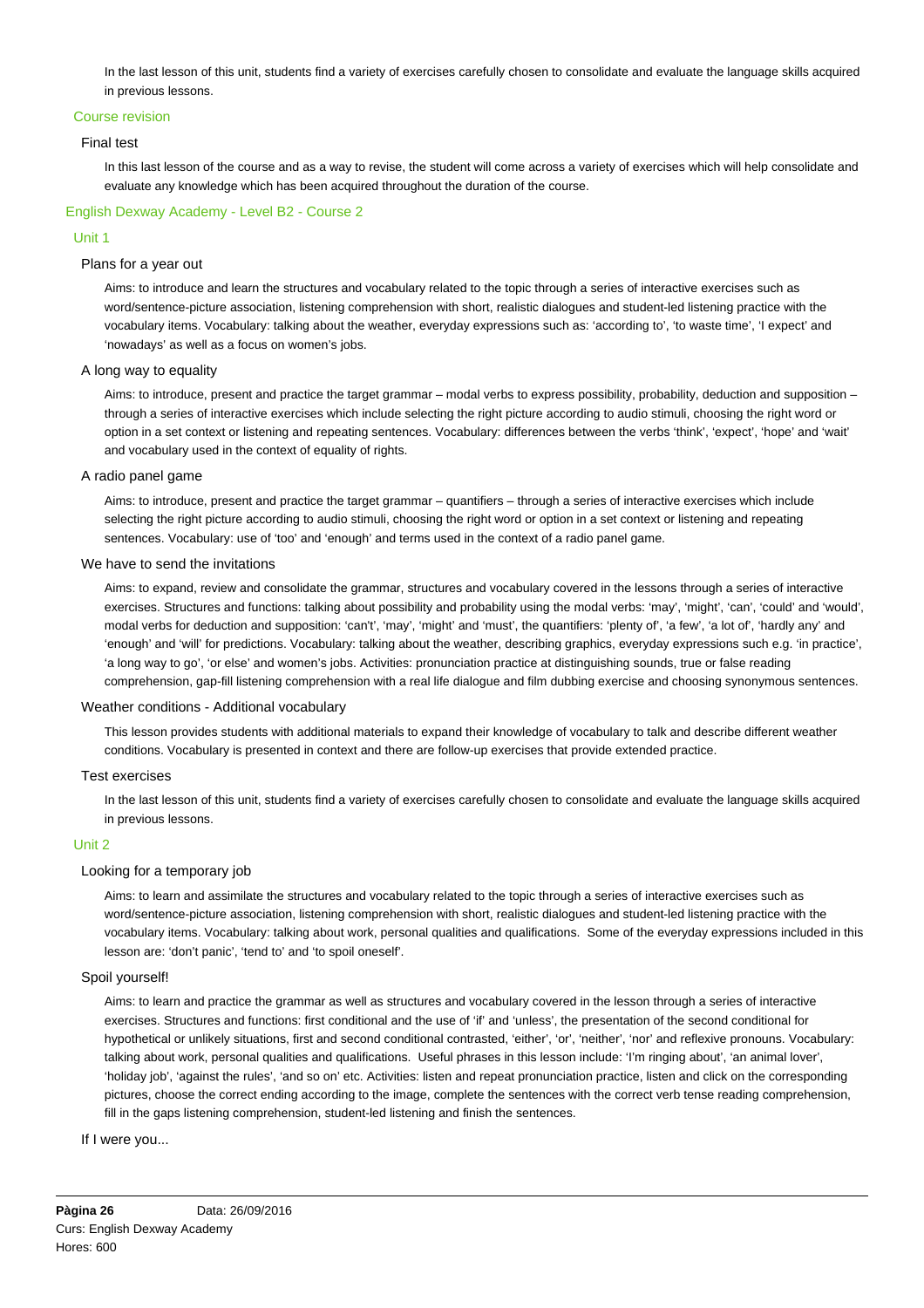Aims: to review and expand the vocabulary as well as the structures and functions covered so far. Structures and functions: first vs. second conditional, applying for a job and attending interviews. Vocabulary: talking about work, personal qualities and qualifications. British and American English: common vocabulary differences. Activities: pronunciation focus on elision, substitute the British word for the American synonym, error detection and correction, choose the most appropriate word to complete the gaps-fill, real life dialogue film dubbing and choosing synonymous sentences.

## Test exercises

In the last lesson of this unit, students find a variety of exercises carefully chosen to consolidate and evaluate the language skills acquired in previous lessons.

## Unit 3

#### Working with animals

Aims: to learn and acquire the structures and vocabulary related to the topic through a series of interactive exercises such as word/sentence-picture association, listening comprehension with short, realistic dialogues and student-led listening practice with the vocabulary items. Vocabulary: adjectives, talking about cities e.g. bustling and crowded, everyday expressions e.g. 'rush hour', 'newspaper stall', 'to dress up', 'crazy about', 'second hand' and 'give up smoking'.

## A solitary child

Aims: to learn and practice grammar as well as some more structures, functions and vocabulary through a series of interactive exercises. Structures and functions: present perfect continuous, 'after', 'while', 'before' + continuous tenses, contrasting the usage of the present perfect, present perfect continuous and past simple tenses, time expressions e.g. 'since', 'for', 'before', 'after', 'during', 'as soon as', 'while', 'until', 'when' and 'as'. Vocabulary: everyday expressions e.g. 'let me see', 'within walking distance', 'just a minute', 'by the way' and 'just in case' and directions. Activities: student-led listening, gap fill to complete the sentences with the correct verb form, listening practice with sentence/image association, listen and repeat, sentence construction, true or false reading comprehension, listening to fill the gaps, correct the errors and choose the appropriate word to fill the gap.

## I have not seen him for ages

Aims: to review and consolidate grammar as well as the structures and vocabulary covered in the lesson. Structures and functions: present perfect simple vs. present perfect continuous, time expressions e.g. 'before', 'after', 'during', 'as soon as', 'while', 'until', 'when' and 'as', narrating a series of events and responding to situations. Vocabulary: shops and places of interest. Activities: pronunciation practice to distinguish '-sh' sounds, listen and repeat, listen and choose the corresponding sound, gap fill, choose the correct word, error detection and correction, fill the gaps with the correct verb form, order the pictures according to the story for listening comprehension, real life dialogue film dubbing and choosing synonymous sentences.

#### Building a bear sanctuary - Reading comprehension

In this lesson students read and listen to a written passage of text that shows a piece of news on the constructions of a bear sanctuary in Romania. These questions follow a sequential order and elicit students' skills on active reading. Readers are asked to peruse the passage for the general meaning, particular details and logical inferences. The suggested activities comprise multiple-choice and true/false questions as well as matching statements with their corresponding sections. By practicing active and effective reading students acquire strong cognitive skills such as attention, auditory analysis, sound blending, sound segmenting, memory, processing speed and visualisation.

#### Test exercises

In the last lesson of this unit, students find a variety of exercises carefully chosen to consolidate and evaluate the language skills acquired in previous lessons.

## Unit 4

# It's a bargain! Making a complaint

Aims: to learn and acquire the structures and vocabulary related to the topic through a series of interactive exercises such as word/sentence-picture association, listening comprehension with short, realistic dialogues and student-led listening practice with the vocabulary items. Vocabulary: useful expressions e.g.: 'bargain', 'package', 'to pick up', 'to complain', 'to agree with' and 'to be able to afford' as well as adjectives: amused, thrilled, amazed, surprised, annoying, etc.

# A very good read

Aims: to learn and practice the grammar as well as some more structures and vocabulary through a series of interactive exercises. Structures and functions: '-ed' and '-ing' adjectives, presentation of the past perfect and past perfect continuous, 'so' + adjective and 'such' + adjective + noun. Vocabulary: useful phrases e.g.: 'to put things right', 'to be in somebody's shoes', 'it's not worth it', 'it won't show', 'My goodness!', 'Indeed' etc and shopping. Activities: association of words with corresponding pictures, gap fill with the past perfect, student-led listening, choose the appropriate verb to fill the gaps, true or false reading and listening comprehension, multiple choice listening comprehension, listen, repeat and choose the correct adjective according to the picture.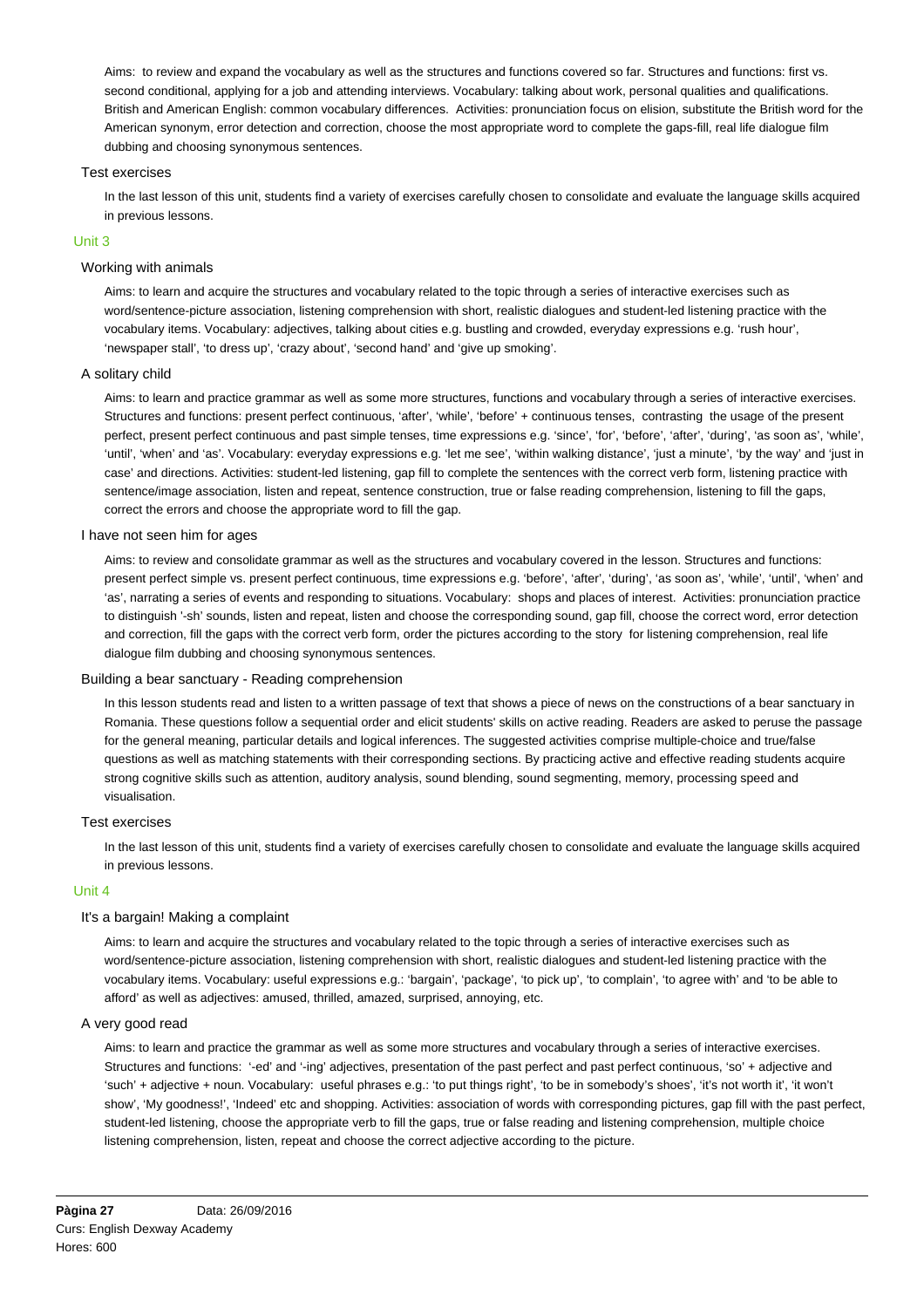## An amazing concert

Aims: to review and consolidate the structures and vocabulary related to the lesson through a series of interactive exercises. Structures and functions: '-ed' and '-ing' adjectives, past perfect and past perfect continuous, 'so' + adjective and 'such' + adjective + noun. Vocabulary: shopping. Activities: Pronunciation practice at distinguishing 'ch' and 'dz´ sounds, write the appropriate word to fill the gaps, listen and choose the corresponding sound, grammar practice with writing '-ed' or '-ing' adjectives to finish the sentences, read and complete the text with the appropriate verb tense, real life dialogue and film dubbing and choosing synonymous sentences.

#### Test exercises

In the last lesson of this unit, students find a variety of exercises carefully chosen to consolidate and evaluate the language skills acquired in previous lessons.

## Unit 5

### Hey, that's swell!

Aims: to be introduced to and assimilate the structures and vocabulary related to the topic through a series of interactive exercises such as word/sentence-picture association, listening comprehension with short, realistic dialogues and student-led listening practice with the vocabulary items. The vocabulary input focuses on useful words and phrases such as: 'self-centred', 'hard', 'to be kidding', 'stranger', 'to get to know', 'to let someone down', 'chain' (of shops) and 'misunderstanding'.

## He was no stranger to me

Aims: to introduce, present and practice the target grammar – reported speech – through a series of interactive exercises which include selecting the right picture according to audio stimuli, choosing the right word or option in a set context, rewriting sentences in the reported or direct speech or listening and repeating sentences. Vocabulary: adjectives and phrases used to describe a person.

## Have you heard about her son?

Aims: to introduce, present and practice the target grammar – gerunds and infinitives – through a series of interactive exercises which include selecting the right picture according to audio stimuli, choosing the right word or option in a set context, filling in the gaps or listening and repeating sentences. Vocabulary: adverbs of manner.

## Why don't you show me around?

Aims: to review and consolidate the grammar as well as the structures and vocabulary covered in the lessons through a series of interactive exercises. Structures and functions: tag questions, gerunds and infinitives, adjectives, reported speech with 'say' and 'tell' and adverbs. Vocabulary: invitations and offers. Activities: pronunciation practice - click on the correct button depending on the intonation of the question tags, correct the verb tenses, choose the correct word from a list to complete the gaps, listen and complete the gaps in the sentences, real life dialogue film dubbing and choosing synonymous sentences.

#### The press - Additional vocabulary

This lesson provides students with additional materials to expand their knowledge of vocabulary on the subject of the press. Vocabulary is presented in context and there are follow-up exercises that provide extended practice.

#### Test exercises

In the last lesson of this unit, students find a variety of exercises carefully chosen to consolidate and evaluate the language skills acquired in previous lessons.

#### Unit 6

#### You are only young once, mum!

Aims: to review and consolidate the grammar as well as the structures and vocabulary covered in the past block through a series of interactive revision exercises. Activities: listen and choose the correct ending, pronunciation practice and a real life dialogue to dub.

#### Welcome to university

Aims: to review and consolidate the grammar as well as the structures and vocabulary covered in the past block through a series of interactive revision exercises. Activities: write the correct place in response to the statements in a reading and listening comprehension exercise, reading comprehension with short answers, error detection and correction, complete the text with an appropriate word and fill the gaps by writing the verb in the correct tense.

## I'm afraid I have to complain

Aims: to review and consolidate the grammar as well as the structures and vocabulary covered in the past block through a series of interactive revision exercises. Activities: true or false listening comprehension, listening and writing practice with a spelling exercise and also an exercise on definitions where the learner provides the correct word by arranging the letters.

## Barbados - Reading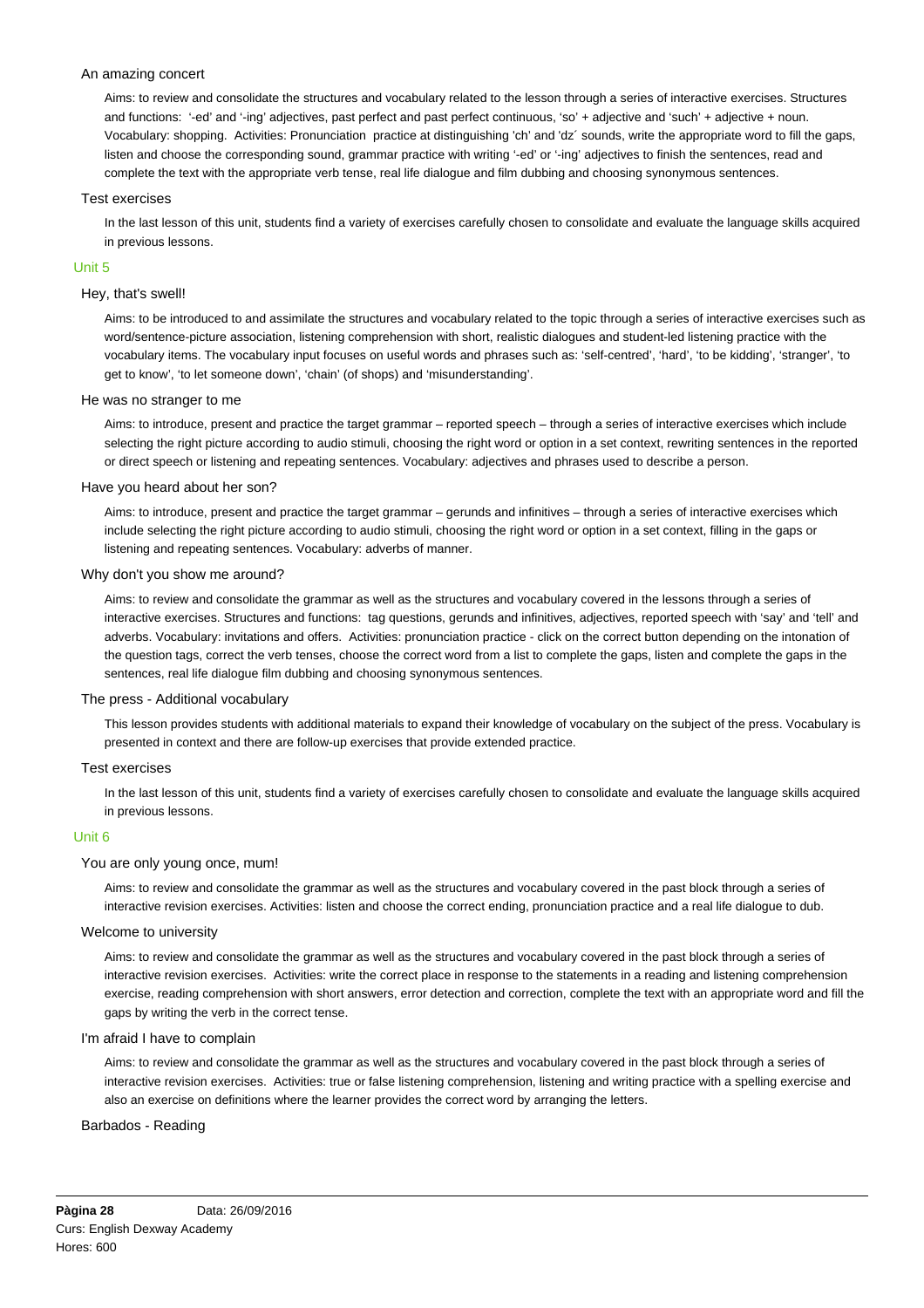In this lesson students read and listen to a written passage of text on Barbados and then answer a series of questions. These questions follow a sequential order and elicit students' skills on active reading. Readers are asked to peruse the passage for the general meaning, particular details and logical inferences. The suggested activities comprise multiple-choice and true/false questions as well as matching statements with their corresponding sections. By practicing active and effective reading students acquire strong cognitive skills such as attention, auditory analysis, sound blending, sound segmenting, memory, processing speed and visualisation.

### Barbados - Dictation

In this lesson students have to follow the dictation of a text on Barbados. Students practice first and foremost their listening and writing skills and within the latter a range of sub-skills from spelling to punctuation. Moreover, this dictation makes students practise and enhance their vocabulary, syntax, grammar and, when reviewing his/her work, proofreading. The written passage of text has been divided into different phrases or sentences and it is listened to by the student, who has to write it. Students can listen to the phrase or sentence as many times as they wish and even ask for help if needed. Once a paragraph has been completed, students re-read it while listening to the audio and move on to the next paragraph.

#### Test exercises

In the last lesson of this unit, students find a variety of exercises carefully chosen to consolidate and evaluate the language skills acquired in previous lessons.

## Unit 7

## Optician's - Typical situation

A practical immersion in the language, where by the student will live through a real life situation, similar to one they would confront in the language in which they are learning. In this lesson the student will be introduced to new vocabulary, then once the exercise has been completed, they will then have an opportunity to do some practice with this same new vocabulary.

#### Work and play - Dialogue

The student will listen to a series of questions which they can answer freely. In this lesson new vocabulary will be introduced. Once the lesson has finished, the student will then be able to have some practice with this same new vocabulary.

### Injuries and fractures - Reading comprehension

In this lesson students read and listen to two written passages of text on different injuries and fractures; the first one narrates the story of a young football player that suffers an injury and the second one narrates the story of a young man that overcomes an injury and decides to make his dream true: become a professional athlete. After reading and listening to each text students have to answer a series of questions that, presented in a sequential order, elicit their skills on active reading. Readers are asked to peruse the passage for the general meaning, particular details and logical inferences. The suggested activities comprise multiple-choice and true/false questions as well as an exercise on matching definitions with words that appear in the text and another on finding the paragraph that best summarises the text as a whole. By practicing active and effective reading students acquire strong cognitive skills such as attention, auditory analysis, sound blending, sound segmenting, memory, processing speed and visualisation.

## Test exercises

In the last lesson of this unit, students find a variety of exercises carefully chosen to consolidate and evaluate the language skills acquired in previous lessons.

#### Course revision

## Final test

In this last lesson of the course and as a way to revise, the student will come across a variety of exercises which will help consolidate and evaluate any knowledge which has been acquired throughout the duration of the course.

## English Dexway Academy - Level B2 - Course 3

## Unit 1

## The name rings a bell

Aims: to learn and internalise the structures and vocabulary related to the topic through a series of interactive exercises such as word/sentence-picture association, listening comprehension with short, realistic dialogues and student-led listening practice with the vocabulary items. Vocabulary: sheet, to set up, crafts, fair, ambitious, powerful light, alternative medicine, environment and habitat.

#### I find it fascinating

Aims: to learn and practice the grammar as well as some more structures and vocabulary through a series of interactive exercises. Structures and functions: reported speech, indirect questions, expressing agreement or disagreement using 'so do I', 'neither do I', 'I agree' and 'I don't agree' as well as relative pronouns and clauses. Vocabulary: useful phrases e.g.: 'in my opinion', 'the general public', 'it rings a bell', 'I can't take it seriously' and 'craft fair' and the environment. Activities: student-led listening, listening to complete the sentences, choose an appropriate response, listen and repeat, joining sentences, writing practice with a sentence completing exercise.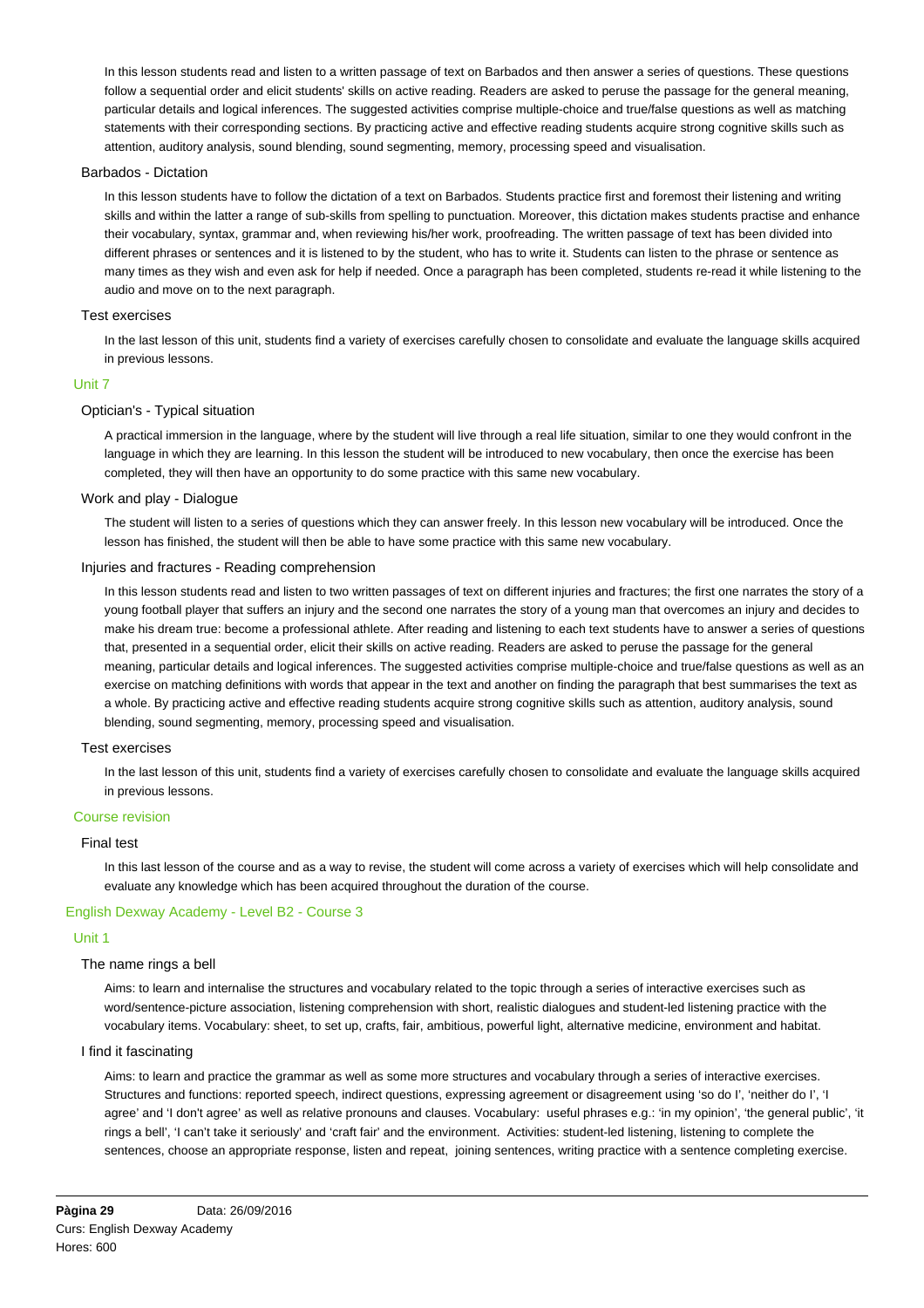## I don't think so!

Aims: to review and consolidate the grammar as well as the structures and vocabulary covered in the lessons through a series of interactive exercises. Structures and functions: expressing agreement or disagreement using 'so do I', 'neither do I', 'I agree' and 'I don't agree', indirect questions, defining and non-defining relative clauses. Vocabulary: the environment. Activities: click on the silent letter pronunciation practice, choose the correct word to fill the gap, listening gap fill, error detection and correction, real life dialogue dubbing and choosing synonymous sentences.

#### Biotechnology - Reading comprehension

In this lesson students read a written passage of text about biotechnology. The text is followed by questions in sequential order that elicit students' skills on active reading. Readers are asked to peruse the passage for the general meaning, particular details and logical inferences. The suggested activities comprise multiple-choice and true/false questions as well as matching statements with their corresponding sections. By practicing active and effective reading students acquire strong cognitive skills such as attention, auditory analysis, sound blending, sound segmenting, memory, processing speed and visualisation.

### Cloud seeding - Dictation

In this lesson students have to follow the dictation of a text on cloud seeding. Students practice first and foremost their listening and writing skills and within the latter a range of sub-skills from spelling to punctuation. Moreover, this dictation makes students practise and enhance their vocabulary, syntax, grammar and, when reviewing his/her work, proofreading. The written passage of text has been divided into different phrases or sentences and it is listened to by the student, who has to write it. Students can listen to the phrase or sentence as many times as they wish and even ask for help if needed. Once a paragraph has been completed, students re-read it while listening to the audio and move on to the next paragraph.

#### Test exercises

In the last lesson of this unit, students find a variety of exercises carefully chosen to consolidate and evaluate the language skills acquired in previous lessons.

## Unit 2

## Bad news!

Aims: to learn and acquire the structures and vocabulary related to the topic through a series of interactive exercises such as word/sentence-picture association, listening comprehension with short, realistic dialogues and student-led listening practice with the vocabulary items. The vocabulary sections introduces more useful words and expressions such as: 'in shock', 'birth rate', 'country scene', 'reduced prices', 'publicity', etc.

## It must have been planned!

Aims: to learn and practice the grammar as well as some more structures and vocabulary through a series of interactive exercises. Structures and functions: making deductions about the past using: 'must have', 'could have', 'may or might have', the third conditional for impossible, past conditions, 'ought to have', 'should/n't have' to express regrets about the past, 'I wish', 'If only' + past, connectors e.g. 'although', 'however', 'nevertheless' and 'due to' etc. Vocabulary: useful phrases include: 'on the whole', 'point of view', 'out of work', 'you never know', 'you won't get away with', sections of the news such as: politics, economy, ecology, weather, sport, crime etc. Activities: choose the character to continue the conversation, complete the gaps with the correct verb, reading to find words from definitions, true or false listening comprehension, listen and repeat, make sentences based on the pictures, listen and select the correct picture and complete the sentences with a word from the list.

#### If only

Aims: to review and consolidate the grammar as well as the structures and vocabulary covered in the lessons through a series of interactive exercises such as word/sentence-picture association, listening comprehension with short, realistic dialogues and student-led listening practice with the vocabulary items. Structures and functions: making deductions about the past using 'must have', 'could have', 'may or might have', the third conditional for impossible past conditions, 'ought to have', 'should/n't have' to expressing regrets about the past, 'I wish' and ' If only' + past , connectors e.g. 'although', 'however', 'nevertheless' and 'due to'. Vocabulary: sections of the news e.g. politics, economy, ecology, weather, sport, crime etc. Activities: pronunciation practice with an exercise to write the homophones, complete the gaps with the correct tense, choose the correct option about types of news stories, gap fills, dictation listening practice, real life dialogue film dubbing and choosing synonymous sentences.

### Test exercises

In the last lesson of this unit, students find a variety of exercises carefully chosen to consolidate and evaluate the language skills acquired in previous lessons.

## Unit 3

#### Interviewing a head teacher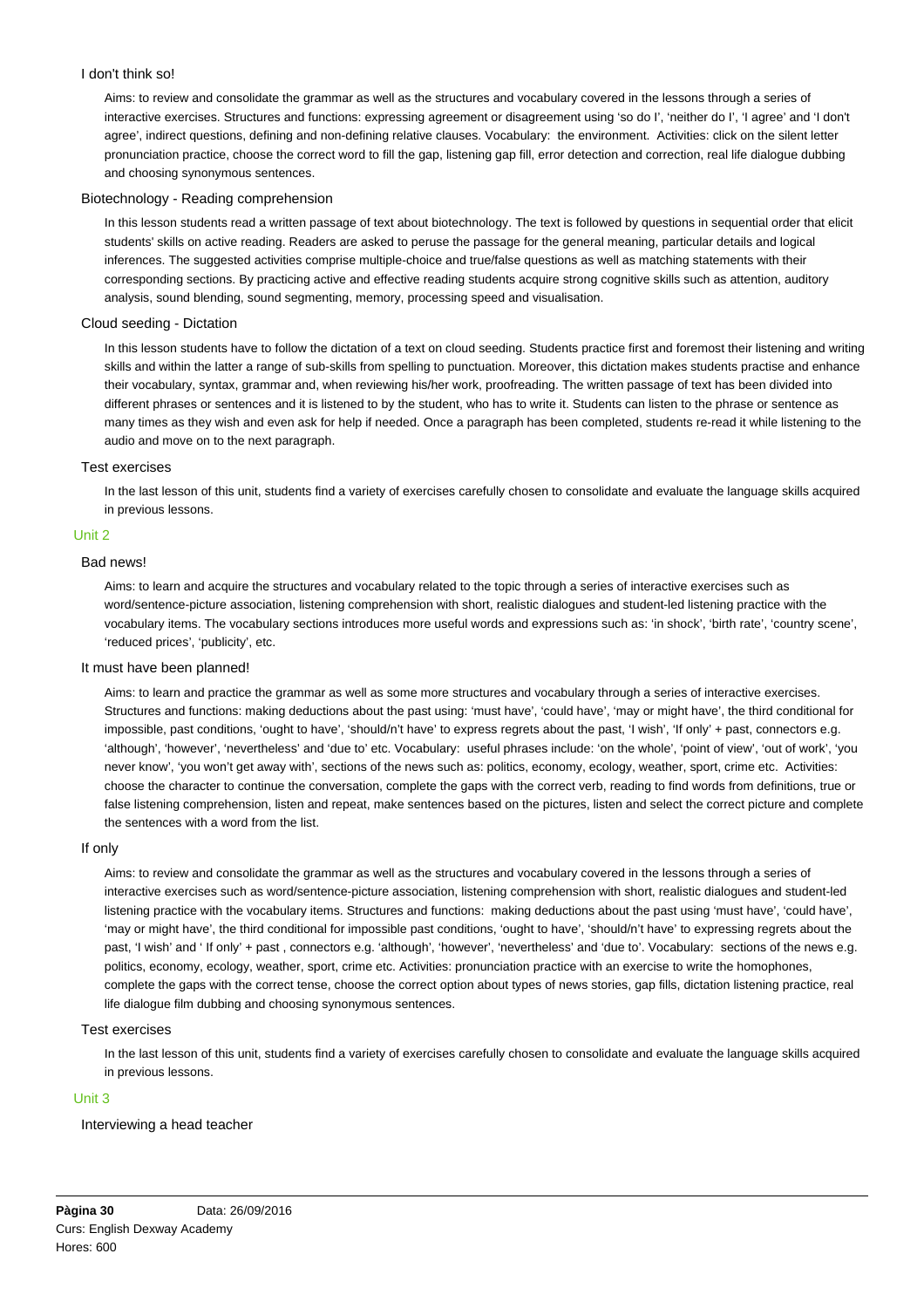Aims: to learn and acquire the structures and vocabulary related to the topic through a series of interactive exercises such as word/sentence-picture association, listening comprehension with short, realistic dialogues and student-led listening practice with the vocabulary items. The vocabulary is based on school and education with words and expressions such as: report, mark, project, break and the various school subjects.

## Student's report

Aims: to learn and practice the grammar as well as some additional structures and vocabulary through a series of interactive exercises. Structures and functions: talking about education, the third conditional, talking about ability. Vocabulary: school and education, useful phrases e.g.: 'too good to be true', 'my heart's not in it', 'think for yourself', 'make the most of it', 'pay attention' and 'what's the point?' Activities: association of sentences and words with corresponding pictures, complete the gaps with a word from the list, read and listen to choose the correct ending, pronunciation practice with listening and repetition, complete the gaps with the correct verb form and error detection and correction.

# Compulsory education

Aims: to review and consolidate the grammar as well as the structures and vocabulary covered in the lessons through a series of interactive exercises. Structures and functions: talking about education, third conditional and talking about ability. Vocabulary: school and education. Activities: pronunciation of the short forms of auxiliary verbs, reading comprehension to complete the gaps with the correct form of the verb, reading comprehension to choose correct or incorrect sentences, choose the most appropriate ending, real life dialogue film dubbing and choosing synonymous sentences.

#### Technology and learning - Reading comprehension

In this lesson students read a written passage of text about technology and learning. The text is followed by questions in sequential order that elicit students' skills on active reading. Readers are asked to peruse the passage for the general meaning, particular details and logical inferences. The suggested activities comprise multiple-choice and true/false questions as well as matching statements with their corresponding sections. By practicing active and effective reading students acquire strong cognitive skills such as attention, auditory analysis, sound blending, sound segmenting, memory, processing speed and visualisation.

#### Test exercises

In the last lesson of this unit, students find a variety of exercises carefully chosen to consolidate and evaluate the language skills acquired in previous lessons.

## Unit 4

## I have to see a doctor!

Aims: to learn and acquire the structures and vocabulary related to the topic through a series of interactive exercises such as word/sentence-picture association, listening comprehension with short, realistic dialogues and student-led listening practice with the vocabulary items. Vocabulary: seeing the doctor, illness, medical check-up, fizzy drink, specialist and a balanced diet.

## Healthy eating

Aims: to learn and practice the target grammar and additional structures and vocabulary through a series of interactive exercises. Structures and functions: reported questions as well as 'as', 'since', 'because' and 'due to'. Vocabulary: seeing the doctor and medical conditions, useful phrases e.g.: 'off colour', 'can't face it', 'that doesn't sound like you' and 'at last' and also healthy eating. Activities: listen and repeat, sentence transformation - changing from direct to reported questions, true or false reading comprehension, listen and complete the gaps, association of questions with corresponding pictures, write the correct verb tense to complete the gaps, choose the most appropriate verb and listen and repeat.

### Natural medicine

Aims: to revise and consolidate the grammar as well as the structures and vocabulary covered in the lessons through a series of interactive exercises. Structures and functions: reported questions, explaining cause with 'as', 'since', 'because' and 'due to'. Vocabulary: seeing the doctor, various medical conditions and healthy eating. Activities: pronunciation, choose the most appropriate word from the list to complete the gaps, choose the best ending for the sentences, common exceptions to pronunciation rules, reading and completing a text, listen and correct the mistakes, real life dialogue and film dubbing and choosing synonymous sentences.

## Food health - Use of English

Students learn vocabulary and useful phrases to talk about the food of the future. After reading a cloze text with gaps, students have to practice with it through a series of interactive exercises in which they find the lexicon in the specific context.

#### Test exercises

In the last lesson of this unit, students find a variety of exercises carefully chosen to consolidate and evaluate the language skills acquired in previous lessons.

## Unit 5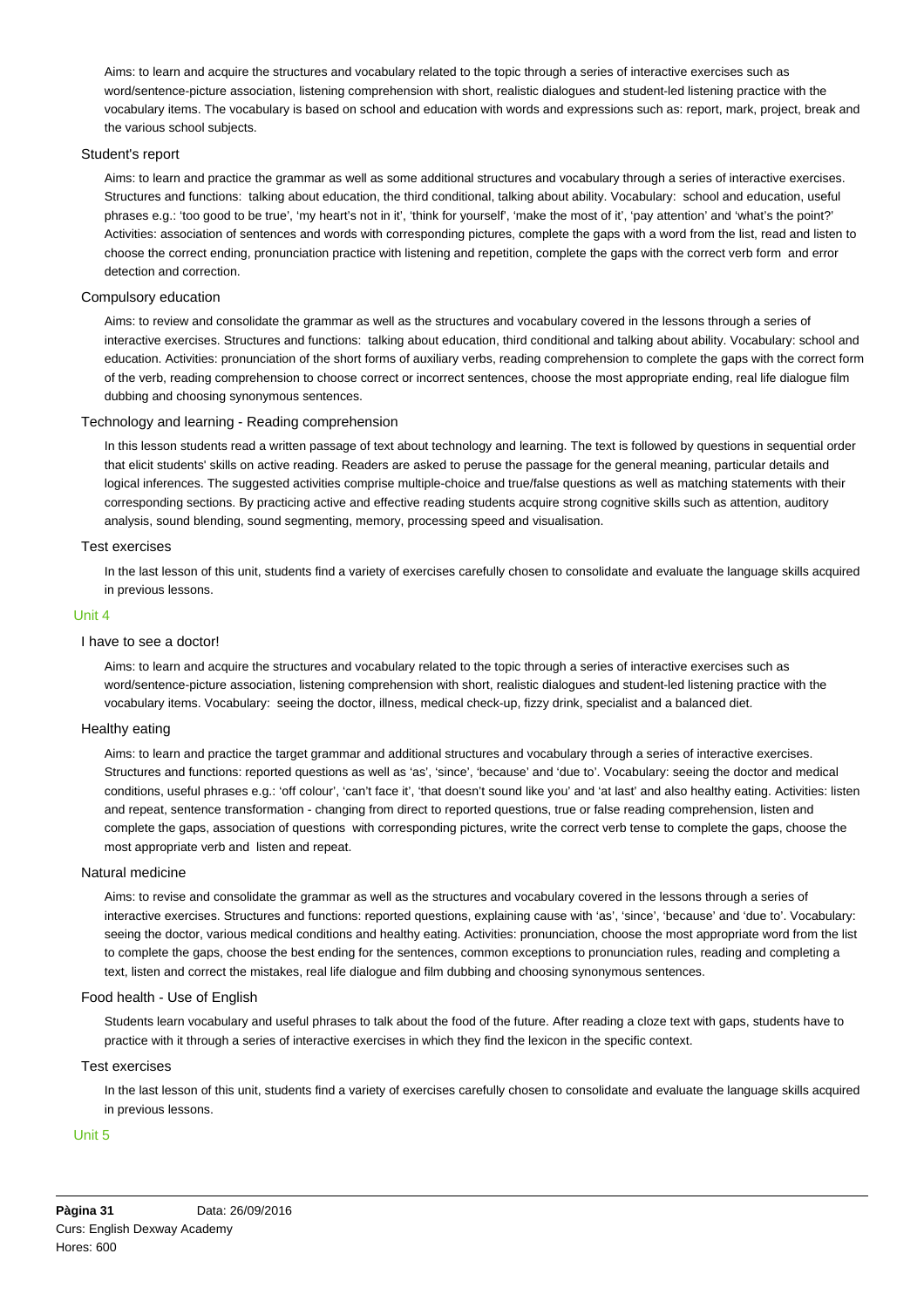## You need a retreat

Aims: to learn and internalise the structures and vocabulary related to the topic through a series of interactive exercises such as word/sentence-picture association, listening comprehension with short, realistic dialogues and student-led listening practice with the vocabulary items. Vocabulary: religion and associated vocabulary e.g. 'in retreat', 'to reflect (on)', 'holy place' and other useful words and expressions.

## Missionaries

Aims: to learn and practice the grammar as well as some more structures, functions and vocabulary through a series of interactive exercises. Structures and functions: talking about religion, expressing purpose using 'so that' + clause, 'for' + noun, 'in order to' + verb, 'to' + verb, active and passive forms as well as phrases with two objects and 'to have something done'. Vocabulary: religion, useful phrases e.g.: 'to wind down', 'coming up', 'feel free'. Activities: student-led listening, choose the most appropriate ending, listen and repeat, sentence transformation from active to passive, reading comprehension, complete the sentences, multiple choice listening comprehension, choose the correct ending, listen and repeat with active and passive phrases, listen and repeat with to have something done and choose the correct picture according to the listening.

## Meditation

Aims: to review and consolidate the grammar as well as the structures and vocabulary covered in the lessons through a series of interactive exercises. Structures and functions: talking about religion, expressing purpose using 'so that' + clause, 'for' + noun, 'in order to' + verb, 'to' + verb, active and passive forms, phrases with two objects, to have something done (have + object + participle) Vocabulary: American and British English - some common differences and religions. Activities: pronunciation practice at distinguishing sounds, write the American synonyms, write the correct tense in the gaps, complete the text with the correct sentence, responding to questions, real life dialogue and film dubbing as well as choosing synonymous sentences.

## Test exercises

In the last lesson of this unit, students find a variety of exercises carefully chosen to consolidate and evaluate the language skills acquired in previous lessons.

## Unit 6

## Moving plans

This lesson provides a choice of revision and extension activities: Pronunciation practice with a listen and repeat exercise, reading comprehension to choose synonyms to complete the text, true or false comprehension exercise, correct the errors, listening and writing to review reported speech, choose the appropriate relative pronoun to complete the sentences and sentence transformation from active to passive.

#### Dear doctor

Activities: listen and fill the gaps, pronunciation practice with listen and repeat, gap-fill and true or false reading comprehensions as well as the real life dialogue and film dubbing exercise.

#### Treatment or punishment

This lesson provides a choice of revision and extension activities: listening practice with a gap-fill exercise, guess and spell the word according to the definitions and some vocabulary practice with British and American English.

### Working abroad - Reading comprehension

In this lesson students read a written passage of text about working abroad. The text is followed by questions in sequential order that elicit students' skills on active reading. Readers are asked to peruse the passage for the general meaning, particular details and logical inferences. The suggested activities comprise multiple-choice and true/false questions as well as matching statements with their corresponding sections. By practicing active and effective reading students acquire strong cognitive skills such as attention, auditory analysis, sound blending, sound segmenting, memory, processing speed and visualisation.

#### Renovating your home - Dictation

In this lesson students have to follow the dictation of a text on renovating a home. Students practise first and foremost their listening and writing skills and within the latter a range of sub-skills from spelling to punctuation. Moreover, this dictation makes students practise and enhance their vocabulary, syntax, grammar and, when reviewing his/her work, proofreading. The written passage of text has been divided into different phrases or sentences and it is listened to by the student, who has to write it. Students can listen to the phrase or sentence as many times as they wish and even ask for help if needed. Once a paragraph has been completed, students re-read it while listening to the audio and move on to the next paragraph.

#### Test exercises

In the last lesson of this unit, students find a variety of exercises carefully chosen to consolidate and evaluate the language skills acquired in previous lessons.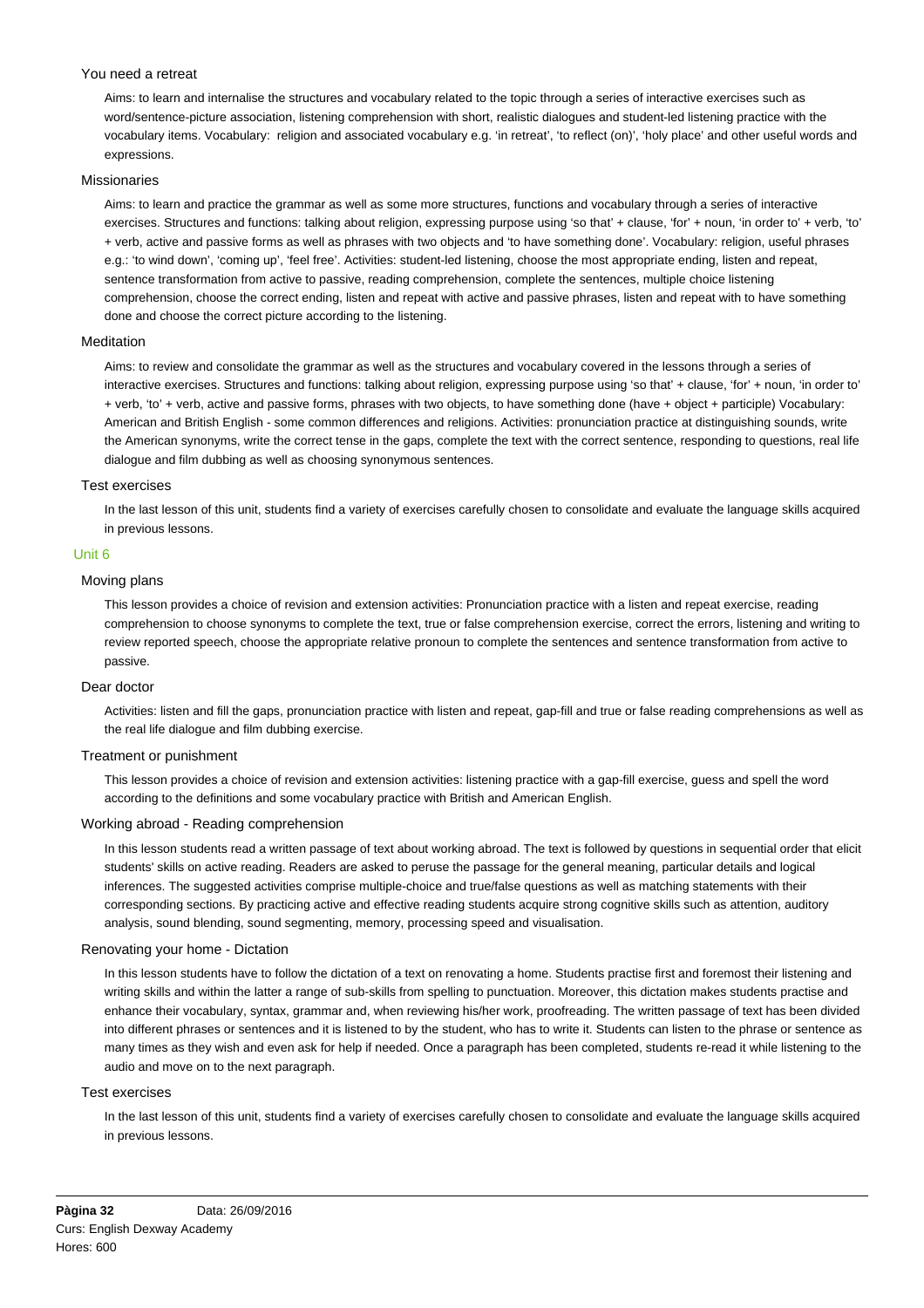## Unit 7

## Jeweller's - Typical situation

A practical immersion in the language, where by the student will live through a real life situation, similar to one they would confront in the language in which they are learning. In this lesson the student will be introduced to new vocabulary, then once the exercise has been completed, they will then have an opportunity to do some practice with this same new vocabulary.

## Animals and education - Dialogue

The student will listen to a series of questions which they can answer freely. In this lesson new vocabulary will be introduced. Once the lesson has finished, the student will then be able to have some practice with this same new vocabulary.

## Easy communication - Listening comprehension

In this lesson students practice and test their listening skills, so they must pay attention to the oral information that is heard in different exercises and answer to a set of related questions about easy communication and other topics.

### Test exercises

In the last lesson of this unit, students find a variety of exercises carefully chosen to consolidate and evaluate the language skills acquired in previous lessons.

## Course revision

## Final test

In this last lesson of the course and as a way to revise, the student will come across a variety of exercises which will help consolidate and evaluate any knowledge which has been acquired throughout the duration of the course.

# English Dexway Academy - Level C1 - Course 1

## Unit 1

## Starting out the theatre group

Aims: to expand the structures and vocabulary covered in the previous blocks through a series of interactive exercises such as word/sentence-picture association, listening comprehension with short, realistic dialogues and student-led listening practice with the vocabulary items, where student has to listen and repeat the presented sentences. Structures and functions: presentation of target vocabulary through contextual sentences. Vocabulary: introduction to new vocabulary items e.g. variety, diagram, lecturer, to look up, to fetch, gesture. Activities: association of sentences and words with corresponding pictures and a multiple choice listening comprehension with a real life dialogue.

#### Studying must be learned

Aims: to expand the structures and vocabulary covered as well as to present and practice the grammar through a series of interactive exercises such as reading, listening and answering questions, gap-filling, etc. Structures and functions: full tense review of present tenses, past tenses, perfect tenses and future tenses and uses of 'get'. Vocabulary includes some more useful expressions such as: 'on the dole', 'in a rut', 'to get the gist', 'to get rid of', 'to split up', 'to take your mind off', 'to count someone in', 'on the contrary' and also words to talk about non-verbal communication and language learning. Activities: reading and listening comprehension, finding synonyms, true or false listening comprehension, error detection and correction.

## Body language

Aims: to expand, consolidate and review the structures and vocabulary covered in the previous lessons through a series of interactive exercises such as pronunciation practice with listen and repeat exercises, gap-filling, dubbing the film, etc. Structures and functions: review of present tenses, past tenses, perfect tenses, future tenses, uses of 'get' and prepositions collocated with verbs. Vocabulary: revision of useful expressions and phrasal verbs covered such as: 'on the dole', 'in a rut', 'to get the gist', 'to get rid of', 'to split up', 'to take your mind off', 'to count someone in' and 'on the contrary'. Activities: pronunciation and listening practice with spelling, association of sentences and words with corresponding pictures, error detection and correction, a real life dialogue to dub and an exercise to choose synonymous sentences.

#### World music tour - Reading comprehension

In this lesson students read a written passage of text about international music albums. The text is followed by questions in a sequential order that elicit students' skills on active reading. Readers are asked to peruse the passage for the general meaning, particular details and logical inferences. The suggested activities comprise multiple-choice and true/false questions as well as matching statements with their corresponding sections. By practicing active and effective reading students acquire strong cognitive skills such as attention, auditory analysis, sound blending, sound segmenting, memory, processing speed and visualisation.

Memories of boarding school - Listening comprehension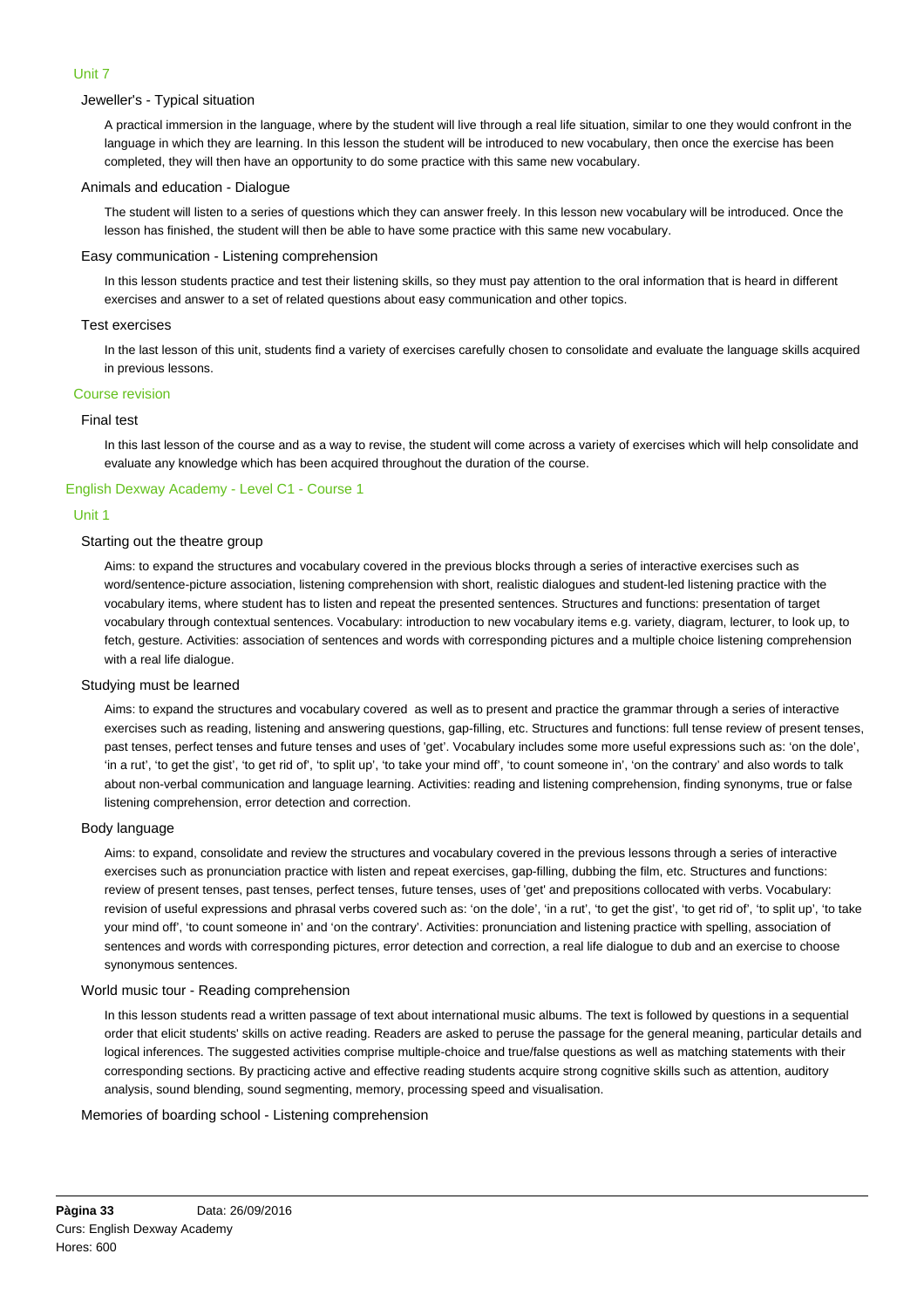In this lesson students practice and test their listening skills, so they must pay attention to the oral information that is heard in different exercises and answer to a set of related questions about education, specifically the life in a boarding school.

#### Test exercises

In the last lesson of this unit, students find a variety of exercises carefully chosen to consolidate and evaluate the language skills acquired in previous lessons.

### Unit 2

# Joining the group

Aims: to expand the structures and vocabulary covered through a series of interactive exercises such as word/sentence-picture association, listening comprehension with short, realistic dialogues and student-led listening practice with the vocabulary items. Structures and functions: presentation of new vocabulary through contextual sentences using the grammar covered until now. Vocabulary presentation of new words and expressions: 'background', 'motorist', 'chairman', 'theme', 'prospects', 'to write an account of', 'hardship', 'crisis', 'in the former or latter', 'manage to', 'recall', 'amongst' etc. Activities: association of sentences and words with corresponding pictures, listen and repeat and listening comprehension to choose the correct ending for the sentences.

#### **Witness**

Aims: to present, practice and expand the grammar covered through a series of interactive exercises such as gap-filling, associating sentences with corresponding pictures, reading texts, etc. Structures and functions: past simple vs. past continuous, present perfect simple and continuous vs. past perfect simple and continuous, 'used to' and 'use to' vs. would for past habits and dates. Vocabulary: useful expressions e.g.: 'let me introduce you to, I'd like you to meet, better late than never, it's been a pleasure to meet you', 'to run into someone or something' and 'the matter in hand'. Activities: association of sentences and words with corresponding pictures, reading and listening comprehension to choose an appropriate sentence, listening comprehension to choose the correct ending for the sentences, listen and repeat and listening and writing practice in a note taking exercise.

## Explorers

Aims: to consolidate and review the structures, grammar and vocabulary covered in the lessons through a series of interactive exercises such as listening and repeating vocabulary, filling-in the gaps, choosing the correct option, dubbing the film, etc. Structures and functions: past simple vs. past continuous, present perfect simple and continuous vs. past perfect simple and continuous, 'used to' and 'use to' vs. 'would' for past habits as well as dates. Vocabulary: addressing people with the correct titles and appropriate responses, revision of useful expressions: 'let me introduce you to', 'I'd like you to meet', 'better late than never', 'it's been a pleasure to meet you', 'to run into someone or something' and 'the matter in hand'. Activities: pronunciation, true or false listening comprehension, vocabulary revision with a gap fill exercise, error detection and correction, choose the appropriate response, real life dialogue, dub the film and choosing synonymous sentences.

#### Test exercises

In the last lesson of this unit, students find a variety of exercises carefully chosen to consolidate and evaluate the language skills acquired in previous lessons.

#### Unit 3

## Have you ever done any acting before?

Aims: to expand the structures and vocabulary covered through a series of interactive exercises such as word/sentence-picture association, listening comprehension with short, realistic dialogues and student-led listening practice with the vocabulary items. Structures and functions: presentation of new vocabulary through contextual sentences and dialogues using the structures covered until now. Vocabulary: presentation of new vocabulary e.g.: 'box office', 'performance', 'troublemakers', 'seaside', 'to line up', 'eventful', 'refreshing', 'rest room' etc. Activities: association of sentences and words with corresponding pictures, listen and repeat and listening comprehension to choose the correct ending for the sentences.

#### Defence of theatre

Aims: to study, practice and expand the grammar, structures and vocabulary covered through a series of interactive exercises such as listening and repeating, correct/incorrect sentences, gap-filling, associating words or sentences with pictures, etc. Structures and functions: present perfect simple vs. present perfect continuous, present perfect + often, still, yet, already, just, time markers: 'for', 'since', 'during', 'while', articles: 'the' or zero, prepositions of place: in, on, by, at. Vocabulary: useful expressions e.g. 'to get the bug for something', 'to keep' verb+ing, 'to work something out', 'to make a fool of oneself', 'to do some' verb+ing, geographical names and location reference, theatre and letters to the editor. Activities: association of sentences and words with corresponding pictures, listen and repeat, reading to find errors, supply the correct tense to fill the gaps, true or false reading comprehension, listening comprehension to choose the appropriate ending for the sentences.

## Notes of a traveller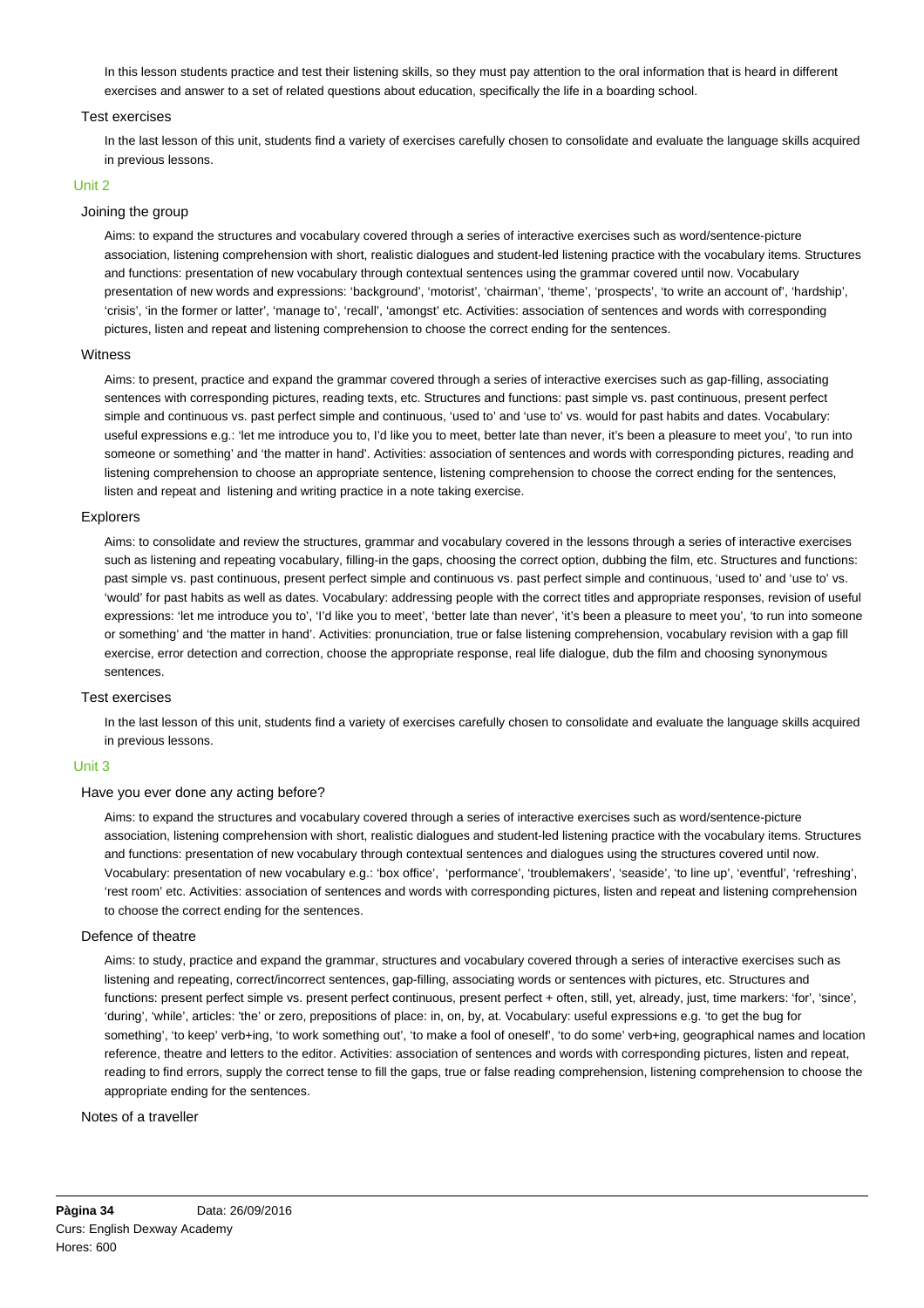Aims: to consolidate and review the structures, grammar and vocabulary covered in the lessons through a series of interactive exercises such as pronunciation practice, fill in the gap activities, dubbing the film, etc. Structures and functions: present perfect simple vs. present perfect continuous, present perfect + often, still, yet, already, just…, time markers: 'for', 'since', 'during', 'while', articles: 'the' or zero, prepositions of place: in, on, by, at. Vocabulary: useful expressions e.g.: 'to get the bug for something', 'to keep' verb+ing, 'to work something out', 'to make a fool of oneself', 'to do some verb+ing', geographical names and location reference, theatre and letters to the editor. Activities: pronunciation of abbreviations, answer the questions in various formats, supply the correct word or phrase to fill the gaps, true or false reading comprehension, listening comprehension and write the correct tense, real life dialogue, film dubbing and choosing synonymous sentences.

## Health disorders - Reading comprehension

In this lesson students read a written passage of text about health disorders. The text is followed by questions in a sequential order that elicit students' skills on active reading. Readers are asked to peruse the passage for the general meaning, particular details and logical inferences. The suggested activities comprise multiple-choice and true/false questions as well as matching statements with their corresponding sections. By practicing active and effective reading students acquire strong cognitive skills such as attention, auditory analysis, sound blending, sound segmenting, memory, processing speed and visualisation.

## Test exercises

In the last lesson of this unit, students find a variety of exercises carefully chosen to consolidate and evaluate the language skills acquired in previous lessons.

## Unit 4

## Rehearsing in a hired hall

Aims: to expand the structures and vocabulary covered through a series of interactive exercises such as word/sentence-picture association, listening comprehension with short, realistic dialogues and student-led listening practice with the vocabulary items. Structures and functions: presentation of new vocabulary through contextual sentences and dialogues. Presentation of new vocabulary e.g.: 'life expectancy', 'costume', 'representative', 'wildlife', 'dominant', 'trial', 'settlement', 'to be aware of something', 'gathered', etc. Activities: association of sentences and words with corresponding pictures, listen and repeat and a listening comprehension exercise to choose the correct ending for the sentences.

## Our brain's potential

Aims: to present, practice and expand the grammar, structures and vocabulary covered through a series of interactive exercises such as selecting the best option, writing sentences, gap-filling, etc. Structures and functions: 'will' and 'shall' for promises, predictions, offers and suggestions; future continuous, future perfect simple and continuous with 'by then' and 'by the time'. Vocabulary: useful expressions e.g.: 'to take time off', 'to fall into the wrong hands', 'to go ahead with', 'to stand in for', 'to get a feel for', 'to get hold of', 'to bear in mind', science, synonyms and antonyms. Activities: association of sentences and words with corresponding pictures, reading and listening to find synonyms and antonyms, listening comprehension to choose the appropriate phrase and a gap-fill listening.

#### By the year 2050...

Aims: to consolidate, review and expand the grammar, structures and vocabulary covered in the lessons through a series of interactive exercises such as pronunciation practice, selecting the correct word, filling in the gaps, dubbing the film and finding synonymous sentences. Structures and functions: 'will' and 'shall' for promises, predictions, offers and suggestions; future continuous, future perfect simple and continuous with 'by then' and 'by the time'. Vocabulary: useful expressions e.g. 'to take time off', 'to fall into the wrong hands', 'to go ahead with', 'to stand in for', 'to get a feel for', 'to get hold of', 'to bear in mind', science, synonyms and antonyms. Activities: pronunciation and word stress, reading and listening to choose the appropriate word, listening for specific information, reading and listening to complete gaps, real life dialogue, dub the film, and choosing synonymous sentences.

## Meaningful celebrations - Use of English

Students learn vocabulary and useful phrases to talk about meaningful celebrations. After reading a cloze text with gaps, students have to practice with it through a series of interactive exercises in which they find the lexicon in the specific context.

## Test exercises

In the last lesson of this unit, students find a variety of exercises carefully chosen to consolidate and evaluate the language skills acquired in previous lessons.

# Unit 5

An invitation to the local press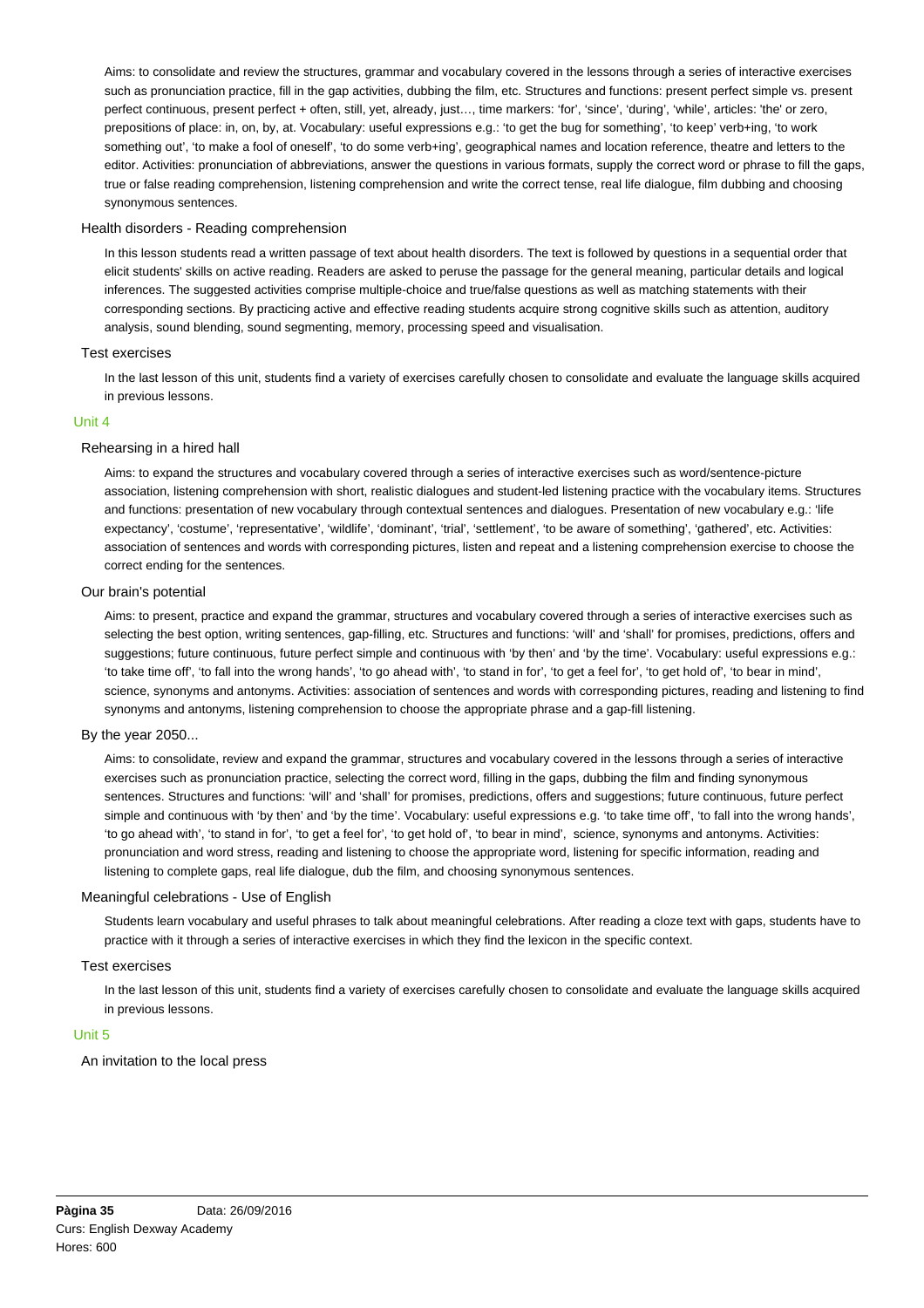Aims: to expand the structures and vocabulary covered through a series of interactive exercises such as word/sentence-picture association, listening comprehension with short, realistic dialogues and student-led listening practice with the vocabulary items. Structures and functions: presentation of new vocabulary through contextual sentences. The vocabulary focuses on the body: forehead, wrist, thumb, toe, complexion, pale and well built. Activities: association of sentences and words with corresponding pictures, listen and repeat, listening comprehension to choose the appropriate ending and gap fill listening comprehension.

## Popular characters

Aims: to study, practice and expand the grammar, structures and vocabulary covered through a series of interactive exercises such as listen and repeat, write correct sentences, selecting the right image, fill in the gaps, reading texts, read and choose the correct answer, etc. Structures and functions: order of adjectives, compound adjectives, family resemblance with 'look alike'. Vocabulary: body, ankle, chin, eyebrows, eyelashes, forehead, hips, knee, palms, shoulders, waist, wrist; talking about similarities: 'to look like', 'to take after', 'to seem to be', 'to look as if', 'to look alike'; useful expressions: 'to look as if', 'to have a weakness for', 'to be fond of', 'to win someone´s heart', 'all over the world', 'to be deep in thought', revision of clothes vocabulary: trendy, smart, casual, shawl, tracksuit, trainers, etc. Activities: association of sentences and words with corresponding pictures, listen and repeat, listening comprehension to choose the appropriate answer, gap fill listening comprehension and sentence transformation.

## How do you tell them apart?

Aims: to review, consolidate, practice and expand the grammar, structures and vocabulary covered through a series of interactive exercises such as listen and repeat, write correct sentences, selecting the right image, fill in the gaps, reading texts, read and choose the correct answer, etc. Structures and functions: expressing degrees: 'fairly', 'slightly', 'extremely', talking about approximate ages: early, mid, late and compound adjectives. Vocabulary: revision of lexical fields including: ages, physical descriptions and appearances. Activities: pronunciation and word stress, listen and repeat, listening for specific information: completing a form, reading comprehension to supply alternative descriptions, error correction, real life dialogue film dubbing and choosing synonymous sentences.

## Test exercises

In the last lesson of this unit, students find a variety of exercises carefully chosen to consolidate and evaluate the language skills acquired in previous lessons.

## Unit 6

## The first performance

Aims: to review and consolidate the vocabulary, structures and pronunciation of the block through a series of interactive exercises such as dialogue understanding, listening and repeating, dubbing the film, etc. Structures and functions: revision of structures and functions through contextual practice. Vocabulary revision through extended contextual practice. Activities: listening comprehension to choose the appropriate ending, pronunciation of the schwa sound, listen and repeat and real life dialogue film dubbing.

#### "How do you do"

Aims: to review and consolidate the structures, grammar and vocabulary covered in the block through a series of interactive exercises such as readings, completing the sentences, filling in the gaps, etc. Structures and functions: revision of structures and functions through contextual practice such as supplying the correct tense according to context and choosing the correct modal verbs. Vocabulary revision of common verbs e.g.: to get, to look , take ,to carry, to run, to keep, to stand and to work, revision of lexical fields from the previous lessons: appearances, ages and feelings. Activities: reading and listening comprehension focused on supplying specific information, true or false reading comprehension, sentence transformation and gap-fills.

## I'm quite jet-lagged

Aims: to review and consolidate the structures and vocabulary covered through a series of interactive exercises such as listening and answering questions etc. Structures and functions: revision of structures and functions through contextual practice in dialogues and sentences. Vocabulary revision of lexical fields from the previous units: clothes, education, holidays, home life. Activities: Listening comprehension using specific information and reading comprehension to choose the most appropriate word.

## A change for the better - Reading comprehension

In this lesson students read a written passage of text about changes in life. The text is followed by questions in a sequential order that elicit students' skills on active reading. Readers are asked to peruse the passage for the general meaning, particular details and logical inferences. The suggested activities comprise multiple-choice and true/false questions as well as matching statements with their corresponding sections. By practicing active and effective reading students acquire strong cognitive skills such as attention, auditory analysis, sound blending, sound segmenting, memory, processing speed and visualisation.

The Multangular Tower - Dictation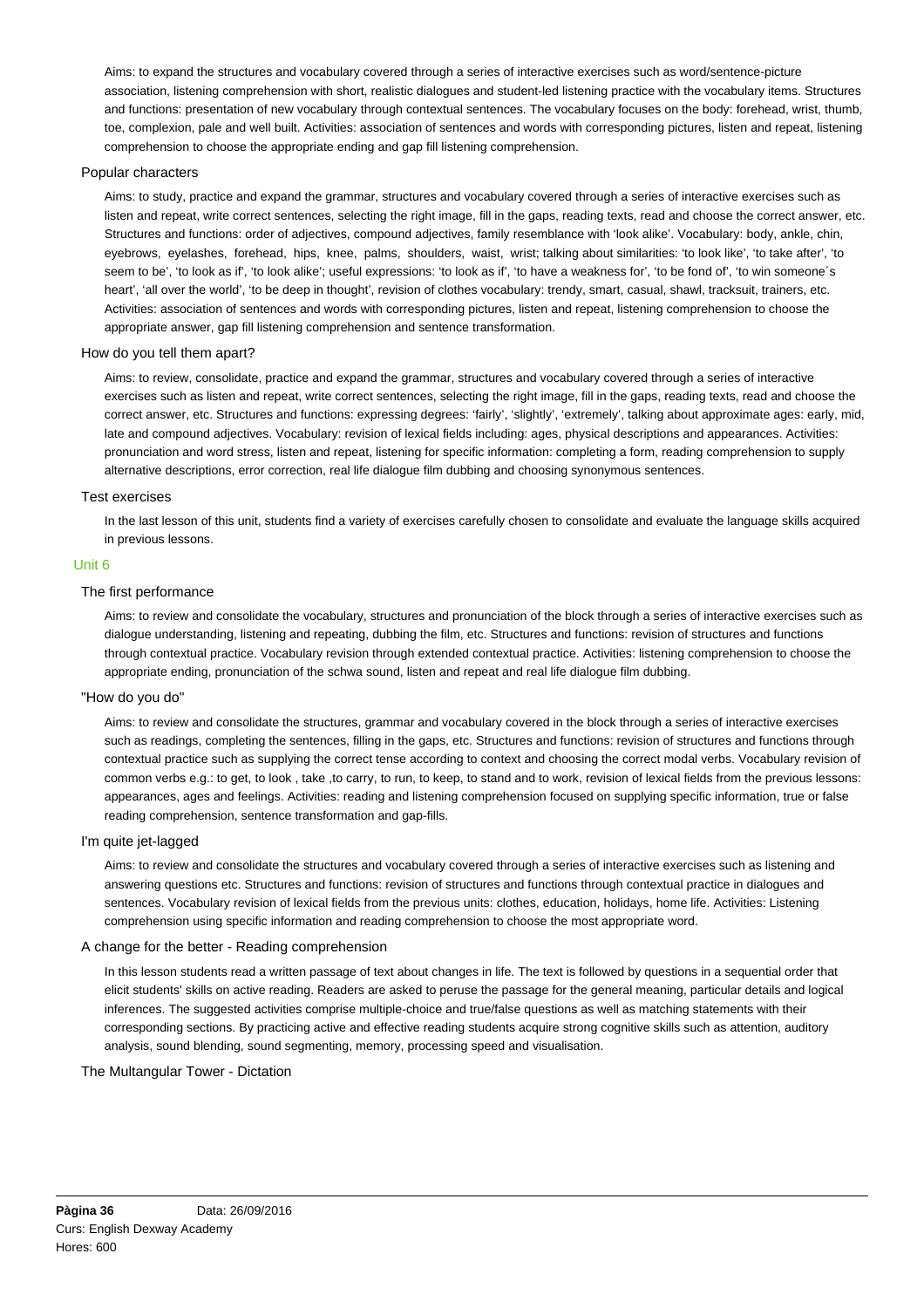In this lesson students have to follow the dictation of a text on tourism, specifically on The Multangular Tower. Students practice first and foremost their listening and writing skills and within the latter a range of sub-skills from spelling to punctuation. Moreover, this dictation makes students practise and enhance their vocabulary, syntax, grammar and, when reviewing his/her work, proofreading. The written passage of text has been divided into different phrases or sentences and it is listened to by the student, who has to write it. Students can listen to the phrase or sentence as many times as they wish and even ask for help if needed. Once a paragraph has been completed, students re-read it while listening to the audio and move on to the next paragraph.

## Test exercises

In the last lesson of this unit, students find a variety of exercises carefully chosen to consolidate and evaluate the language skills acquired in previous lessons.

## Unit 7

## Chemist's - Typical situation

A practical immersion in the language, where by the student will live through a real life situation, similar to one they would confront in the language in which they are learning. In this lesson the student will be introduced to new vocabulary, then once the exercise has been completed, they will then have an opportunity to do some practice with this same new vocabulary.

## Travelling - Dialogue

The student will listen to a series of questions which they can answer freely. In this lesson new vocabulary will be introduced. Once the lesson has finished, the student will then be able to have some practice with this same new vocabulary.

## Cake design - Reading comprehension

In this lesson students read a written passage of text about the life of a famous cake decorator. The text is followed by questions in a sequential order that elicit students' skills on active reading. Readers are asked to peruse the passage for the general meaning, particular details and logical inferences. The suggested activities comprise multiple-choice, matching statements with their corresponding sections and choosing the best summary for the text. By practicing active and effective reading students acquire strong cognitive skills such as attention, auditory analysis, sound blending, sound segmenting, memory, processing speed and visualisation.

## Secrets of the sacred lake - Use of English

Students learn vocabulary and useful phrases to talk about the secret of a sacred lake in Central America, the most popular pet and scuba diving. After reading a cloze text with gaps, students have to practice with it through a series of interactive exercises in which they find the lexicon in the specific context.

#### Test exercises

In the last lesson of this unit, students find a variety of exercises carefully chosen to consolidate and evaluate the language skills acquired in previous lessons.

## Course revision

## Final test

In this last lesson of the course and as a way to revise, the student will come across a variety of exercises which will help consolidate and evaluate any knowledge which has been acquired throughout the duration of the course.

## English Dexway Academy - Level C1 - Course 2

## Unit 1

#### Shopping at the supermarket

Aims: to learn and acquire the structures and vocabulary related to the topic through a series of interactive exercises such as word/sentence-picture association, listening comprehension with short, realistic dialogues and student-led listening practice with the vocabulary items. Vocabulary: the press, necklace, audience; food: minced meat, courgette, aubergine, pear, strawberries, feelings and abstract nouns such as: courage, respect and affinity.

### Successful relationships

Aims: to learn and practice the grammar as well as some more structures and vocabulary through a series of interactive exercises. Structures and functions: - expressing opinions, likes and preferences , articles: a, an, the, zero, describing graphs and statistics, abstract nouns: sincerity, communication, affinity, motivation, trust etc, quantifiers: 'a little', 'little', 'a few', 'few', 'quite a bit of', 'quite a lot of' and 'loads'. Vocabulary: food and shopping, percentages and fractions, useful phrases: 'how did it go?', 'to make a change', 'to run for '(plays), 'it's about', 'as far as I know' etc. Activities: student-led listening with articles, listen and repeat to practice statistics, write the fractions, fill the gaps with the appropriate articles, reading comprehension to identify abstract nouns, reading comprehension to order the different factors, student-led listening, fill the gaps with quantifiers, fill the gaps with nouns, listening comprehension.

#### In round figures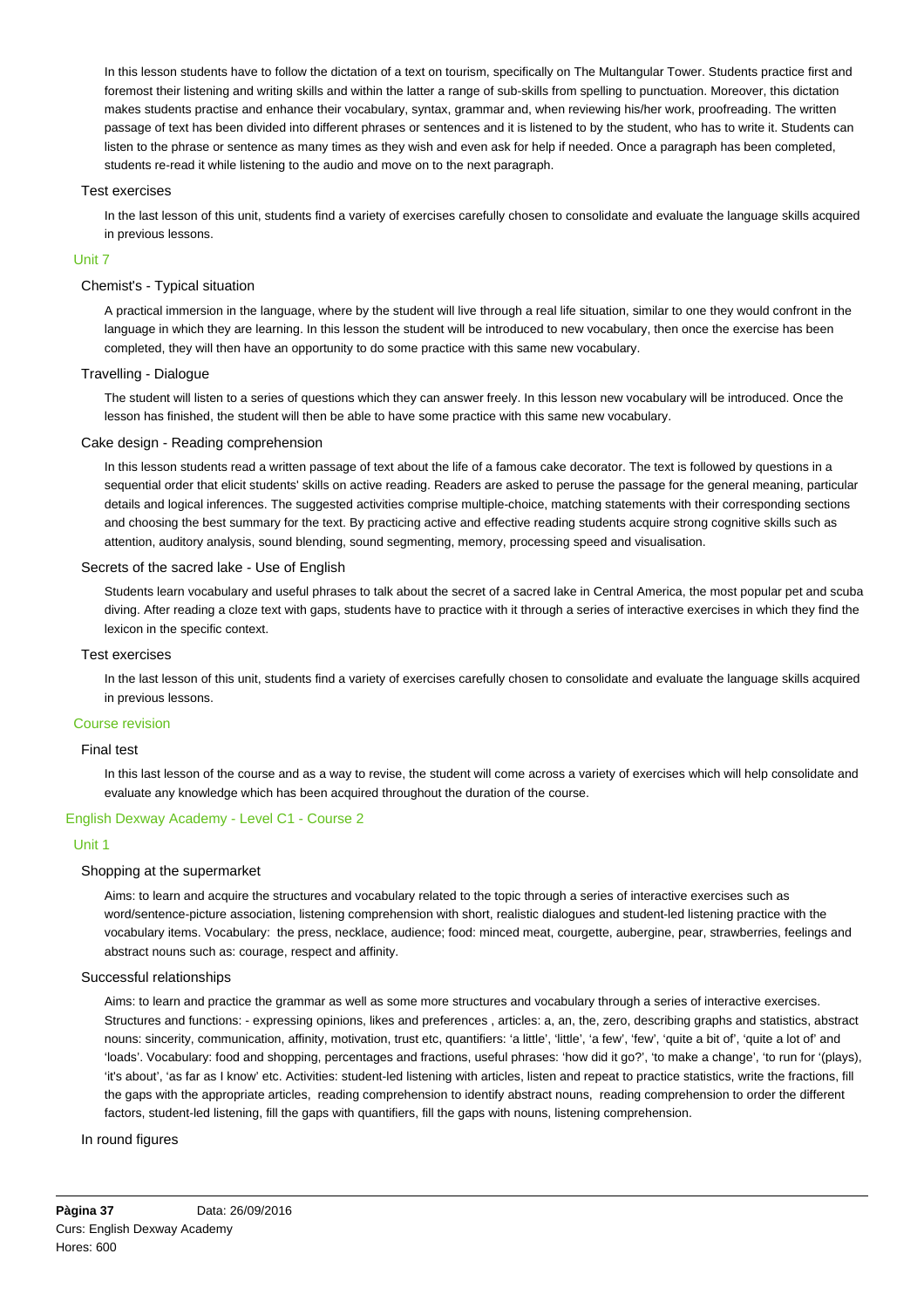Aims: to review and consolidate the structures and vocabulary related to the lesson through a series of interactive exercises. Structures and functions: expressing opinions, likes and preferences, articles: a, an, the, zero, describing graphs and statistics, abstract nouns: sincerity, communication, affinity, motivation, trust etc, quantifiers: 'a little', 'little', 'a few', 'few', 'quite a bit of', 'quite a lot of' and 'loads'. Vocabulary: food, numbers: times, fractions, percentages and dates. Activities: pronunciation exercise to listen and choose the correct sound, listening comprehension to write the figures, sentence transformation using nouns, correct the sentences on the theme of articles, real life dialogue and film dubbing as well as choosing synonymous sentences.

#### Test exercises

In the last lesson of this unit, students find a variety of exercises carefully chosen to consolidate and evaluate the language skills acquired in previous lessons.

#### Unit 2

#### Going on a tour

Aims: to learn and assimilate the structures and vocabulary related to the topic through a series of interactive exercises such as word/sentence-picture association, listening comprehension with short, realistic dialogues and student-led listening practice with the vocabulary items. Vocabulary: international warning signs - forbidden, permitted and more general vocabulary: porch, barbeque, in the open air, claim, hand in, settle in, renew, choice, position, harmony and probability: likely, unlikely, sure.

#### A mythical island

Aims: to learn and practice the grammar as well as some more structures and vocabulary through a series of interactive exercises. Structures and functions: expressing permission and prohibition, talking about probability: likely, unlikely, sure, expressing ability: can, could, to be able to, to manage to, may or might, must, may and might for suppositions and logical deductions about present and past, review of modals for permission and obligation: must, mustn't, needn't, have to, don't have to. Vocabulary: useful expressions e.g. 'to know in advance', 'to be one's own boss', 'short term contract', 'to keep in suspense', 'to be worth someone's while' etc, synonyms and antonyms . Activities: student-led listening, complete the sentence with an appropriate word, sentence transformation on the theme of probability, listen and repeat, reading comprehension to finding synonyms and antonyms, word and picture association, listening to choose appropriate answers and multiple choice options.

#### We would make a name for ourselves

Aims: to review and consolidate the structures and vocabulary related to the lesson through a series of interactive exercises. Structures and functions: expressing permission and prohibition, talking about probability: likely, unlikely, sure, expressing ability: can, could, to be able to, to manage to, may/might. Must, may and might for suppositions and logical deductions about present and past, review of modals for permission and obligation: must, mustn't, needn't, have to, don't have to The vocabulary section reviews useful expressions: 'to know in advance', 'to be one's own boss', 'short term contract', 'to keep in suspense', 'to be worth someone's while' etc and synonyms and antonyms. Activities: pronunciation of long and short vowel sounds with a listen and repeat exercise, fill the gaps with an appropriate modal verb, multiple choice: choose the most appropriate tense, error detection and correction, association of pictures with camp rules, real life dialogue film dubbing and choosing synonymous sentences.

#### The Mildenhall Treasure - Reading comprehension

In this lesson students read a written passage of text about the story of a treasure in Mildenhall (UK). The text is followed by questions in a sequential order that elicit students' skills on active reading. Readers are asked to peruse the passage for the general meaning, particular details and logical inferences. The suggested activities comprise multiple-choice, matching statements with their corresponding sections and vocabulary questions. By practicing active and effective reading students acquire strong cognitive skills such as attention, auditory analysis, sound blending, sound segmenting, memory, processing speed and visualisation.

#### A place I could call home - Listening comprehension

In this lesson students practice and test their listening skills, so they must pay attention to the oral information that is heard in different exercises and answer to a set of related questions about education, specifically the life in a boarding school.

## Test exercises

In the last lesson of this unit, students find a variety of exercises carefully chosen to consolidate and evaluate the language skills acquired in previous lessons.

### Unit 3

### Getting the contract

Aims: to learn and acquire the structures and vocabulary related to the topic through a series of interactive exercises such as word/sentence-picture association, listening comprehension with short, realistic dialogues and student-led listening practice with the vocabulary items. Vocabulary: nativity play, advertisement, signature, recipient, cab, queries, agony aunt, presently, actually, afterwards, ghost as well as some more American English: highway, elevator, drug store.

### An agony aunt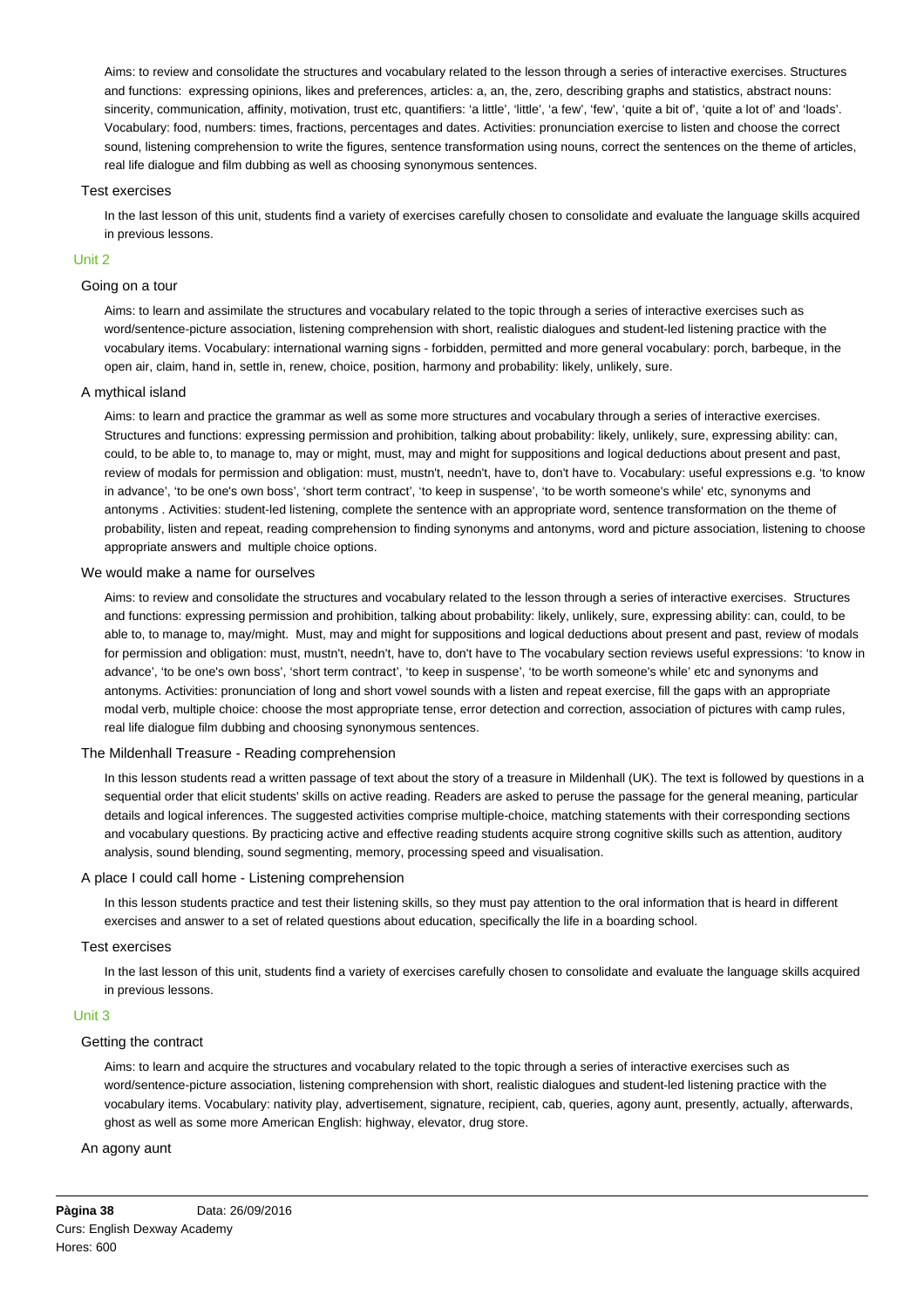Aims: to learn and practice the grammar as well as some more structures and vocabulary through a series of interactive exercises. Structures and functions: asking for and giving advice, making offers: 'would you like me to..?', 'Can I..?', 'Shall I?', 'I'll?', writing a letter and responding to offers. Vocabulary: nativity play, advertisement, signature etc. Useful phrases: 'to have a night in', 'to get things in proportion', 'to go through a phase', 'to feel sorry for one's self', 'to make a note of' and 'at leisure', agony aunts and advice columns. Activities: association of sentences and words with corresponding pictures, listening and reading to choose the appropriate response, make offers by filling the gaps, pronunciation, listen and repeat, reading and listening comprehension to answer the questions, writing practice with an exercise to supply an appropriate question, listening and writing - respond to the offers and true or false listening comprehension.

# Get things into proportion

Aims: to review and consolidate the structures and vocabulary related to the lesson through a series of interactive exercises. Structures and functions: asking for and giving advice, making offers: 'would you like me to..?', 'can I..?', 'shall I?' and 'I'll?', responding to offers, detecting the appropriate tone and language: formal vs. informal. Vocabulary: British vs. American English and a review of useful expressions. Activities: pronunciation focus on diphthongs, listening comprehension and detecting tone, substitution of American synonyms, association of sentences and words with corresponding pictures, gap fill, real life dialogue and film dubbing as well as choosing synonymous sentences.

## Test exercises

In the last lesson of this unit, students find a variety of exercises carefully chosen to consolidate and evaluate the language skills acquired in previous lessons.

## Unit 4

## Some troubles with the tour

Aims: to learn and acquire the structures and vocabulary related to the topic through a series of interactive exercises such as word/sentence-picture association, listening comprehension with short, realistic dialogues and student-led listening practice with the vocabulary items. Vocabulary: front cover, photo session, faith, mankind, miniature, devoted, playful, sexist, tend, pedigree, wild, moggy the big screen and role.

## Top model and future star

Aims: to learn and practice the grammar as well as some more structures and vocabulary through a series of interactive exercises. Structures and functions: verbs with gerunds and infinitives e.g. 'avoid seeing' and 'tend to be'. 'Who', 'where', 'what', 'when', 'how' + infinitive, verbs with dual meanings: infinitives vs. gerunds: she stopped to smoke or stopped smoking; remember to buy or remember buying etc. Vocabulary: useful expressions such as 'to my mind', 'in her element', 'in the public eye', 'it's no use' and 'there's no point'. Activities: student-led listening, make synonymous sentences , complete the gaps with verbs in the correct tenses , reading and listening to answer questions, finding synonyms, gap-fill, listen and repeat and listen and answer.

## Your dog on the big screen

Aims: to revise and consolidate the structures and vocabulary related to the lesson through a series of interactive exercises. Structures and functions: verbs with gerund sand infinitives e.g. 'avoid seeing' and 'tend to be'. 'Who', 'where', 'what', 'when', 'how' + infinitive, verbs with dual meanings: infinitives vs. gerunds: she stopped to smoke or stopped smoking; remember to buy or remember buying etc. Vocabulary: useful expressions such as 'to my mind', 'in her element', 'in the public eye', 'it's no use' and 'there's no point'. Activities: pronunciation of diphthongs, error detection and correction, choose the correct word to fill the gaps, write the correct tense, real life dialogue and film dubbing, and choosing synonymous sentences.

## The Color Purple - Reading comprehension

In this lesson students read a written passage of text about the film The Color Purple. The text is followed by questions in a sequential order that elicit students' skills on active reading. Readers are asked to peruse the passage for the general meaning, particular details and logical inferences. The suggested activities comprise multiple-choice, matching statements with their corresponding sections and vocabulary questions. By practicing active and effective reading students acquire strong cognitive skills such as attention, auditory analysis, sound blending, sound segmenting, memory, processing speed and visualisation.

#### Test exercises

In the last lesson of this unit, students find a variety of exercises carefully chosen to consolidate and evaluate the language skills acquired in previous lessons.

## Unit 5

# Saying goodbye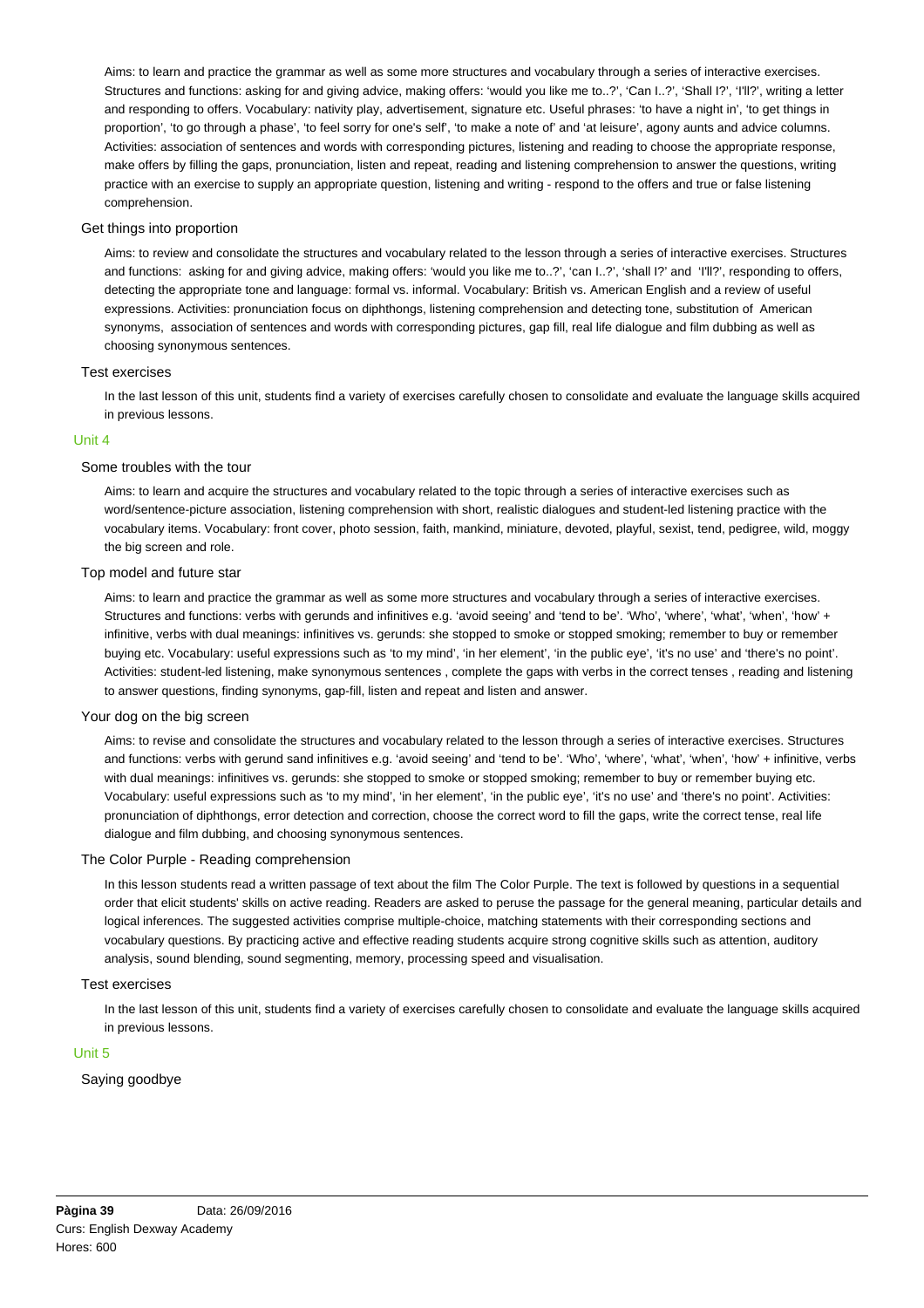Aims: to learn and acquire the structures and vocabulary related to the topic through a series of interactive exercises such as word/sentence-picture association, listening comprehension with short, realistic dialogues and student-led listening practice with the vocabulary items. The vocabulary input focuses on household objects and appliances: dishwasher, clothes hangers, sewing machine; shapes: pyramid, cylinder, cube and materials: bamboo, velvet, pottery.

## Choosing a present

Aims: to learn and practice the grammar as well as some more structures and vocabulary through a series of interactive exercises. Structures and functions: describing objects and the order of adjectives, expressing purpose using 'for' or 'to'. Vocabulary: take my place, needless to say, dress up etc; shapes: pyramid, cylinder, cube, oval, square and triangular; compound nouns: key-ring, shoulder-bag etc. Activities: writing with everyday objects, student-led listening, association of sentences and words with corresponding pictures, write the correct shapes in the gaps, listening to write the objects according to their definitions, true or false listening comprehension, listen and repeat, listening and reading comprehension, make sentences about the images and spelling - write the missing letters.

#### How objects are

Aims: to review and consolidate the structures and vocabulary related to the lesson through a series of interactive exercises. Structures and functions: describing objects, expressing purpose using 'for' or 'to'. Vocabulary: take my place, needless to say, dress up etc; shapes: pyramid, cylinder, cube, oval, square, triangular and compound nouns: key-ring, shoulder-bag etc. Activities: pronunciation of triphthongs in sentences, listen and repeat, complete the descriptions, listening comprehension to answer yes or no, association of sentences and words with corresponding pictures, real life dialogue and film dubbing as well as choosing synonymous sentences.

#### Working out the puzzle - Use of English

Students learn vocabulary and useful phrases to talk about taking decisions. After reading a cloze text with gaps, students have to practice with it through a series of interactive exercises in which they find the lexicon in the specific context.

#### Test exercises

In the last lesson of this unit, students find a variety of exercises carefully chosen to consolidate and evaluate the language skills acquired in previous lessons.

## Unit 6

# On the way to Ireland

Aims: to review and consolidate the grammar, structures and vocabulary covered in the whole block through a series of interactive exercises. Activities: listening comprehension and gap-fill, pronunciation practice with the revision of difficult sounds, real life dialogue and film dubbing.

## Christmas stories

Aims: to review and consolidate the grammar, structures and vocabulary covered in the whole block through a series of interactive exercises. Activities: reading and listening comprehension with true or false answers, multiple choice listening comprehension, reading and writing practice to choose the appropriate ending, gap-fill reading comprehension and writing practice with a complete the sentences exercise.

### Brunch or a regular meal?

Aims: to review and consolidate the grammar, structures and vocabulary covered in the whole block through a series of interactive exercises. Activities: true or false reading and listening comprehension, multiple choice listening comprehension, reading and writing to choose the appropriate ending, reading comprehension and gap-fill and a sentence completion exercise.

#### Test exercises

In the last lesson of this unit, students find a variety of exercises carefully chosen to consolidate and evaluate the language skills acquired in previous lessons.

#### Unit 7

## Setting up a business account - Typical situation

A practical immersion in the language, where by the student will live through a real life situation, similar to one they would confront in the language in which they are learning. In this lesson the student will be introduced to new vocabulary, then once the exercise has been completed, they will then have an opportunity to do some practice with this same new vocabulary.

## Your interests - Dialogue

The student will listen to a series of questions which they can answer freely. In this lesson new vocabulary will be introduced. Once the lesson has finished, the student will then be able to have some practice with this same new vocabulary.

#### Marketing mix - Dictation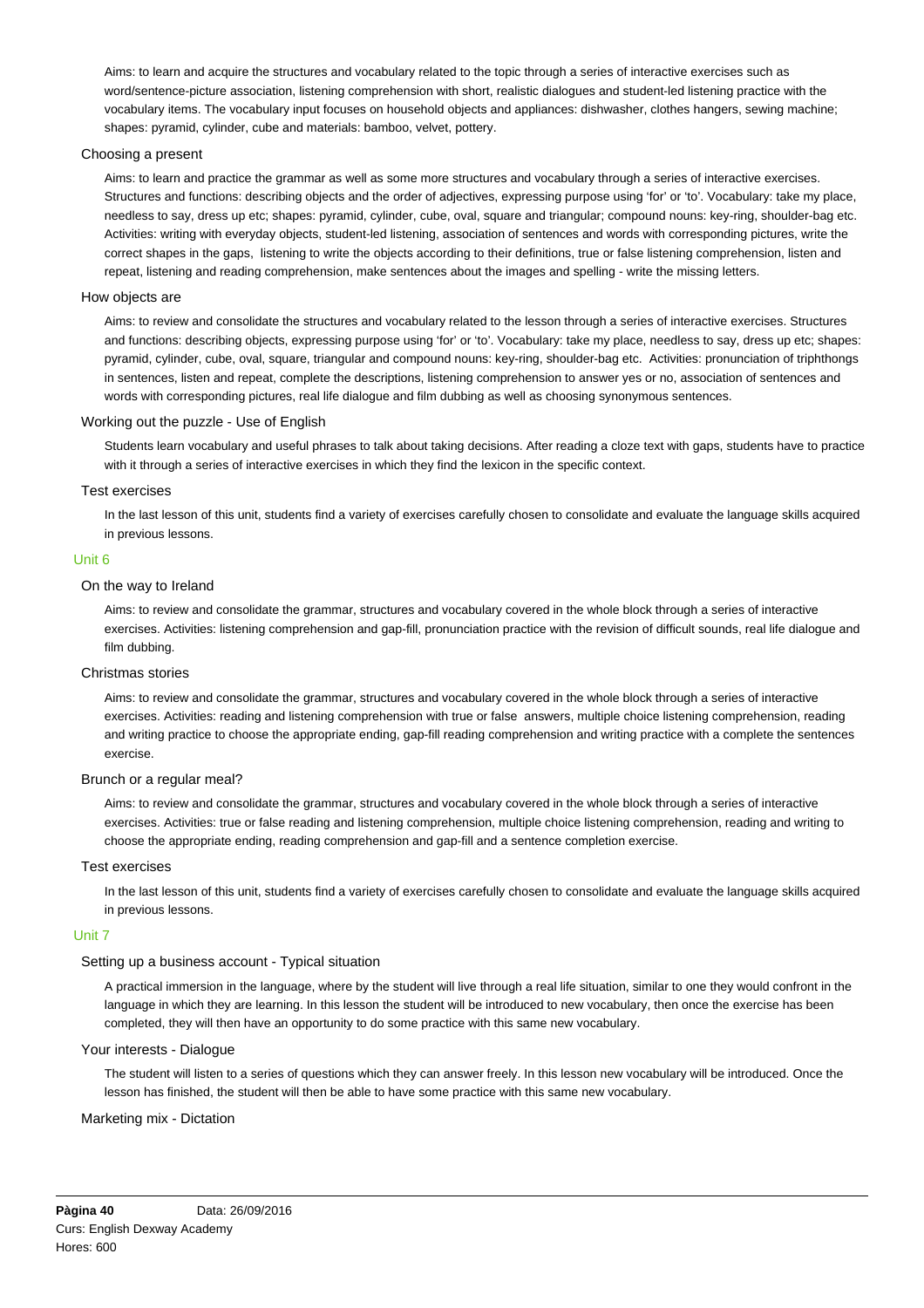The student will practice their oral comprehension and their writing, at the same time that they learn the vocabulary and useful expressions from important topics and so put into practice the language they are learning in a more advanced way.

### Test exercises

In the last lesson of this unit, students find a variety of exercises carefully chosen to consolidate and evaluate the language skills acquired in previous lessons.

## Course revision

#### Final test

In this last lesson of the course and as a way to revise, the student will come across a variety of exercises which will help consolidate and evaluate any knowledge which has been acquired throughout the duration of the course.

## English Dexway Academy - Level C1 - Course 3

## Unit 1

## In an Irish pub

Aims: to learn and acquire the structures and vocabulary related to the topic through a series of interactive exercises such as word/sentence-picture association, listening comprehension with short, realistic dialogues and student-led listening practice with the vocabulary items. Vocabulary: ladder, horseshoe, itchy palm, lucky charm, fountain, congress, hold on to, to pull a lever, to adjust a dial etc as well as describing people and places.

## Visiting the doctor

Aims: to learn and practice the grammar as well as some more structures and vocabulary through a series of interactive exercises. Structures and functions: expressing real and unreal conditions with 'even if', 'until', 'in case', expressing general truths and mixed conditionals. Vocabulary: to have something on one's mind, to go on a spree, play safe, to let oneself go, jump at the chance and describing people and places. Activities: association of sentences and words with their corresponding pictures, an exercise to choose the appropriate word to complete the sentences and also more practice using the words provided to make sentences and listening to finish the sentences.

## The Emerald Island

Aims: to review and consolidate the structures and vocabulary from the lesson through a series of interactive exercises. Structures and functions: expressing real and unreal conditions using 'even if', 'provided' and 'unless'; expressing general truths and giving advice and mixed conditionals. Vocabulary: to go on a spree, play safe, to let oneself go, jump at the chance etc as well as describing people and places. Activities: pronunciation of homographs, listen and repeat, choose the appropriate ending, write the verbs in the correct tense, listening and reading to answer the questions and predict the story, error detection and correction, real life dialogue and film dubbing as well as choosing synonymous sentences.

### Test exercises

In the last lesson of this unit, students find a variety of exercises carefully chosen to consolidate and evaluate the language skills acquired in previous lessons.

#### Unit 2

#### Welsh culture

Aims: to assimilate and acquire the structures and vocabulary related to the topic through a series of interactive exercises such as word/sentence-picture association, listening comprehension with short, realistic dialogues and student-led listening practice with the vocabulary items. Vocabulary: to boil, to stir, to pour, materials and fabrics , industry, to manufacture, coal, farm, mining, equality, bachelor and luxury.

#### A nice cup of tea

Aims: to learn and practice the grammar as well as some more structures and vocabulary through a series of interactive exercises. Structures and functions: talking about places, industries, customs, passive voice review in all tenses and verbs with 'being': can't stand, like, love, resent, fancy and don't mind. Vocabulary: to walk out, generally speaking, to have time to oneself, made by hand, to bring to the boil, to boil, to stir, to add, to leave and to pour. Activities: complete the sentences with the correct form of the verbs, association of sentences and words with their corresponding pictures and sentence transformation, listen and repeat, complete the instructions, reading and listening comprehension to find synonyms, sentence transformation from active to passive and listening practice with true or false comprehension questions.

#### Cheap labour for cheap products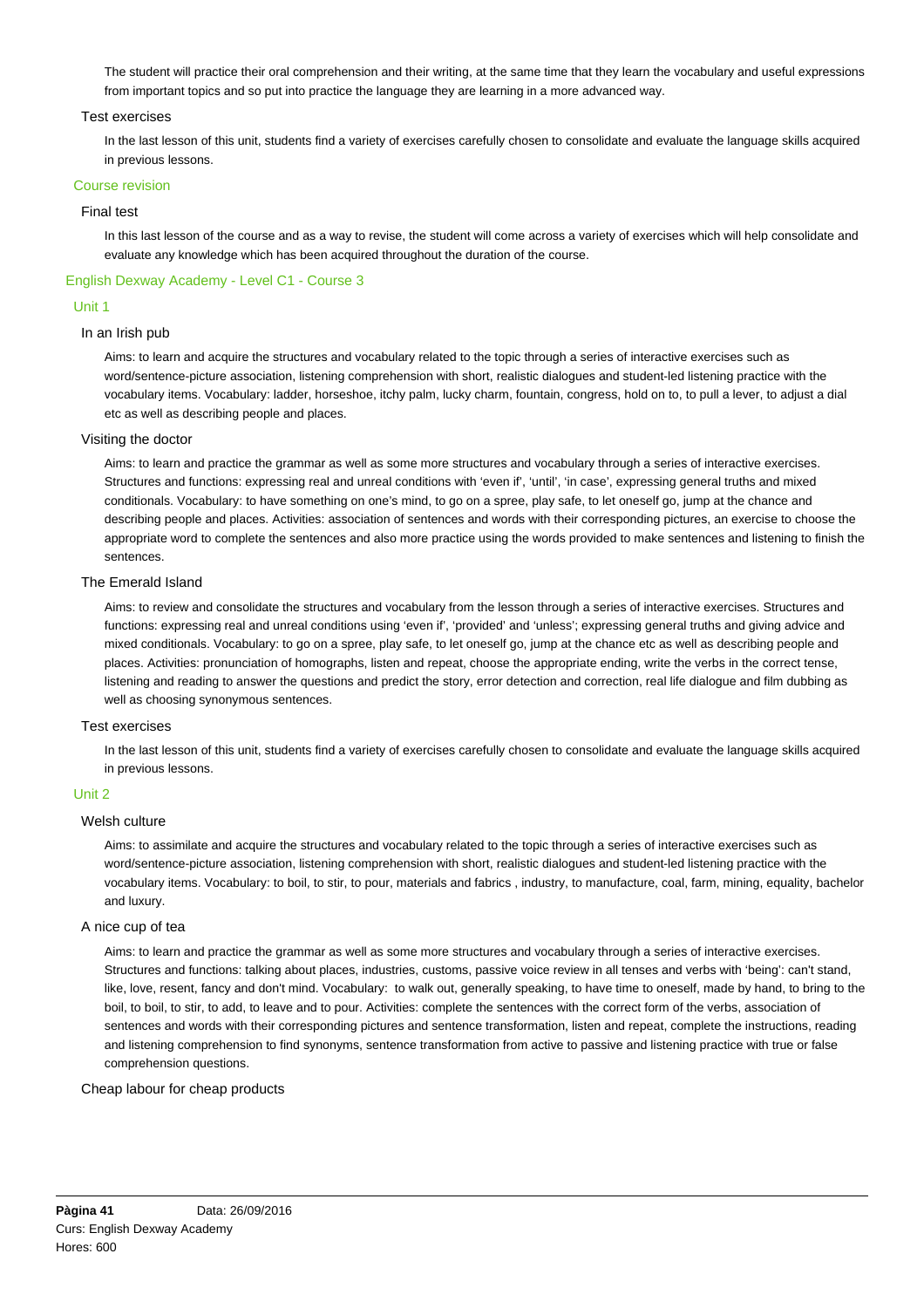Aims: to review and consolidate the structures and vocabulary seen in the lesson through a series of interactive exercises. Structures and functions: talking about places, industries and customs, passive voice review in all tenses, verbs with 'being': can't stand, like, love, resent, fancy and don't mind. Vocabulary: to walk out, generally speaking, to have time to oneself, by hand, to boil, to stir, to add, to leave and to pour. Activities: pronunciation practice with noun formation and the subsequent changes in stress, true or false reading and writing comprehension, choose the correct word to complete the text, association of sentences and words with corresponding pictures, gap-fill listening comprehension, sentence transformation from active to passive, true or false listening practice, real life dialogue and film dubbing exercise as well as choosing synonymous sentences.

## Test exercises

In the last lesson of this unit, students find a variety of exercises carefully chosen to consolidate and evaluate the language skills acquired in previous lessons.

## Unit 3

## Hogmanay in Scotland

Aims: to learn and acquire the structures and vocabulary related to the topic through a series of interactive exercises such as word/sentence-picture association, listening comprehension with short, realistic dialogues and student-led listening practice with the vocabulary items. Vocabulary: tower block, mailman, platter, housing estate, council, to step on, enriched, to fall asleep, windscreen, steering wheel, pedestrian crossing, rear view mirror, horn, engine, truck and metro.

## The language spoken by the original settlers

Aims: to learn and practice the grammar as well as some more structures and vocabulary through a series of interactive exercises. Structures and functions: talking about places, defining and non-defining relative clauses, explaining processes: after, when, before, then etc. Vocabulary: 'to say the least', 'to spend a fortune', 'to back out', 'to be made redundant', 'to be down the road from'; British and American English: biscuit/cookie, handbag/purse, flat/apartment - ; prepositions: of, about, by, with and the different parts of a car. Activities: association of sentences and words with their corresponding pictures, relative pronouns gap-fill and match sentences to make relative clauses. Pronunciation practice with a listen and repeat exercise, true or false reading and listening comprehension, reading to find the synonymous British and American words, student-led listening, selecting the best word to complete the sentences and listening and writing practice with sentence correction.

#### Have a nice day!

Aims: to review and consolidate the structures and vocabulary related to the lesson through a series of interactive exercises. Structures and functions: talking about places, defining and non-defining relative clauses - joining two sentences, explaining processes: after, when, before, then etc., verbs with pre-fixes: overcooked etc. Vocabulary: 'to say the least', 'to spend a fortune', 'to back out', 'to be made redundant', 'to be down the road from'; British and American English; prepositions: of, about, by and with. Activities: pronunciation of prefixes, complete the sentences, sentence transformation from American to British English, writing practice with an exercise to join the sentences to make relative clauses, error detection and correction , real life dialogue practice with an exercise to dub the film and choosing synonymous sentences.

### Test exercises

In the last lesson of this unit, students find a variety of exercises carefully chosen to consolidate and evaluate the language skills acquired in previous lessons.

## Unit 4

#### Sightseeing in London

Aims: to learn and acquire the structures and vocabulary related to the topic through a series of interactive exercises such as word/sentence-picture association, listening comprehension with short, realistic dialogues and student-led listening practice with the vocabulary items. Vocabulary: youngsters, security guard, beg, rational, announce; tourist attractions in London: The Tower of London, Covent Garden, The British Museum; parapsychology: horoscopes, fortune telling, telepathy, astrology, intuitive, predictions and nightmares.

#### The truth game

Aims: to learn and practice the grammar as well as some more structures and vocabulary through a series of interactive exercises. Structures and functions: modal verbs review, connectors: 'so that', 'despite', 'as', 'while' and reported speech. Vocabulary: parapsychology, horoscopes, fortune telling, telepathy, astrology. Useful phrases: 'give it a miss', 'take something seriously', 'make something up', 'wishful thinking' and 'you're telling me!' Activities: student-led listening, write the correct modal or auxiliary verb, association of sentences and words with corresponding pictures, choose the appropriate word from the list to complete the task, pronunciation, reading and listening comprehension as well as a listening and reading comprehension with a gap-fill exercise.

#### Famous quotes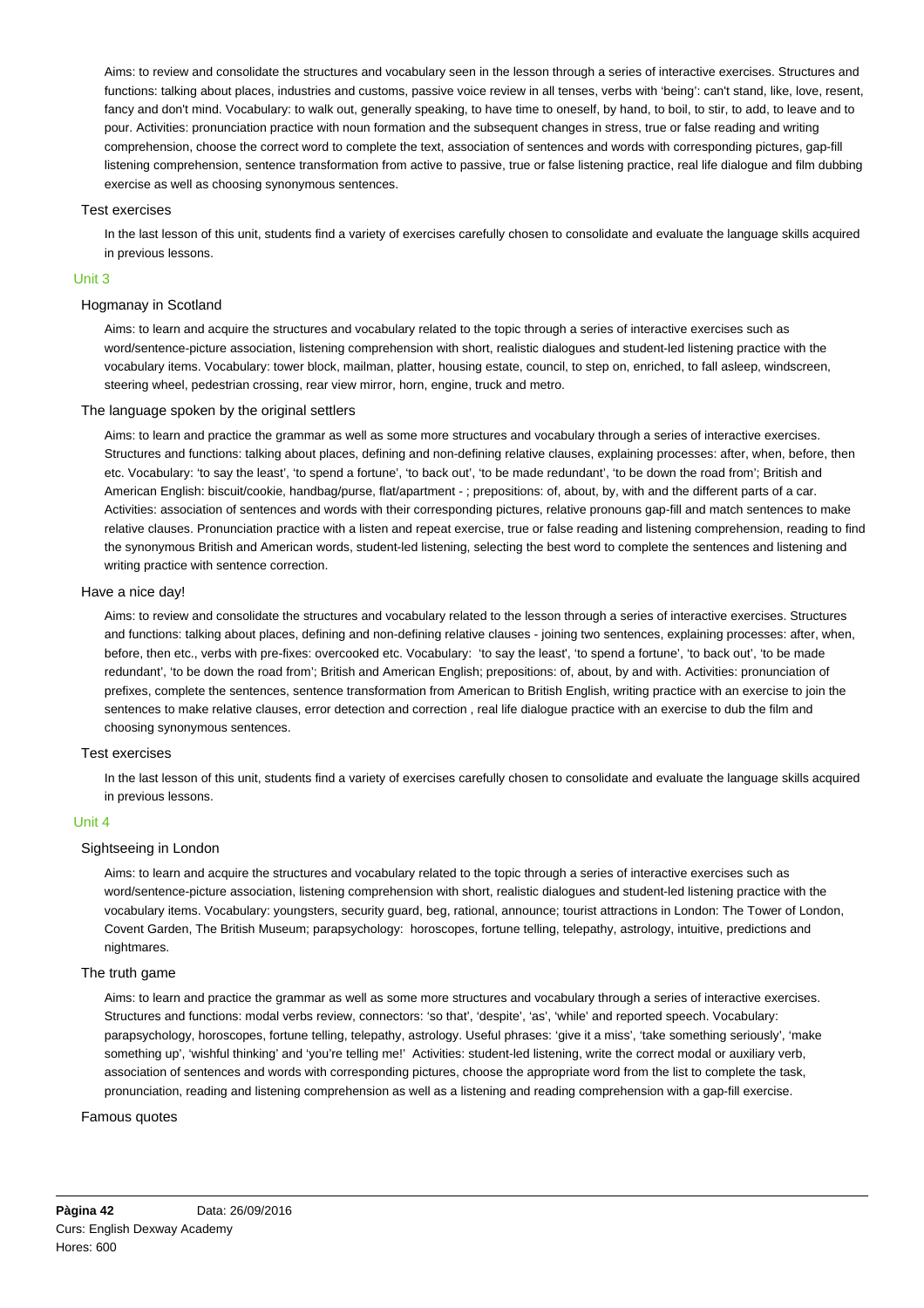Aims: to revise and consolidate the structures and vocabulary related to the lesson through a series of interactive exercises. Structures and functions: modal verbs review, reporting quotes and beliefs, forming adjectives, verbs and nouns (suffixes), 'say', 'tell' and other reporting verbs. Vocabulary: parapsychology, horoscopes, fortune telling, telepathy, astrology; useful phrases: 'give it a miss', 'take something seriously', 'make something up', 'wishful thinking'. Activities: pronunciation of adjectives from verbs and nouns, pronunciation of opposite adjectives, writing practice with reporting quotes, write the most suitable word in the gap, writing practice with a task to complete the synonymous sentences, a real life dialogue and film dubbing exercise as well as choosing synonymous sentences.

#### Test exercises

In the last lesson of this unit, students find a variety of exercises carefully chosen to consolidate and evaluate the language skills acquired in previous lessons.

#### Unit 5

#### Remembering the tour

Aims: to learn and acquire the structures and vocabulary related to the topic through a series of interactive exercises such as word/sentence-picture association, listening comprehension with short, realistic dialogues and student-led listening practice with the vocabulary items. Vocabulary: aspect, anxiety, subdued, bold, symbolize; tones and colours: lilac, turquoise, beige, shade; paintings: watercolour, landscape, portrait, sketch, still life; photography: snaps, close-ups, prints.

## Drawing and painting therapy group

Aims: to learn and practice the grammar as well as some more structures and vocabulary through a series of interactive exercises. Structures and functions: describing pictures, background, to the right or left of, in the bottom left hand corner etc; prepositional clauses, Vocabulary: tones and colours, dark, light, lilac, beige; Paintings: watercolour, landscape, portrait, sketch, still life, abstract. Useful phrases: 'to come to terms with', 'speak volumes', 'state of mind', 'at first sight'. Activities: student-led listening activity, association of sentences and words with their corresponding pictures and complete the gaps with a word from the list. Pronunciation: listen and repeat , listening comprehension to complete a registration form, multiple choice reading comprehension, reading to find synonyms and antonyms, reading and matching words to definitions, true or false listening comprehension.

## Handmade greeting cards

Aims: to review and consolidate the structures and vocabulary related to the lesson through a series of interactive exercises. Structures and functions: describing pictures: background, to the right or left of, in the bottom left hand corner etc.; prepositional clauses. Vocabulary: tones and colours, dark, light, lilac, beige; Paintings: watercolour, landscape, portrait, sketch; useful expressions: 'to come to terms with', 'speak volumes', 'state of mind' and 'at first sight. Activities: pronunciation practice with a listen and repeat exercise on onomatopoeia, gap-fill reading comprehension, association of sentences and words with corresponding pictures, choose an appropriate ending, true or false reading comprehension, real life dialogue practice with a film dubbing exercise, as well as choosing synonymous sentences.

#### Test exercises

In the last lesson of this unit, students find a variety of exercises carefully chosen to consolidate and evaluate the language skills acquired in previous lessons.

#### Unit 6

### Making plans for the future

Aims: to review and consolidate the grammar, structures and vocabulary covered in the whole block through a series of interactive exercises. Activities: true or false listening comprehension, pronunciation practice with word and syllable stress and real life dialogue practice with a film dubbing exercise.

#### Revealing your luck

Aims: to revise and consolidate the grammar, structures and vocabulary covered in the whole block through a series of interactive exercises. Activities: reading and listening to answer the questions, listening to complete the gaps, error correction, reading and writing practice with a gap-fill exercise.

## **Spiritualists**

Aims: to review and consolidate the grammar, structures and vocabulary covered in the whole block through a series of interactive exercises. Activities: association of sentences and words with their corresponding pictures, use the correct tense to complete the text and choose the appropriate word according to the definitions.

#### Test exercises

In the last lesson of this unit, students find a variety of exercises carefully chosen to consolidate and evaluate the language skills acquired in previous lessons.

#### Unit 7

Trouble abroad - stolen credit card and passport - Typical situation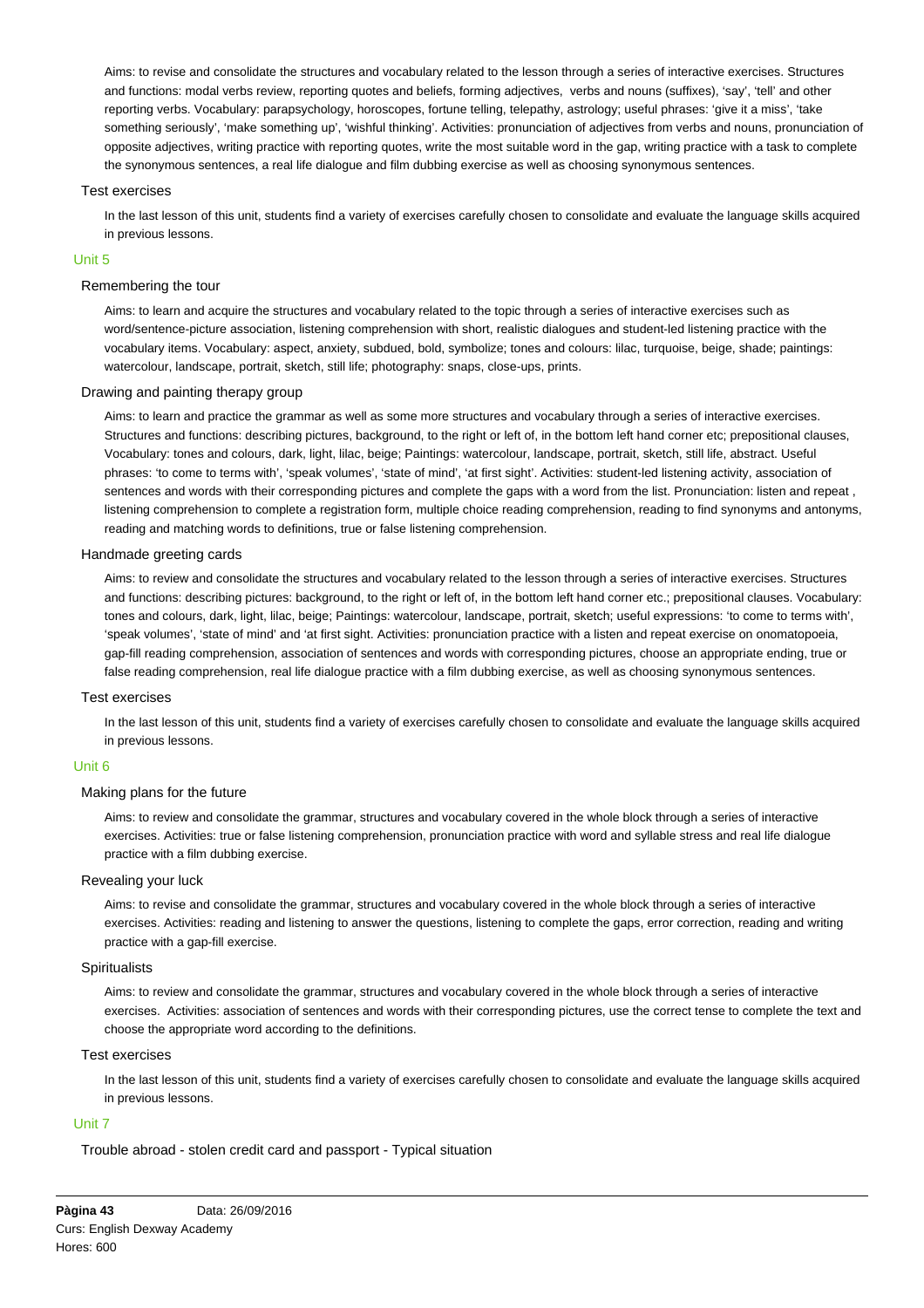A practical immersion in the language, where by the student will live through a real life situation, similar to one they would confront in the language in which they are learning. In this lesson the student will be introduced to new vocabulary, then once the exercise has been completed, they will then have an opportunity to do some practice with this same new vocabulary.

## Superstitions - Dialogue

The student will listen to a series of questions which they can then answer freely by sending their answers to a teacher, on-line. In this lesson new vocabulary will be introduced. Once the lesson has finished, the student will then be able to have some practice with this same new vocabulary.

#### Buzz words - Dictation

The student will practice their oral comprehension and their writing, at the same time that they learn the vocabulary and useful expressions from important topics and so put into practice the language they are learning in a more advanced way.

## Test exercises

In the last lesson of this unit, students find a variety of exercises carefully chosen to consolidate and evaluate the language skills acquired in previous lessons.

#### Course revision

## Final test

In this last lesson of the course and as a way to revise, the student will come across a variety of exercises which will help consolidate and evaluate any knowledge which has been acquired throughout the duration of the course.

## English Dexway Academy - Level C2 - Course 1

## Unit 1

#### Dictionary use

Functions: Defining words: how to use a dictionary. - Grammar: Phrasal verbs catch up (on), drop in ( on sb.), fall out, give up, look for, make of, rub out, turn out, etc. - Vocabulary: Abbreviations.

### Discusion and debate

Functions: Expressing discussion and debate. - Grammar: Introductory verbs in reported speech: agree/ promise/+infinitive, deny+gerund Types of connectors: comparing and contrasting connectors , adding ideas connectors , cause connectors, reason connectors, purpose connectors and result connectors . - Vocabulary: Discussion and debate.

#### Peace pilgrim

Functions: Using relatives - Grammar: Meaning and uses of whoever, whichever, whatever, wherever, whenever, however. - Vocabulary: Mysticism.

#### Women adventurers

Functions: Talking about the past: women adventures. - Grammar: Different uses and meanings of as and like. - Vocabulary: Adventures.

#### Test exercises

In the last lesson of this unit, students find a variety of exercises carefully chosen to consolidate and evaluate the language skills acquired in previous lessons.

#### Unit 2

### **Telephoning**

Functions: Telephoning conversations. - Grammar: Rules to form the plural: irregular plurals, plurals from latin and greek origin, nouns that are always plural. Units and containers: a packet, a jar, a carton, a bar, a slice, etc. Basic telephone conversation: useful expressions: can I speak to...?, would you like me to take a message?, etc. - Vocabulary: Telephoning.

## Formal letters and customer service

Functions: How to write formal letters - Grammar: Inversion in formal language . Inversion in conditionals. Formal expressions: I have been obliged to, in addition to, please do not hesitate to..., etc. - Vocabulary: Formal letters.

## On vacation at the resort - Typical situation

A practical immersion in the language, where by the student will live through a real life situation, similar to one they would confront in the language in which they are learning. In this lesson the student will be introduced to new vocabulary, then once the exercise has been completed, they will then have an opportunity to do some practice with this same new vocabulary.

### The cash goes on the kids - Dialogue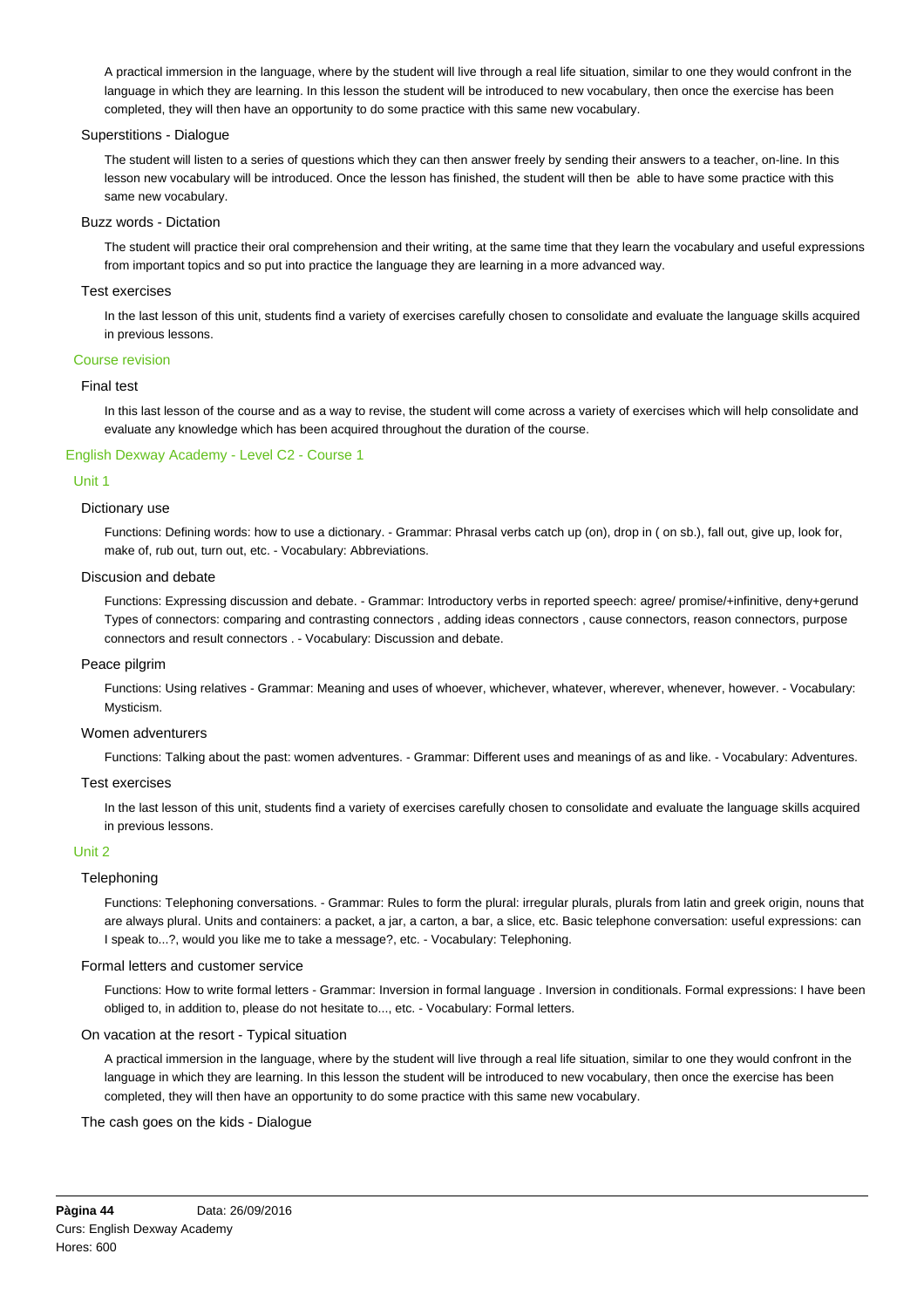The student will listen to a series of questions which they can answer freely. In this lesson new vocabulary will be introduced. Once the lesson has finished, the student will then be able to have some practice with this same new vocabulary.

## Test exercises

In the last lesson of this unit, students find a variety of exercises carefully chosen to consolidate and evaluate the language skills acquired in previous lessons.

## Unit 3

## Colds & flu

Functions: Expressing health problems: symptoms and prescriptions. - Grammar: Impersonal pronouns: one, one's, you, they. Advice+indications: you really should., etc. - Vocabulary: Health: illnesses( colds and flu), medicines. Giving advices.

## Depression

Functions: Describing symptoms of depression - Grammar: Probability and ability - Vocabulary: Psychology and depression

## Job Hunting - Candidates

Functions: How to look for a job - Grammar: Punctuation marks: apostrophe, suspension points, hyphen, full stop, etc. - Vocabulary: Jobs and occupations Curriculum vitae: education, work experience, hobbies and interest, references.

## Job Hunting - Interviews

Functions: How to do a job interview - Grammar: Just Indirect questions Emphasis - Vocabulary: Letters of application for a job.

## Test exercises

In the last lesson of this unit, students find a variety of exercises carefully chosen to consolidate and evaluate the language skills acquired in previous lessons.

## Unit 4

## Dolphin therapy

Functions: Expressing physical or emotional handicaps. - Grammar: English common expressions: at speed, be that as it may, even so, in captivity - Vocabulary: Natural therapy.

## Animal rights

Functions: Talking about animal rights - Grammar: Articles: a/an; the Extreme adjectives: absolutely, utterly, totally, etc. - Vocabulary: Animals and their background.

### Animal wrongs - Reading comprehension

In this lesson students read a review of a film about animal rights. The text is followed by questions in a sequential order that elicit students' skills on active reading. Readers are asked to peruse the passage for the general meaning, particular details and logical inferences. The suggested activities comprise multiple-choice and matching statements with their corresponding sections.

#### Test exercises

In the last lesson of this unit, students find a variety of exercises carefully chosen to consolidate and evaluate the language skills acquired in previous lessons.

#### Unit 5

#### "Three men in a boat"

Functions: Narrating a story - Grammar: Verbs+ prepositions of movement: to sail from....to; to drift past; to glide through, etc. - Vocabulary: Novels.

#### The Brontë sisters

Functions: Talking about the English literature of the nineteenth century ( The Brönte Sisters) - Grammar: Adverb+adjective combinations : strikingly original, bitterly disappointed, deceptively simple, highly intriguing, deeply religious, deeply disturbing, etc. Inversion for emphasis: hardly ever/ scarcely ever, no sooner....than, etc. - Vocabulary: Biographies.

## Public speaking

Functions: Showing how to prepare a public speaking - Grammar: Revision of modals : able, allowed to, manage to, succeed in, used to, likely, needn't, I daresay, etc. Formal expressions in speeches: I should like to, it gives me great pleasure, etc. - Vocabulary: Vocabulary used in public speaking.

### I'll give you a ring!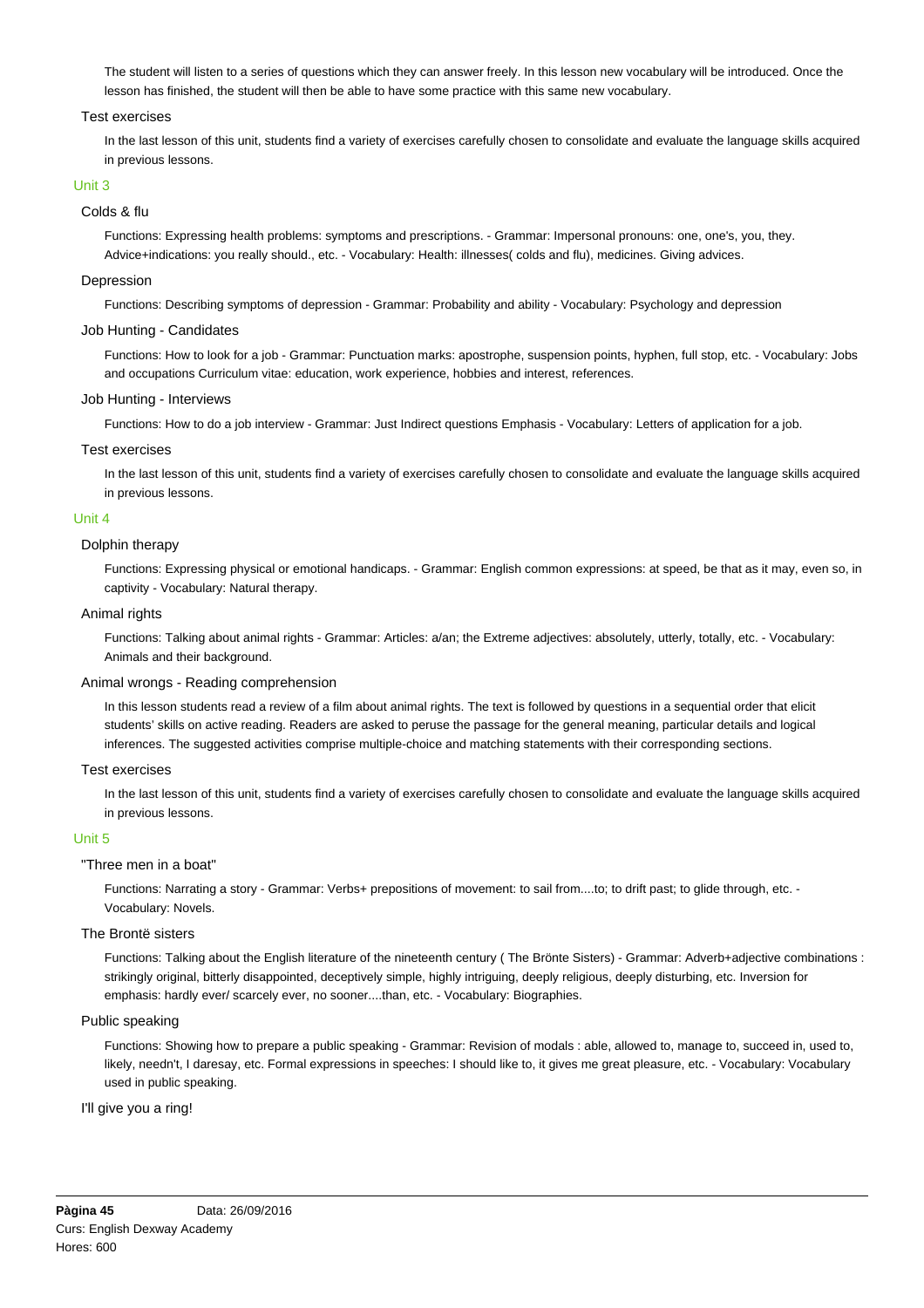Functions: Talking about colloquial English - Grammar: Ellipsis (omission of words): back in a moment, etc. Tag questions: imperatives, offers and suggestions. Idioms and colloquial expressions: don't hang about, step on it, watch out!, how should I know?, I'll give you a ring, what a racket!, etc. - Vocabulary: Colloquial English.

## Test exercises

In the last lesson of this unit, students find a variety of exercises carefully chosen to consolidate and evaluate the language skills acquired in previous lessons.

## Unit 6

Feng Shui

The moon's influence

## Test exercises

## Unit 7

## A guide to the Seychelles

Functions: Talking about tourism - Grammar: Prepositional phrases with nouns: at the distance of, by means of, in addition to, in charge of, in search of, in the hope of Weights and measures - Vocabulary: Weights and measures Tourism.

## An international language

Functions: Talking about the English language as an international language - Grammar: Adjectives+ prepositions: involved in, afraid of, anxious about, etc. Differences between speak and talk ( and tell and say)+ ways of speaking: murmur, whisper, mumble, etc. -Vocabulary: English words coming from Australia and New Zealand.

## Alternative schools

Functions: Talking about alternative education - Grammar: Nouns+prepositions: a reason for, a disadvantage of, damage to, an attitude to/ towards, contact between, etc. Stative verbs: verbs of senses, mental or emotional verbs, reporting verbs and other verbs such as be, have, seem/appear, belong , etc. - Vocabulary: Education.

## Happy families

Functions: Talking about the family unit - Grammar: Prepositions+nouns: by accident, under control, etc. See/ watch/notice/hear/listen/feel+object+infinitive or gerund. Verbs of seeing: see, look, observe, spy, gaze, stare, glance, etc. - Vocabulary: The family.

#### The food of the gods

Functions: Talking about the history of Latin America - Grammar: Passives - Vocabulary: Food.

### Test exercises

In the last lesson of this unit, students find a variety of exercises carefully chosen to consolidate and evaluate the language skills acquired in previous lessons.

## Course revision

## Final test

In this last lesson of the course and as a way to revise, the student will come across a variety of exercises which will help consolidate and evaluate any knowledge which has been acquired throughout the duration of the course.

## English Dexway Academy - Level C2 - Course 2

## Unit 1

#### Instructions

Functions: Giving instructions - Grammar: Passives with "get" (more colloquial). Compound nouns: noun+noun, noun+gerund and gerund+noun. Passive constructions: it is to be done, etc. - Vocabulary: Meditation Handicrafts Electrical appliances.

## The first Americans

Functions: Talking about the history of America - Grammar: Verbs+prepositions/ adverbs: blame for, refer to, warn of, etc. - Vocabulary: American Indians.

#### Diversity is the spice of life

Functions: Talking about diversity - Grammar: Ways of comparing: irregular adjectives (farther, elder, hard, fast, etc); more and more or bigger and bigger; qualifiers (even more, far less, etc. ); by far the most, at least, as.... as. Abstract nouns used as countables: it's a pity/ shame that; it's a wonder, an interest in, etc. - Vocabulary: Races Customs.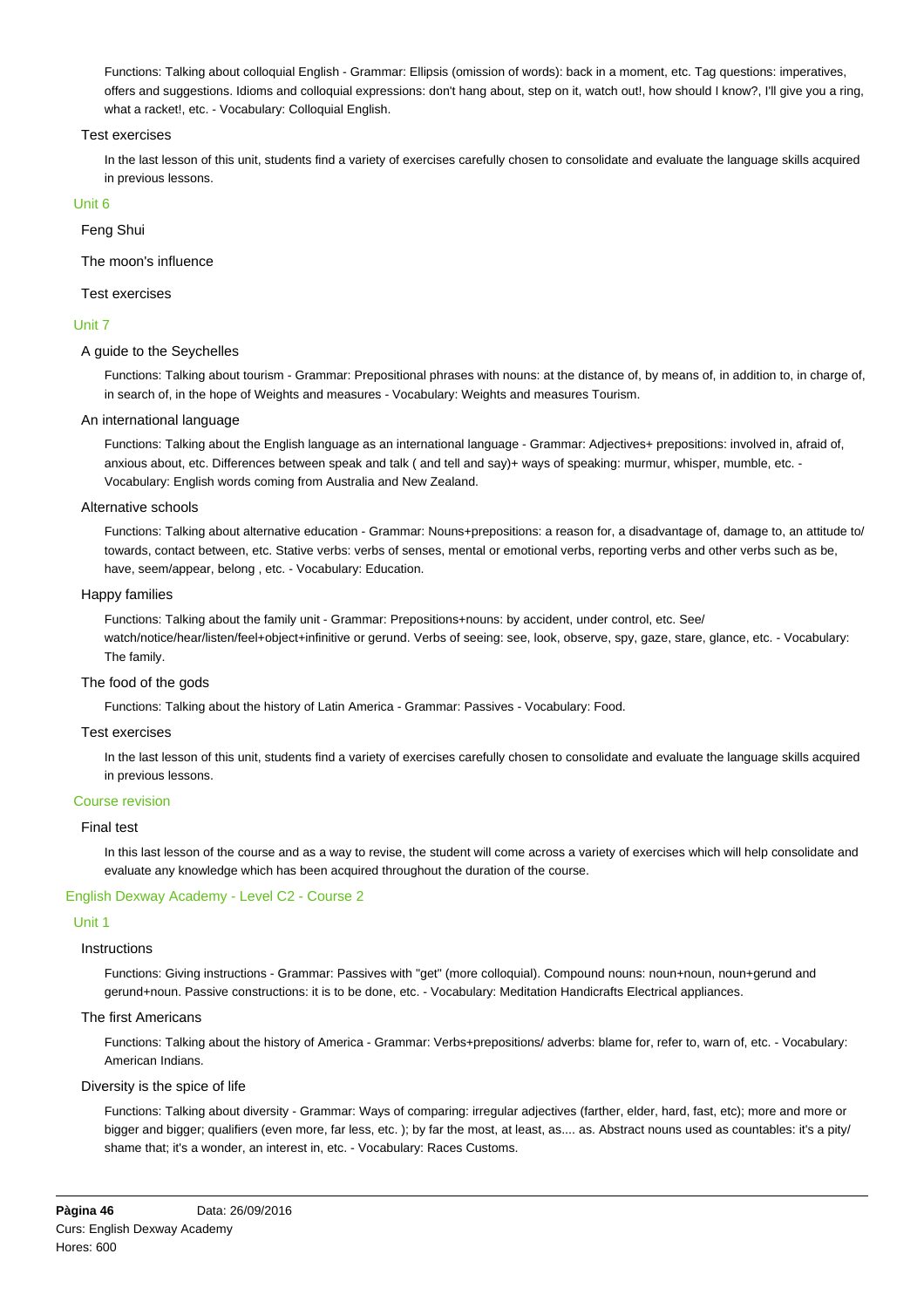# What's on the box?

Functions: Talking about TV - Grammar: Synonyms - Vocabulary: The television: documentaries, soap operas, quiz programmes, comedies.

## Test exercises

In the last lesson of this unit, students find a variety of exercises carefully chosen to consolidate and evaluate the language skills acquired in previous lessons.

## Unit 2

## Tarzan of the apes

Functions: Talking about popular culture: Tarzan of the Apes - Grammar: Adverbs+adverb phrases/ sentence adverb . Adverbs of manner, place and time. Position of the adverbs - Vocabulary: Films Books

## Travelling in space

Functions: Talking about life in the future - Grammar: Expressions with have: have a meal, an operation, etc. - Vocabulary: The space.

## Fly me to the moon - Reading comprehension

In this lesson students read a written passage of text about the possibility of travelling to space. The text is followed by questions in a sequential order that elicit students' skills on active reading. Readers are asked to peruse the passage for the general meaning, particular details and logical inferences. The suggested activities comprise multiple-choice, paragraph sequence and matching statements with their corresponding sections.

## Test exercises

In the last lesson of this unit, students find a variety of exercises carefully chosen to consolidate and evaluate the language skills acquired in previous lessons.

## Unit 3

## Natural disasters

Functions: Talking about natural disasters - Grammar: Types of conditionals: first conditional Prepositions+gerund : For putting out fire, on seeing an accident, by helping others, in using the lift. - Vocabulary: Natural disasters.

## Sleep and dreams

Functions: Talking about dreams - Grammar: Uses of the relative pronoun: that, who, which, whose, where, when and what. - Vocabulary: Dreams.

#### You're as old as you feel

Functions: Expressing health problems due to the old age - Grammar: Expressions: you're as old as you feel, leaves a lot to be desired, etc. Replacing relative clauses with gerund and infinitive. Masculine+femenine words - Vocabulary: Parts of the human body Illnesses.

## Advertising - Strategies

Functions: Expressing different ways of advertising I - Grammar: Adjectives+infinitives: it was nice/rude of you to do that Foreign words in common use:French, Spanish, German , Italian, Chinese and Indian words into the English language. - Vocabulary: Advertising I.

## Test exercises

### Unit 4

## Advertising - Products and messages

Functions: Expressing different ways of advertising II - Grammar: Units and containers: packet, box, cartons, bottle, jar, jug, etc. - Vocabulary: Advertising II Organic food The Royal Navy Magazine subscription.

## Learning to write

Functions: The history of writing - Grammar: Subordinate clauses - Vocabulary: Archeological discoveries.

### Stories from over the world

Functions: Talking about the American literature - Grammar: Common expressions: and they lived happily ever after, once upon a time, etc. Narrative tense: past simple, past continuous, past perfect, past perfect continuous, used to+would, was/were about to/ going to. - Vocabulary: Tales.

#### Great minds

Functions: Talking about famous people and their discoveries - Grammar: Reported speech:unchanged verbs and time expressions in reported speech. - Vocabulary: Inventions.